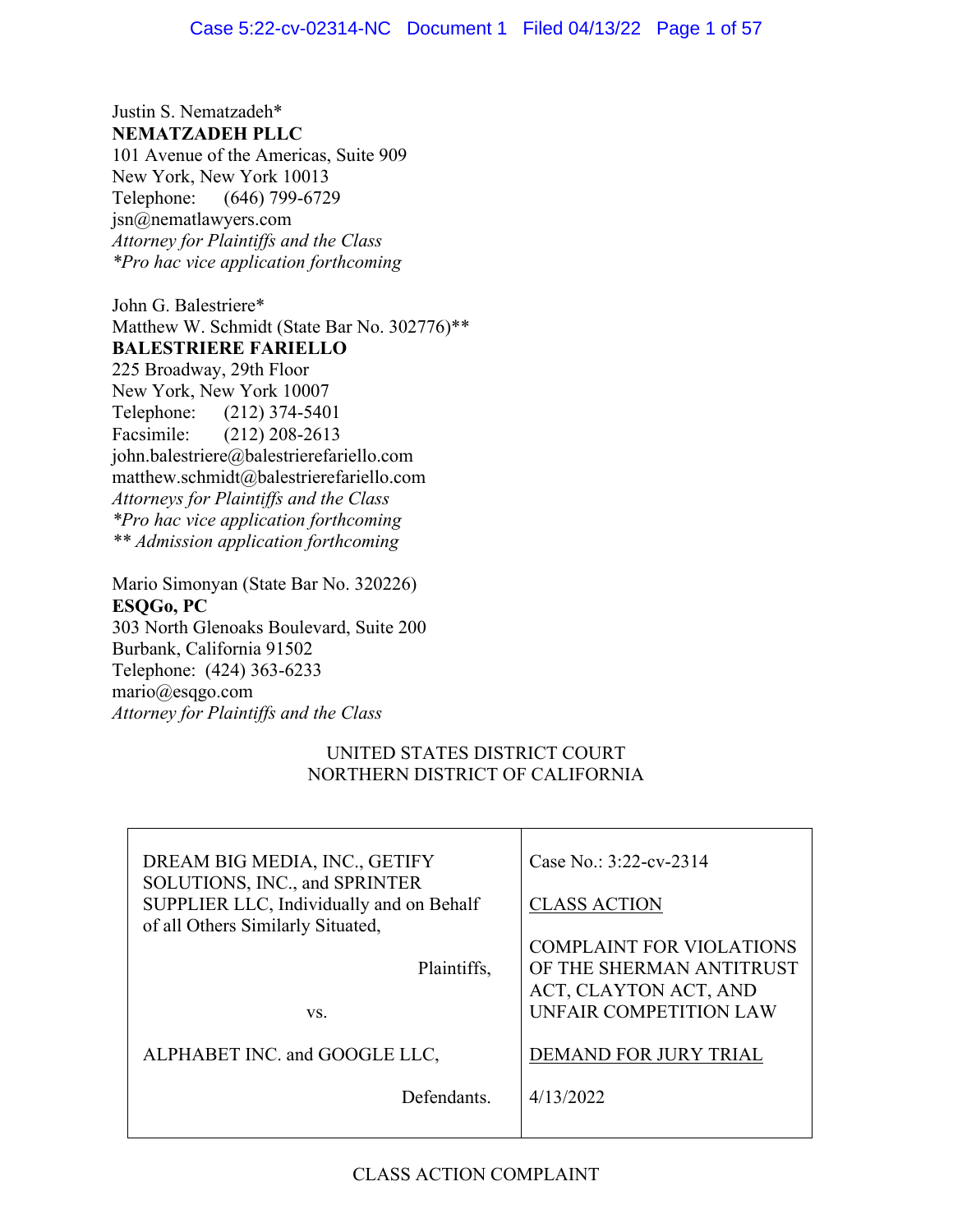# Case 5:22-cv-02314-NC Document 1 Filed 04/13/22 Page 2 of 57

# **TABLE OF CONTENTS**

1

| $\overline{2}$ |                                                                   |
|----------------|-------------------------------------------------------------------|
| $\overline{3}$ |                                                                   |
| $\overline{4}$ |                                                                   |
| 5              |                                                                   |
| 6              |                                                                   |
| $\overline{7}$ |                                                                   |
| 8              |                                                                   |
| 9              |                                                                   |
| 10             |                                                                   |
| 11             | VII. PLAINTIFFS AND CLASS MEMBERS WERE INJURED AS A RESULT OF THE |
| 12             |                                                                   |
| 13             |                                                                   |
| 14             |                                                                   |
| 15             |                                                                   |
| 16             |                                                                   |
| 17             |                                                                   |
| 18             |                                                                   |
| 19             |                                                                   |
| 20             |                                                                   |
| 21             |                                                                   |
| 22             |                                                                   |
| 23             |                                                                   |
| 24             |                                                                   |
| 25             |                                                                   |
| 26             |                                                                   |
| 27             |                                                                   |
| 28             |                                                                   |
|                | <b>CLASS ACTION COMPLAINT</b>                                     |
|                | $\overline{11}$                                                   |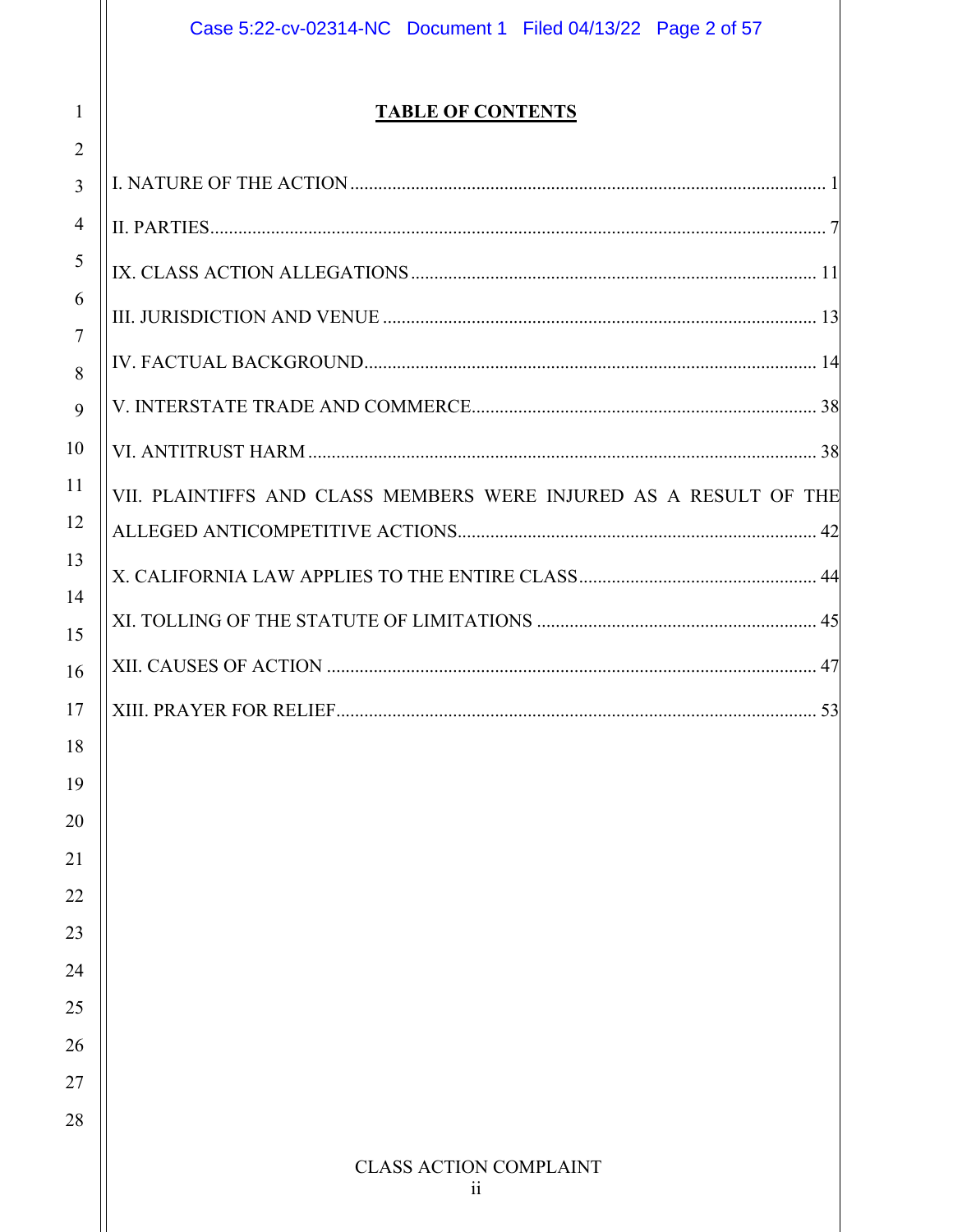Plaintiffs Dream Big Media Inc., Getify Solutions, Inc., and Sprinter Supplier LLC ("Plaintiffs"), individually and on behalf of all others similarly situated, by Plaintiffs' undersigned attorneys, for Plaintiffs' Class Action Complaint for Violations the U.S. Sherman Antitrust Act ("Sherman Act") and the Unfair Competition Law, against Defendants Alphabet Inc. and Google LLC ("Defendants"), allege the following:

#### **I. NATURE OF THE ACTION**

<span id="page-2-0"></span>1. Alphabet Inc. and its subsidiaries and affiliated entities, including, without limitation, Google LLC (together, "Defendants" or "Google"), have for years engaged in anticompetitive conduct and other actions in violation of Sections 1 and 2 of the Sherman Act 15 U.S.C. §§ 1, 2, *et seq.* ("Section 1" and "Section 2," respectively), and the Unfair Competition Law. Leveraging its enormous market power, and at times monopoly power, across a range of internet products, Google has forced users of its digital-mapping products—services that have become ubiquitous through rapid and competitively close acquisitions—into a bundle of services. Then, once locked in, Google ratchets up the cost on its maps products.

2. Plaintiffs and Class Members are those who have been harmed by Google improperly tying its mapping products together to restrain competition. Plaintiffs and Class Members also seek injunctive and declaratory relief to stop the alleged anticompetitive conduct.

3. Central to Google's anticompetitive scheme alleged here are Google Maps' application programming interfaces, known as "APIs." An API is a method for one computer program to make use of, or "call," the resources of another program or service.

4. For instance, a programmer developing a food-delivery application or website that needs to guide drivers to customers through its application ("app") or website may call on a Google Maps Embed API ("Maps APIs") for creating a digital dynamic map, call on a Google Routes Directions API ("Routes APIs") for adding directions on that dynamic map and provide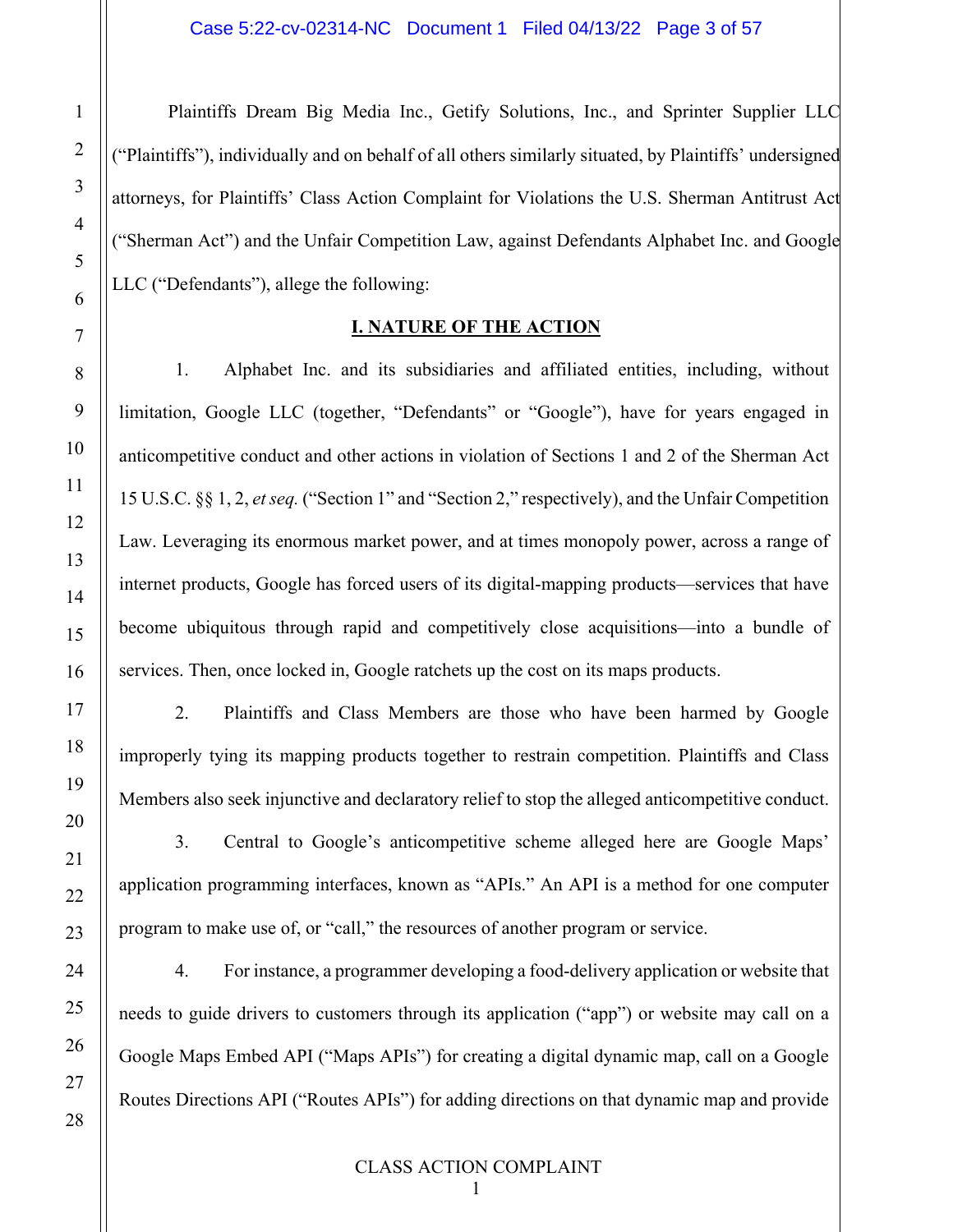#### Case 5:22-cv-02314-NC Document 1 Filed 04/13/22 Page 4 of 57

navigation information to the driver, and then call on a Google Places Place Details API ("Places APIs") for adding information about the restaurant. These are different products in different markets that can be used to create a digital map on an application or website. Indeed, Google itself recognizes that these are different products, as its pricing menu lists out APIs in different product offering groups, including, without limitation, Maps APIs, Routes APIs, and Places APIs.

5. Google's impermissible use of its market power harms not only computer programmers. Websites also use digital-mapping API calls in order to display location information on their websites, something especially important to small businesses looking to attract customers. Embedding digital-mapping APIs into a website allows customers to both locate the business without opening a separate app or web page, and to be sure that they are seeing the correct business. These are all crucial details when a customer is considering whether to patronize a small business, where even small friction can mean loss of a sale.

6. Not anyone can call a Google digital-mapping API. Access to a Google mapping API requires an API "key", which is a unique identifier that Google provides. API keys are tracked to a user's account, and Google charges for the account holder for API calls made using their key.

7. Google's pricing varies, but, for example, it currently charges \$2 for 1,000 calls to its Maps Static API (used to display a single map image on a web page); \$2 for 1,000 calls to its Maps JavaScript API (used to display an interactive map that a user can move around and manipulate); \$5 for 1,000 calls on its Routes Directions API (used to receive directions for different transportation modes); and \$17 for 1,000 calls for Places Place Details API (used to request details about an establishment or point of interest).

1

2

3

4

5

6

7

8

9

10

11

12

13

14

15

16

17

18

19

20

21

22

23

24

25

26

27

28

8. While these costs are small on their own, they add up quickly and are often beyond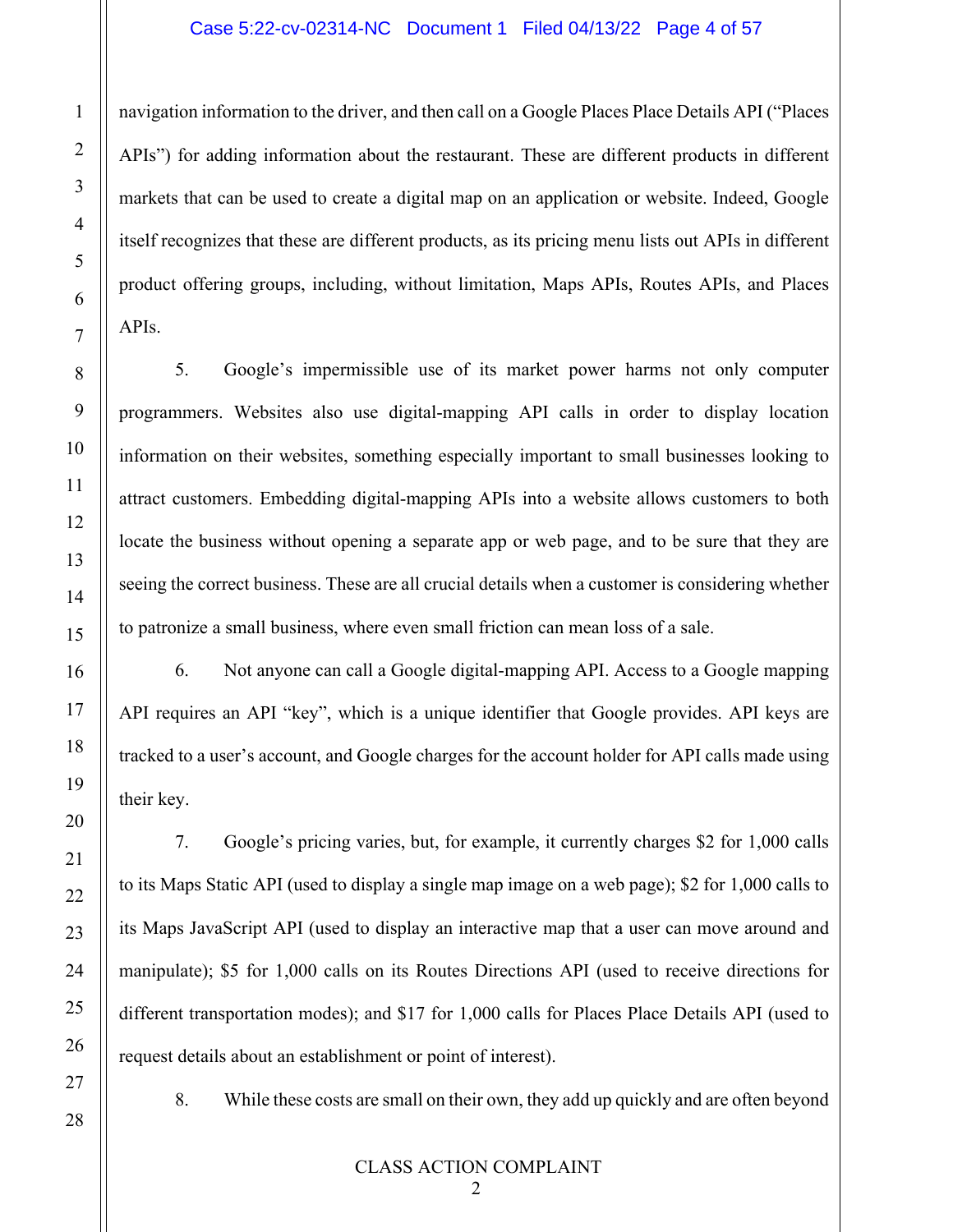#### Case 5:22-cv-02314-NC Document 1 Filed 04/13/22 Page 5 of 57

the control of the purchaser of the API keys. The costs depend on how often a user access or reloads a website. As such, an anxious user who compulsively checks map information may quickly rack up many calls over a short period of time.

9. Google has monopoly power—or at the least overwhelming market power—in the relevant product markets for digital-mapping APIs. According to a recent report by the U.S. House Committee on the Judiciary, Subcommittee on Antitrust, Commercial and Administrative Law ("House Antitrust Subcommittee") that was released around October 6, 2020, entitled "Investigation of Competition in Digital Markets-Majority Staff Report and Recommendations" ("House Antitrust Proposals"), Google's market share exceeds 80% in these markets.

10. Moreover, Google exercises direct market power over the relevant product markets through the anticompetitive practices alleged herein. In essence, Google uses its market dominance to improperly tie together its products and lock users into what is sometimes called the Google ecosystem. There are competitors, but they have nowhere near the direct market power that Google exerts, nor nowhere near the monopoly power that Google has. Those competitors offer Maps APIs, Routes APIs, or Places APIs, mostly at significantly reduced prices to Google—and some even for free—and with comparable data and quality, if not better. But over the past several years, these competitors have been strangled out of competing effectively in the relevant product markets because of Google's anticompetitive conduct alleged herein.

11. Direct victims of these alleged anticompetitive schemes are the class members identified herein: those who have purchased Maps APIs, Routes APIs, or Places APIs, or had their free credits provided by Google (the "free-tier credits") used up more rapidly because of Maps APIs, Routes APIs, or Places APIs.

1

2

3

4

5

6

7

8

9

10

11

12

13

14

15

16

17

18

19

20

21

22

23

24

25

26

27

28

12. Google's terms of service prohibit users from using *any* Google Maps API or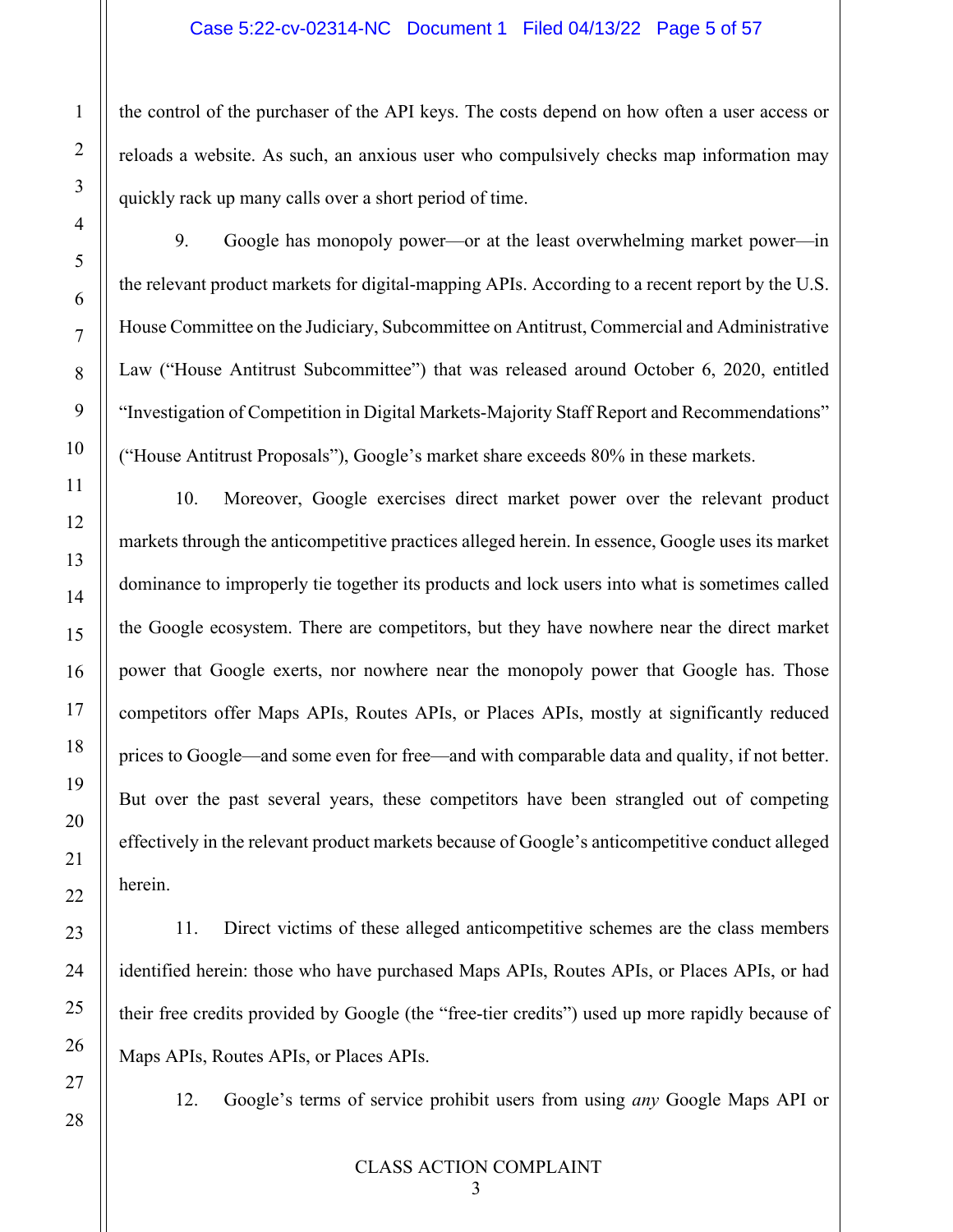component with *any* API or component of any *other* digital-mapping provider or service, which constitute separate and distinct products. Google goes so far as to prohibit display of non-Google digital maps near their own maps on an application or web page.

13. Further, the type of data tied together are not simply maps themselves, but what Google considers to be related data, including, without limitation, business and other location listings, which Google calls "Places." Google Places functions like a modern phone book, review website, and more, pulling together not just the address of a business, but also its operating hours, menus, user reviews, and other information. In addition to the terms in Google's terms of service, Google has been aggressively enforcing these provisions and effectively forcing users to choose whether they will use all of Google's digital-mapping APIs or none of them, all to the inclusion of competitors digital-mapping APIs.

14. A particular example (without limitation) of the anti-competitive nature of the tying alleged herein is that even if a Class Member requests a specific JavaScript-related Google Maps API, Google unilaterally will add on unnecessary, non-responsive other digital-mapping APIs, such as Places APIs, to that request and charge the Class Member for those additional APIs.

15. Another particular example (without limitation) is that prior to anticompetitive changes to Google's terms of services related to its digital-mapping APIs, certain JavaScript or Software Development Kits ("SDK tools")—not technically APIs—were provided as complimentary with other API calls because those JavaScript or SDK tools were necessary to make the actual APIs accurately overlay information as an image on a digital map. Those tools were not technically APIs. But after changes, Google recategorized those JavaScript or SDK tools as APIs, made them compulsory to other purchased APIs, and charged Class Members for them.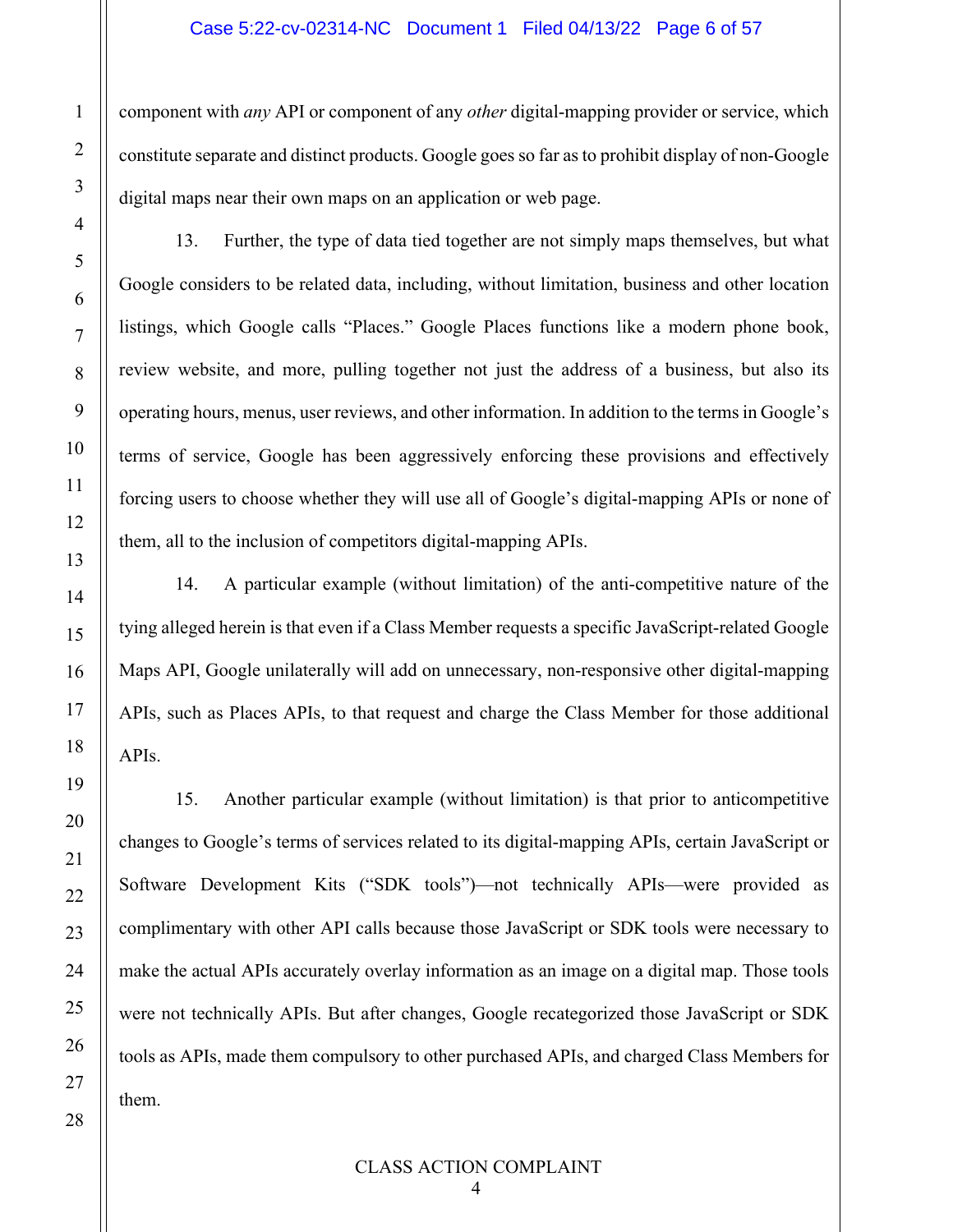16. Another example (without limitation) is that even if a Class Member wanted to overlay data that it has acquired through its own app or website—for example, Places API data concerning information learned from its own users, such as comments on a particular restaurant dish—on top of a digital-map that has used any Google APIs, Maps APIs, Routes APIs, or Places APIs, the Class Member cannot because even the Class Member's own data would be considered to violate the terms of service if it is overlayed on top of a digital map that used any Google digital-mapping APIs.

17. The graphic below displays the Google Places API in practice—while this restaurant review has little relation to traditional mapping, Google ties this Places API service together with basic mapping functions.

|            | <b>Tadich Grill</b>                                                                                                                                    | <b>Review summary</b><br>5<br>л<br>3<br>$\overline{\mathcal{L}}$<br>B.<br>work food and drinks"                                                                                            | 2.067 reviews<br>"Great Atmosphere and great place for after-                                        |
|------------|--------------------------------------------------------------------------------------------------------------------------------------------------------|--------------------------------------------------------------------------------------------------------------------------------------------------------------------------------------------|------------------------------------------------------------------------------------------------------|
|            | 4.5 ★★★★ 2,067 reviews · \$\$\$<br>Seafood restaurant                                                                                                  | D<br>and price."<br>W                                                                                                                                                                      | "Wait staff a bit pushy, but worth the experience<br>"Classic restaurant serving a wide selection of |
|            | $\circledcirc$<br>⊡<br><b>Directions</b><br>Save<br>Nearby<br>Send to your<br>Share<br>phone                                                           | seafood and steak."<br>Write a review                                                                                                                                                      |                                                                                                      |
|            | <b>ORDER ONLINE</b>                                                                                                                                    | <b>Reviews</b>                                                                                                                                                                             | $\equiv$ Sort                                                                                        |
|            | Institution for fresh fish & classic cocktails with an                                                                                                 | cioppino 147<br>All<br>to go $7$                                                                                                                                                           | school 74                                                                                            |
|            | old-school setting & a buzzy atmosphere.<br>$\mathcal{E}$<br>$\checkmark$ Dine-in $\checkmark$ $\checkmark$ Takeout $\checkmark$ $\checkmark$ Delivery | sourdough bread 19<br>$+6$                                                                                                                                                                 |                                                                                                      |
| $\odot$    | 240 California St, San Francisco, CA 94111                                                                                                             | <b>Nathan Ross</b><br>Local Guide · 38 reviews                                                                                                                                             |                                                                                                      |
| $\circ$    | Opens soon - 11AM<br>$\check{ }$                                                                                                                       | ★★★★★ 2 weeks ago NEW                                                                                                                                                                      |                                                                                                      |
| $\bigcirc$ | Health & safety: Mask required · Staff wear masks<br>$\cdot$ 1 more                                                                                    | The food here is absolutely amazing. Tadich Grill is the<br>oldest restaurant here in San Francisco, but it also has<br>the most delicious dinners and drinks $\bigcirc$ is $\mathbb{R}$ . |                                                                                                      |
| Б          | Find a table<br>exploretock.com                                                                                                                        | <b>More</b>                                                                                                                                                                                |                                                                                                      |
| X          | Menu<br>places.singleplatform.com                                                                                                                      |                                                                                                                                                                                            |                                                                                                      |
| ⊙          | tadichgrillsf.com                                                                                                                                      |                                                                                                                                                                                            |                                                                                                      |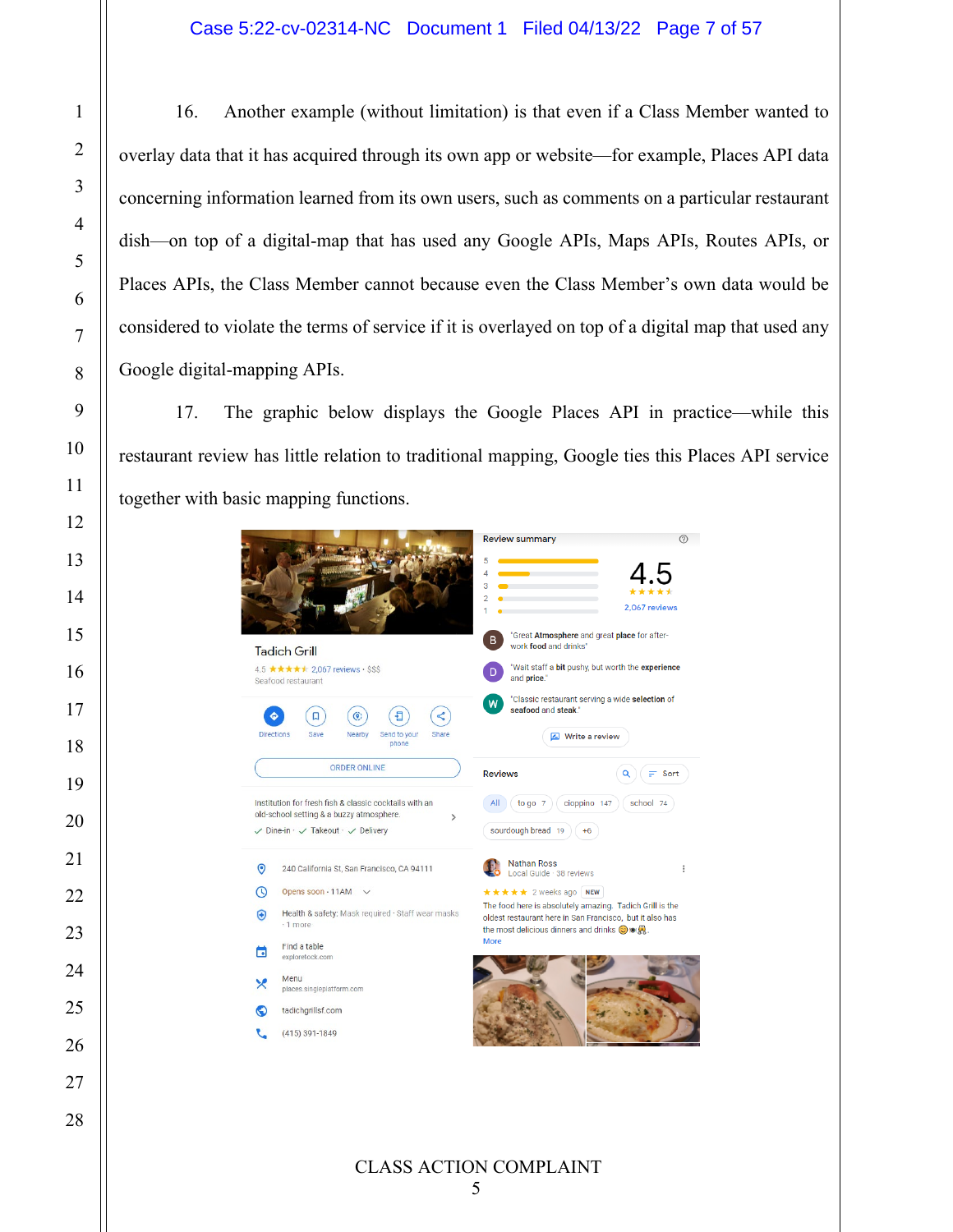18. This unlawful tying and monopolistic behavior has resulted in concrete damages to app and website developers and all other direct users (or those who used them through a passthrough entity or website that passed all of the costs to them) of Google's digital-mapping APIs, in part through anticompetitive price hikes, forcing users to purchase separate Google products.

19. For years, Google offered a free tier of the digital-mapping APIs, incentivizing developers or users to build their apps or websites with Google Maps. And during these years, Google has been acquiring potential competitors, such as Waze, to get to its monopoly power or, at the least, market power.

20. Overwhelmingly however, around May 2018 and continuing thereafter, Google Maps introduced a single "pay-as-you-go" pricing plan for the core mapping APIs. This shift reduced the number of free maps API calls that a firm could make from 25,000 per day to around 930 per day. Developers told the House Antitrust Subcommittee that the change amounted to a price increase of 1,400%. One market participant told the House Antitrust Subcommittee that Google instituted this price hike after "gaining dominance." Since becoming a Google Maps customer, the market participant's costs "have increased over 20x" and "there are no viable alternatives." To present, the staggering price increases to the APIs and also lowering of the free-tier credits continues to damage the class members.

21. Even other large companies are beholden to the Google Defendants. For example, the House Antitrust Subcommittee reported that the ride-sharing company Lyft has cited its use of Google Maps as a potential risk to its business model. Lyft stated in a securities filing that "[s]ome of our competitors or technology partners may take actions which disrupt the interoperability of our platform with their own products or services."

22. Under *per se* liability, whether the purported pro-competitive effects outweigh the anti-competitive effects is irrelevant. The allegations herein present *per se* liability.

#### CLASS ACTION COMPLAINT

1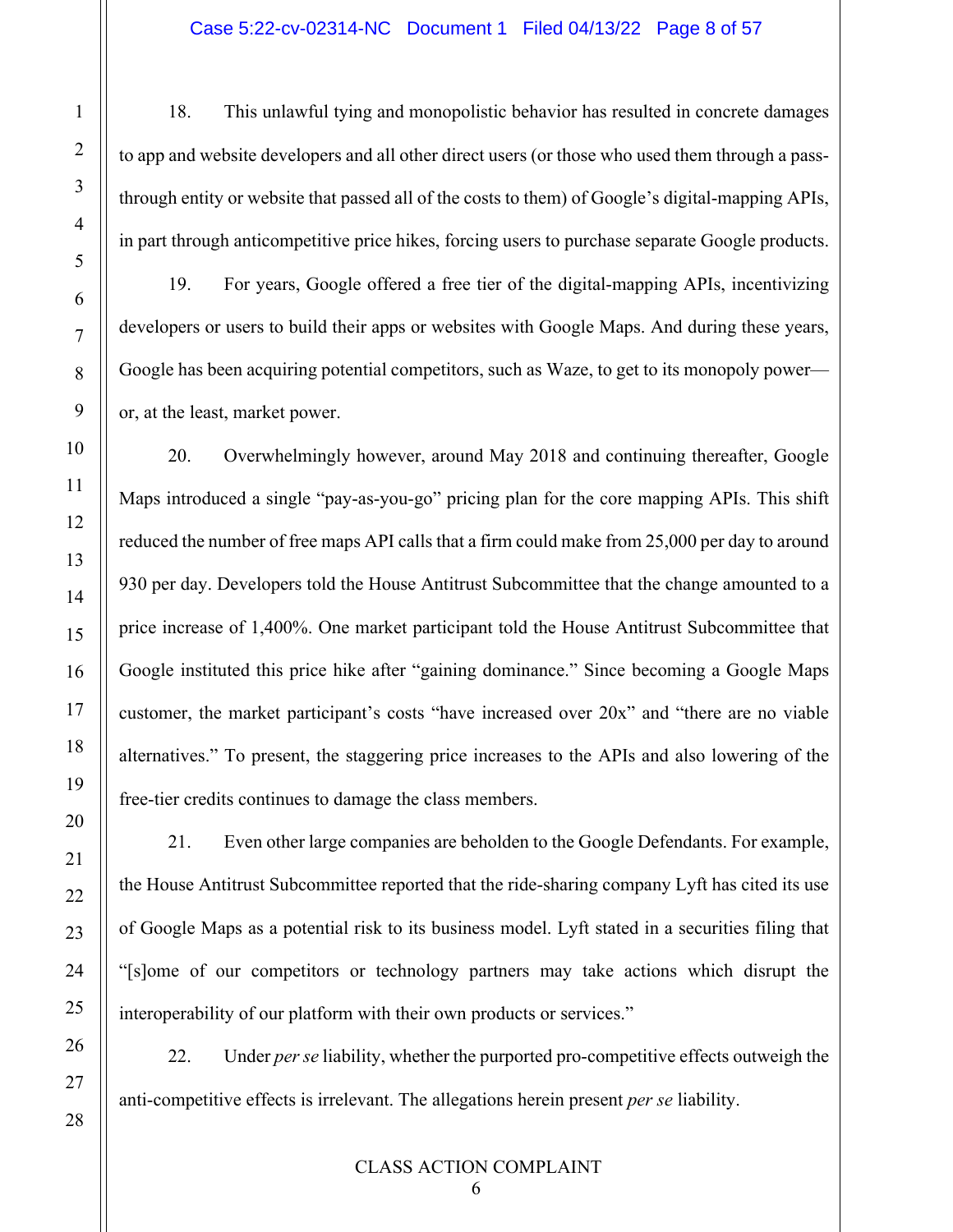23. In the alternative, Defendants' potential defenses of pro-competitive explanation of avoiding "quality issues and/or brand confusion" are not justified. Even with an everincreasing stranglehold over Maps APIs, Routes APIs, and Places APIs, Google with its strict control has recklessly or intentionally done a poor job of maintaining quality and accurate business-mapping features.

24. Defendants' pricing for Google Maps APIs, Routes APIs, and Places APIs are notoriously known to be materially more expensive than competitors' pricing. Many competitors, indeed, offer such APIs for free.

25. Further Google does not offer a full suite of APIs in all of its Maps APIs, Routes APIs, and Places APIs. There are bodies of API information within these relevant product groups that Google does not offer, that competitors may have, but that Class Members cannot access because of Google's anticompetitive conduct alleged herein.

26. This class action is not about punishing an innovative company that is reaping the rewards of its well-deserved success through large size and power. Instead, this class action is about seeking redress from and stopping a massive company which had the means to acquire several other companies to gain size and create entry barriers, and then used its tying and monopolistic maintenance and exclusionary actions in certain relevant products and services to stifle competition. The result foreclosed users from using sought-after products and services offered by competitors in other relevant products and services.

## **II. PARTIES**

#### **Dream Big Media, Inc.**

1

2

3

4

5

6

7

8

9

10

11

12

13

14

15

16

17

18

19

20

21

22

<span id="page-8-0"></span>23

24

25

26

27

28

27. Plaintiff Dream Big Media, Inc. ("Dream Big Media") is a California corporation with a principal place of business in California.

28. Dream Big Media is a digital-advertising business that has used and paid for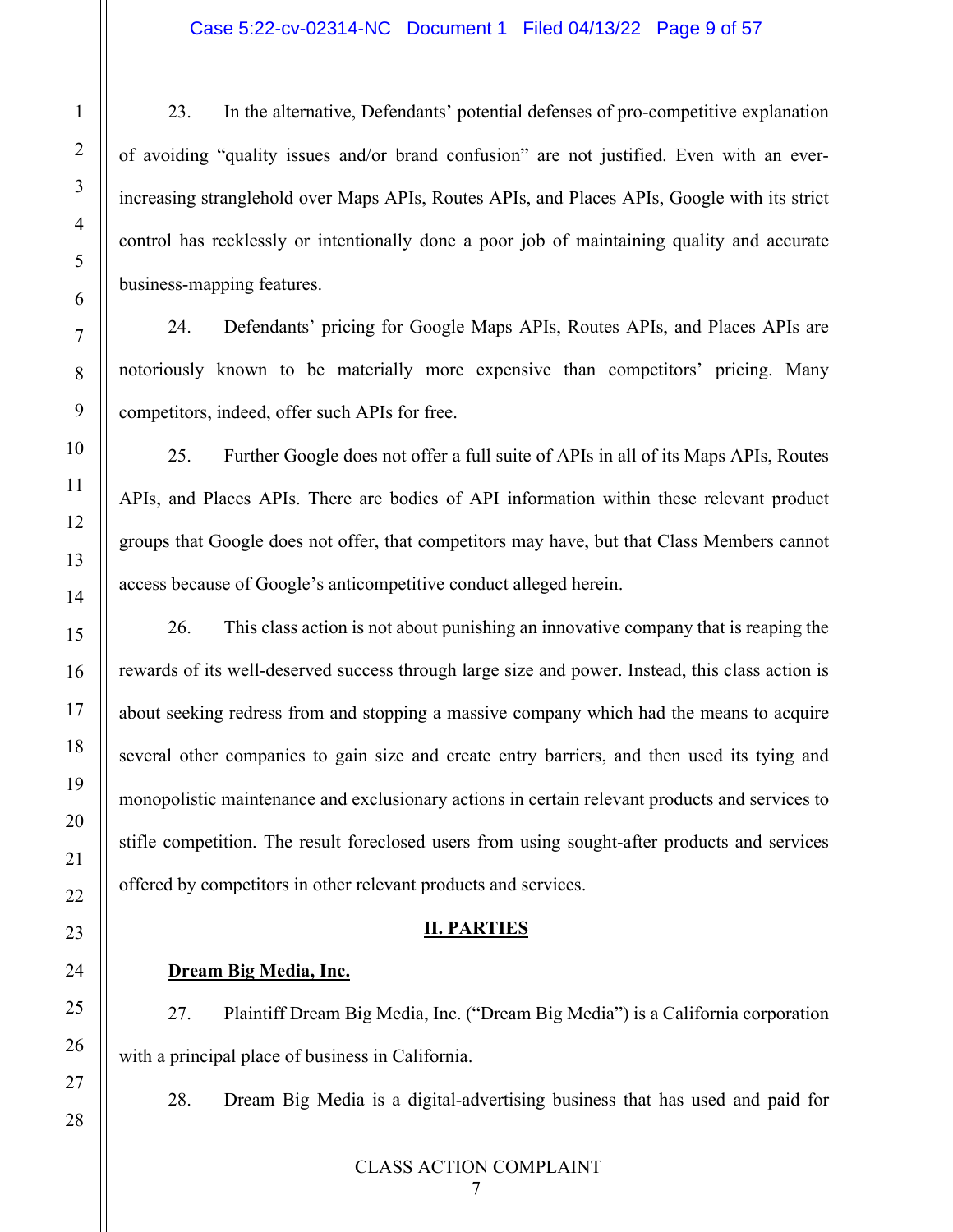Google's digital-mapping APIs.

29. For example, it used Google Maps Route APIs to determine the distance between two zip codes. These fees also quickly added up. For example, in November 2019 and December 2019 alone, Dream Big Media incurred \$1,371.44 on Google Maps' "Distance Matrix API" alone. Distance Matrix API is a Routes product that provides the travel distance between two points.

30. Due to the anticompetitive conduct alleged herein, Dream Big Media could not use competing providers' digital-mapping APIs nor mix and combine Google's digital-mapping APIs with competitors' digital-mapping APIs.

31. Dream Big Media was forced to use the other products or services that Google had made subject to the tying and other anti-competitive conduct alleged herein.

## **Getify Solutions, Inc.**

32. Plaintiff Getify Solutions, Inc. ("Getify Solutions") is a Texas corporation with a principal place of business in Texas.

33. In 2018, Getify Solutions developed a mobile web app called "RestaurNote" that allowed users to make notations about experiences that related to their physical location, among other uses. For instance, if you had a memorable meal at a restaurant and wanted to order it again—or ordered poorly and wanted to avoid the error next time—you could make a note for the next time you went to that restaurant.

34. A mobile web app is intended for use on mobile devices (such as phones or tablets) and is built using web technologies (as opposed to native mobile apps that are built for Android or iOS).

35. RestaurNote utilizes Google's web-based digital-mapping APIs in order to allow users to find their location on a map—a crucial feature of an app tied to physical location—and

#### CLASS ACTION COMPLAINT

1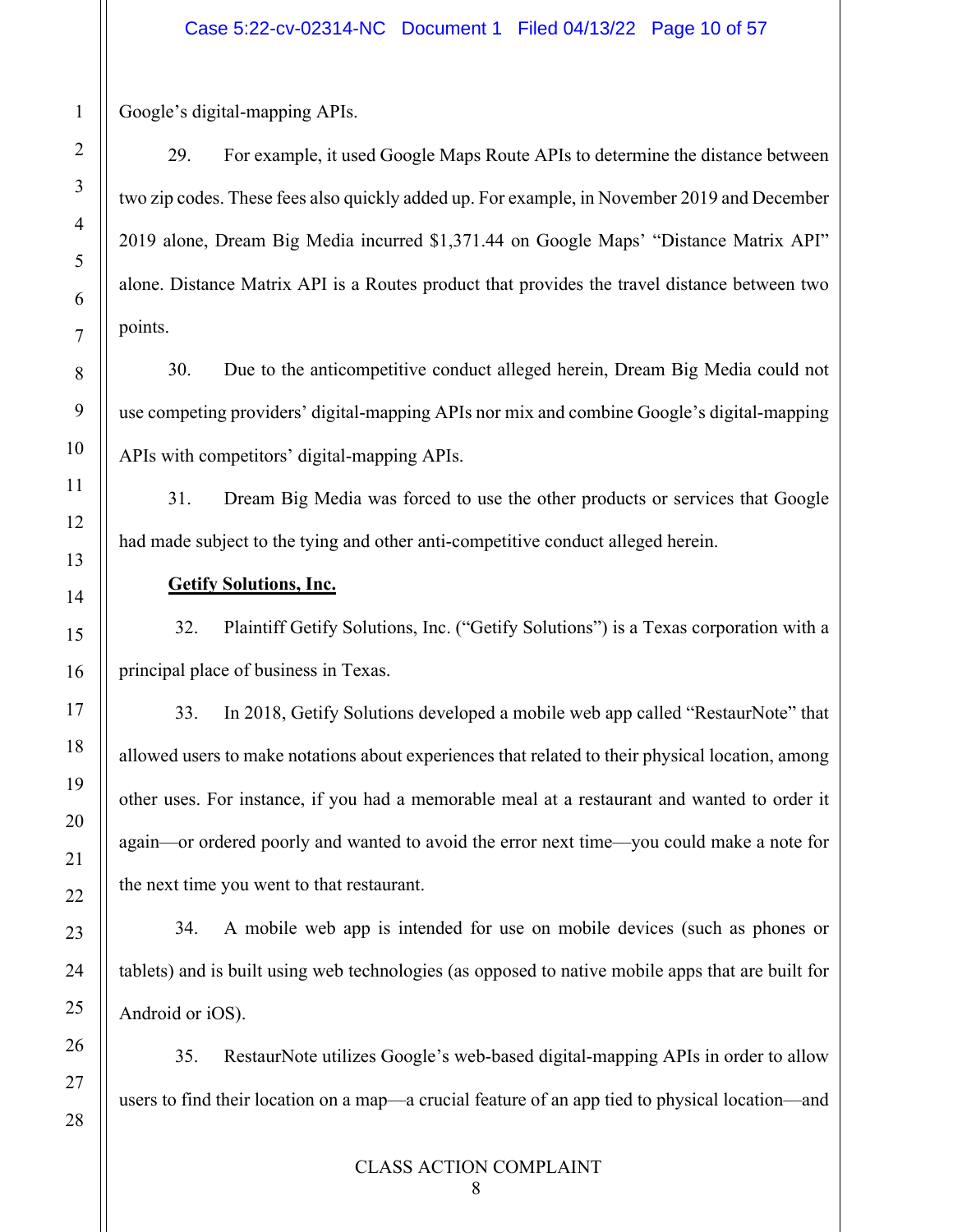for other uses.

36. RestaurNote is intended to be a free app, and Google Maps' original pricing structure provided for this—Maps provided sufficient free credits that even moderately sized businesses could expect to rarely exceed the credit allowance.

37. However, in the summer of 2018, Google announced a major change in its pricing structure, which significantly impacted the amount that an app like RestaurNote would pay. Given that RestaurNote was intended to be a free app, this made the program unworkable, and Getify Solutions indefinitely paused its development once the app was stable and usable, with limited access given to friends and family to keep fees from Google under control. This was despite the fact that Getify Solutions ran through substantial amounts of the credits offered by Google in order to induce it to use the APIs, and Getify Solutions expended significant time, effort, and costs to have developed the app to launch.

38. Due to the anticompetitive conduct alleged herein, Getify Solutions could not use Google's digital-mapping APIs alongside any other APIs from any other provider besides Google if any of that data would interact with Google's digital-mapping capabilities. And Getify Solutions was forced to either exclusively use products and services provided by Google, pursuant to the tying and other anti-competitive conduct alleged herein, or use no Googleprovided products and services in the RestaurNote app.

#### **Sprinter Supplier LLC**

39. Plaintiff Sprinter Supplier LLC is a Pennsylvania limited liability company with a principal place of business in Pennsylvania.

40. Sprinter Supplier is an e-commerce automotive parts shop located in Northeast Philadelphia. During the global Covid pandemic, Sprinter Supplier also began ordering personal protective equipment, such as masks, to distribute to frontline workers. It found that digital-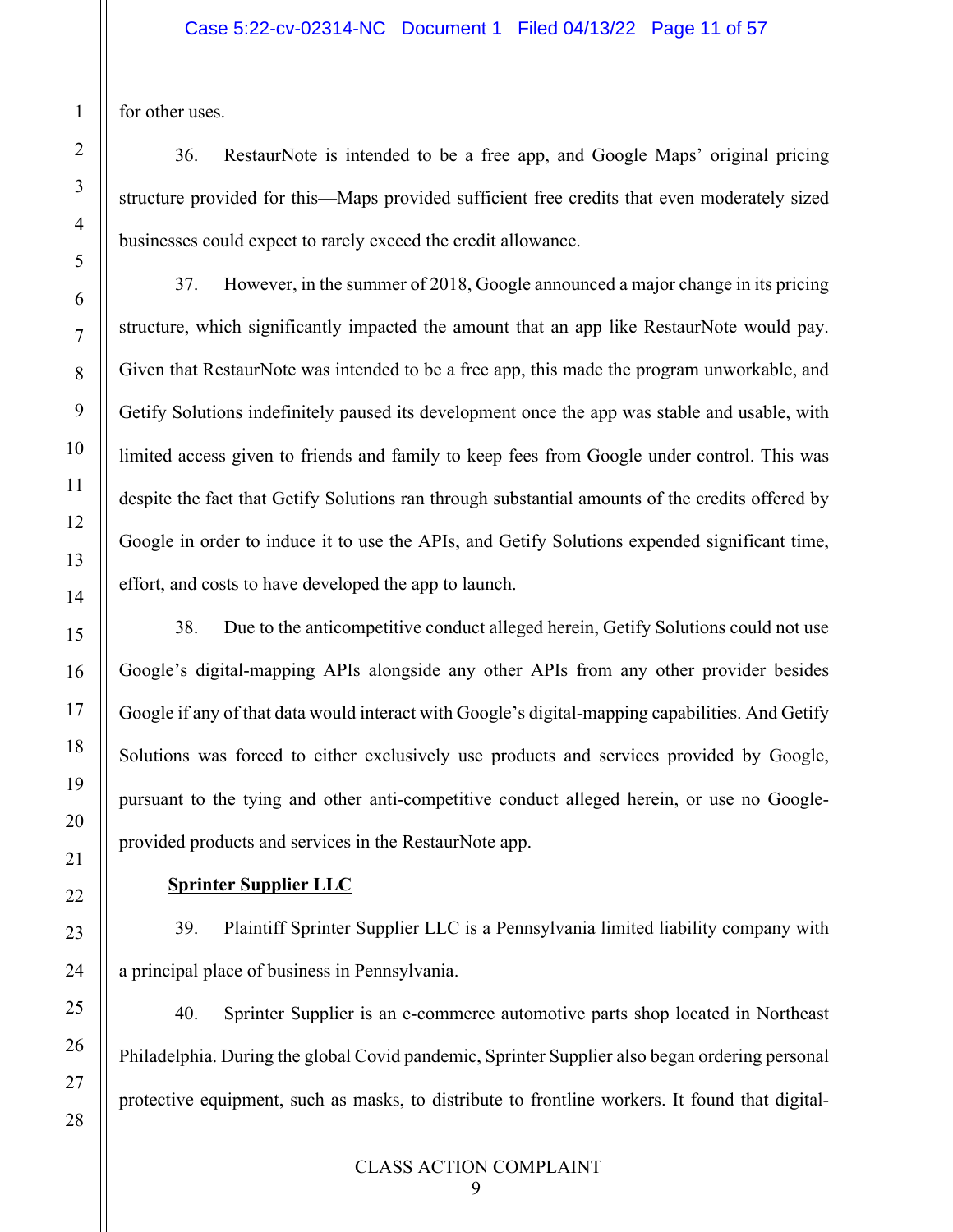mapping APIs were highly valuable in displaying map information on its website in order to help local customers find its business.

41. When Sprinter Supplier initially became aware of Google's staggering digitalmapping APIs pricing, it searched for providers as an alternative to or in combination with Google's digital-mapping APIs. Indeed, Sprinter Supplier found competing providers to Google of comparable digital-mapping APIs, especially those that offered such APIs for free or at significantly cheaper prices.

42. But due to the anticompetitive conduct alleged herein, Sprinter Supplier could not use those competing providers' digital-mapping APIs nor mix and combine Google's digitalmapping APIs with competitors' digital-mapping APIs. And Sprinter Supplier was forced to use the other products or services that Google had made subject to the tying and other anticompetitive conduct alleged herein. However, the costs of Google's digital-mapping APIs quickly became concerning. Although Google promised Sprinter Supplier free credits, those credits were quickly eaten up by Google's digital-mapping API fees.

## **Defendants**

43. Defendant Alphabet Inc. ("Alphabet") is a Delaware corporation with its principal place of business at 1600 Amphitheatre Parkway, Mountain View, California 94043. Defendant Alphabet wholly owns and controls Defendant Google and non-party Waze, and Defendant Alphabet is the alter ego of Defendant Google and Waze. Google and Waze direct all profit to and report revenue through Alphabet.

44. Defendant Google LLC is a Delaware limited liability company with its principal place of business at 1600 Amphitheatre Parkway, Mountain View, California 94043. Defendant Google is a wholly owned and controlled subsidiary of XXVI Holding Inc., which is a subsidiary of Defendant Alphabet. Since 2005, Google has wholly owned and controlled Google Maps.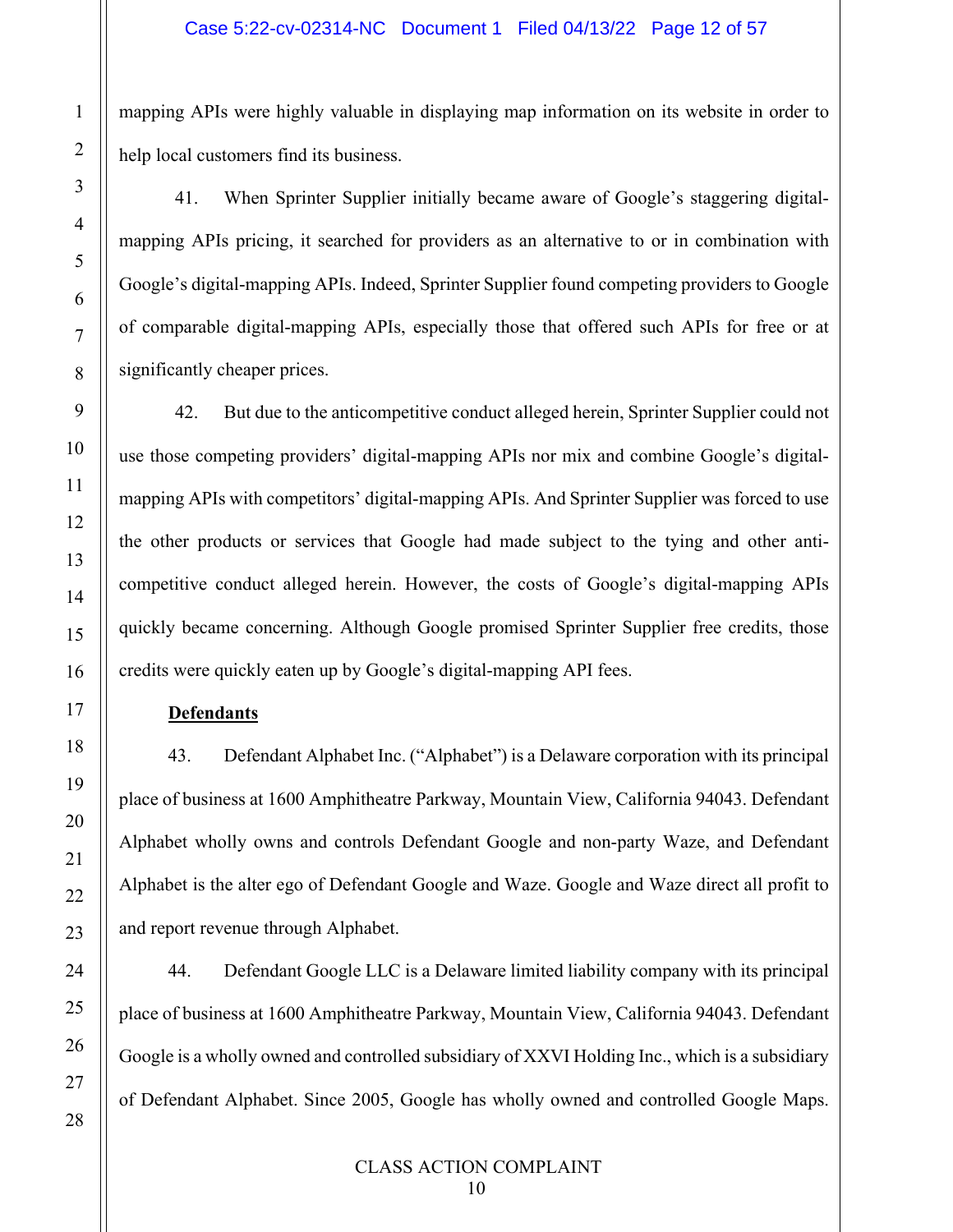Since 2013, Google has wholly owned and controlled Waze. Google is the alter ego and agent of Defendants Alphabet and Waze, and the companies regularly combine and comingle their operations.

45. All Defendants are engaged in substantial interstate commerce. Each Defendant deals with and earns revenue from app and website developers and other users throughout the U.S.

# **IX. CLASS ACTION ALLEGATIONS**

<span id="page-12-0"></span>46. Plaintiffs brings this action on behalf of themselves and as a class action under Federal Rules of Civil Procedure 23(a), (b)(2), and (b)(3) on behalf of the following class ("Class"):

From April 13, 2018, through the date that the alleged unlawful anticompetitive activity ceases, all direct purchasers, app or website developers, or other types of users of Maps APIs, Routes APIs, or Places APIs, or direct purchasers, app or website developers, or other types of users of Maps APIs, Routes APIs, or Places APIs who spent money or had their free-tier credits consumed more rapidly because of the anticompetitive allegations therein, or other types of users who continue to experience anticompetitive harm as a result of the allegations herein.

47. Specifically excluded from the Class are the following: Defendants; officers, directors, or employees of any Defendant; any entity in which any Defendant has a controlling interest; any affiliate, legal representative, heir, or assign of any Defendant; any person acting on their behalf; any judicial officer presiding over this action and his/her immediate family members; the judicial staff; and any juror assigned to this action.

48. Also specifically excluded from this Class are indirect purchasers, app or website developers, or other types of users who have purchased Maps APIs, Routes APIs, or Places APIs from a more-direct purchaser to Defendants that did *not* pass on all of the purchase price or freetier credits to the app or website developers or other types of users.

49. The Classes are readily ascertainable, and the records for them should exist,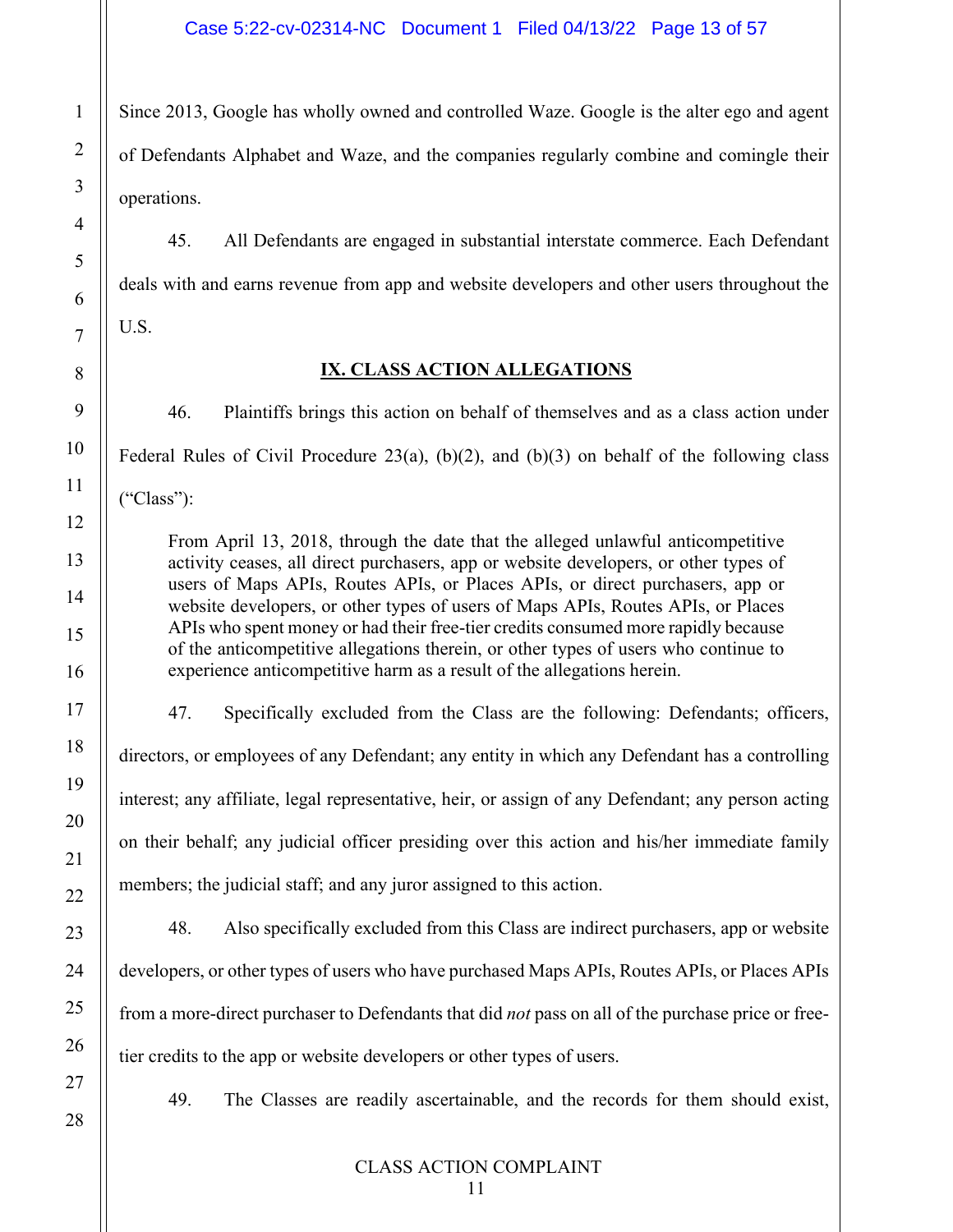including, without limitation, in Defendants' own records and transaction data.

50. Due to the nature of the trade and commerce involved, there are three of geographically dispersed members in the Class, the exact number and their identities being known to Defendants.

51. Plaintiff's claims are typical of the Class members' claims. Plaintiffs and the Class members sustained damages arising out of Defendants' common course of conduct in violation of the laws alleged herein. Each Class member's damages and injuries were directly caused by Defendants' wrongful conduct.

52. There are questions of fact and law common to the Class members, including the following, without limitation:

- a. Whether Google has monopoly power in the relevant markets, including the markets for Maps APIs, Routes APIs, and Places APIs;
- b. Whether Defendants have engaged in unlawful tying or bundling;
- c. Whether Defendants have engaged in unlawful monopoly leveraging;
- d. Whether Google engaged in unlawful self-preferencing;
- e. Whether Defendants have blocked rivals from competing in the digitalmapping stack;
- f. Whether the anticompetitive conduct constitutes monopolization, monopoly maintenance, an attempt to monopolize, or a conspiracy to monopolize;
- g. Whether Defendants' anticompetitive conduct has harmed Plaintiffs and the Class members by increasing their costs;
	- h. Whether Defendants' anticompetitive conduct has harmed Plaintiffs and the Class members by causing them to pay supra-competitive prices for using Defendants' digital-mapping products and services; and

CLASS ACTION COMPLAINT

1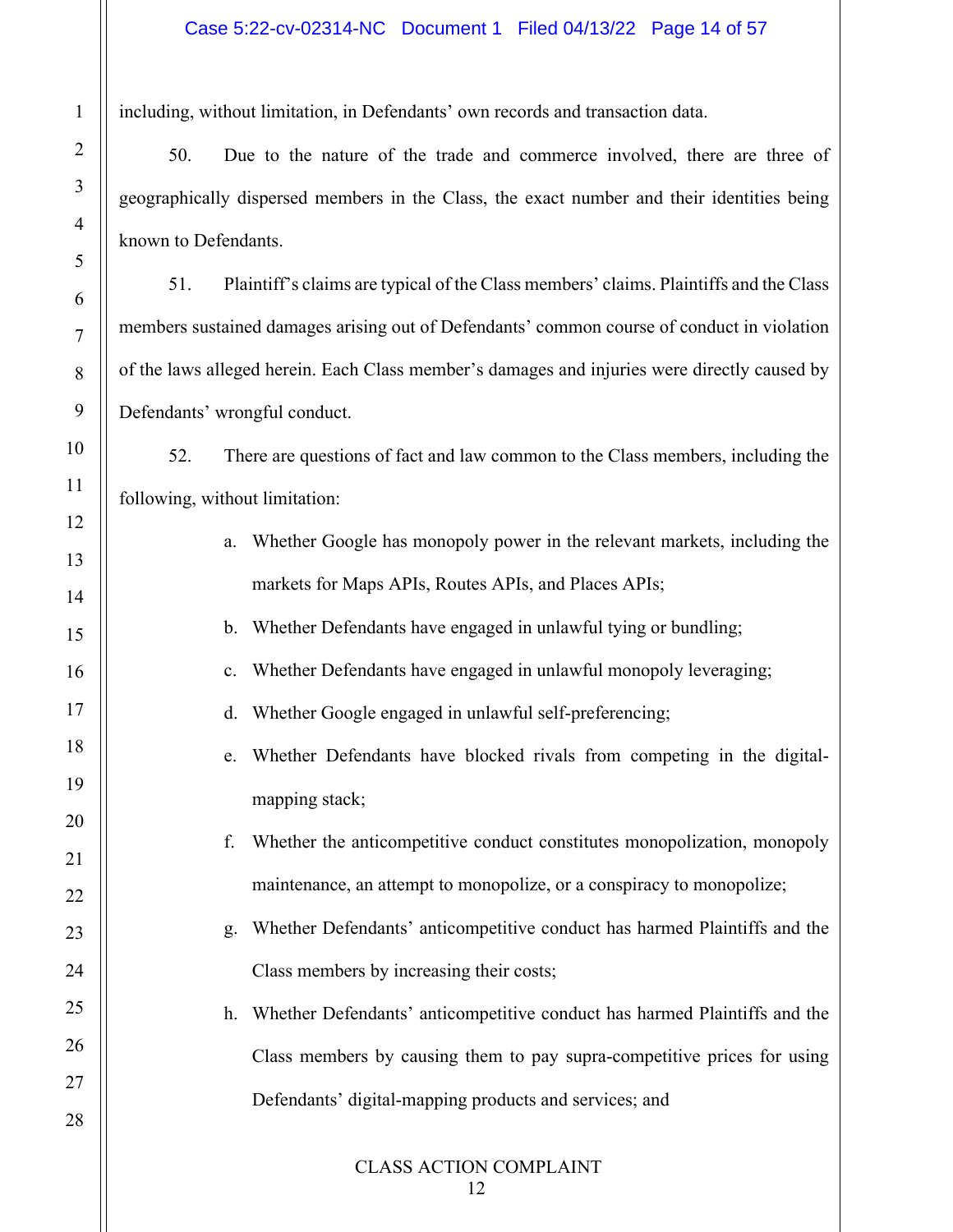i. The appropriate Class-wide damages measure.

53. Plaintiffs will fairly and adequately protect the Class members' interests. Plaintiff's interests are aligned with and not antagonistic to those of the other Class members. Plaintiffs have retained counsel competent and experienced in prosecuting class actions and antitrust litigation to represent itself and the Class.

54. Questions of fact or law are common to the Class members and predominate over any questions affecting only individual Class members.

55. A class action is superior to other available methods for the fair and efficient adjudication of this controversy. The prosecution of separate actions by individual class members would impose heavy burdens on the courts and Defendants and would create a risk of inconsistent or varying adjudications of the questions of fact and law common to the Class. On the other hand, a class action would achieve substantial economies of effort and expense and would assure uniformity of decisions as to persons similarly situated without sacrificing procedural fairness or brining about other undesirable results. Absent a class action, it would not be feasible for the vast majority of Class members to seek redress for the violations of law alleged herein.

## **III. JURISDICTION AND VENUE**

<span id="page-14-0"></span>56. This class action arises under Sherman Act Sections 2 and 15, 15 U.S.C. §§ 2, 15, and Clayton Act Sections 4 and 16, 15 U.S.C. §§ 15 & 26.

57. This Court has subject matter jurisdiction over Sherman Act claims pursuant to 28 U.S.C. §§ 1331 & 1337 and Clayton Act Sections 4 and 16, 15 U.S.C. §§ 15 & 26.

58. This Court has personal jurisdiction over Defendants. Alphabet, Google, Google Maps, and Waze each maintain their headquarters in California.

59. Venue is proper in this District pursuant to Clayton Act Sections 4, 12, and 16, 15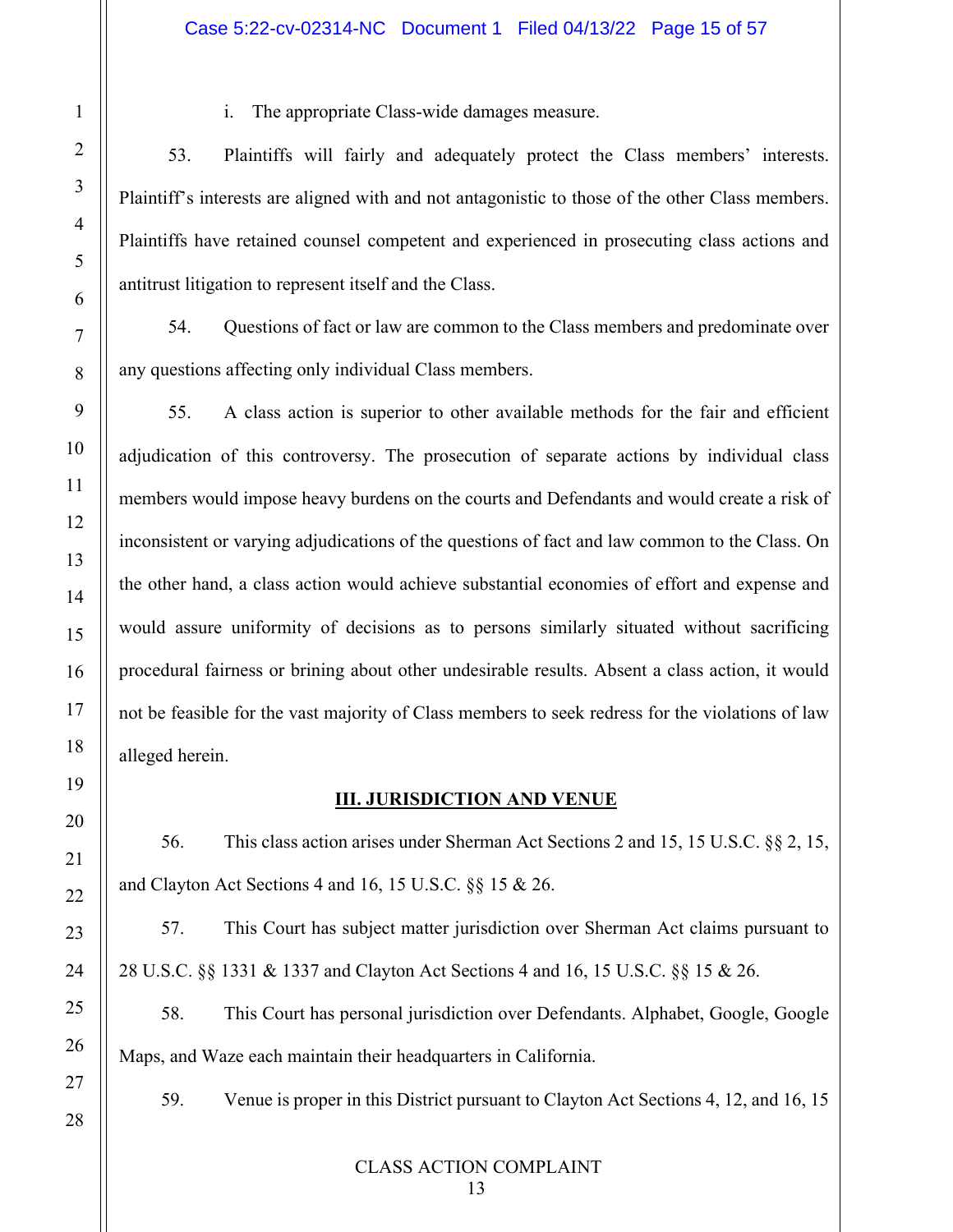U.S.C. §§ 15, 22, and 26, and 28 U.S.C. § 1391(b), (c), and (d). All Defendants reside, transact business, are found, and have agents in this District.

60. Pursuant to the Google Maps Platform Terms of Service, venue and personal jurisdiction is consented to in this District.

61. Defendants' acts were within the flow of, were intended to have, and did in fact have a substantial effect on the interstate commerce of the United States.

## **IV. FACTUAL BACKGROUND**

<span id="page-15-0"></span>62. The digital-mapping "stack" provides users with virtual maps of the physical world.

63. With the proliferation of smart devices, digital mapping has become a critical resource for users and businesses alike.

64. There are two sets of customers for digital-mapping services: app or website developers (or other types of businesses) who use underlying mapping libraries and design tools to produce customized maps; and consumers (or users), who use map products for navigation.

65. Consumer-facing providers of mapping services license map databases and layer technologies atop of the map data. Consumers use these search and traffic tools either through a standalone, turn-by-turn navigation service that licenses the underlying data—such as MapQuest or Bing Maps—or through a vertically integrated provider, such as Google Maps, Waze, or other providers.

66. App or website developers or other users have contracted with Defendants to use their Google Maps and related products and services, including, without limitation, application APIs, and other products and services, such as Google's general search tools and Google Cloud Platform ("GCP").

67. The essential input for both types of services is a digital-map database.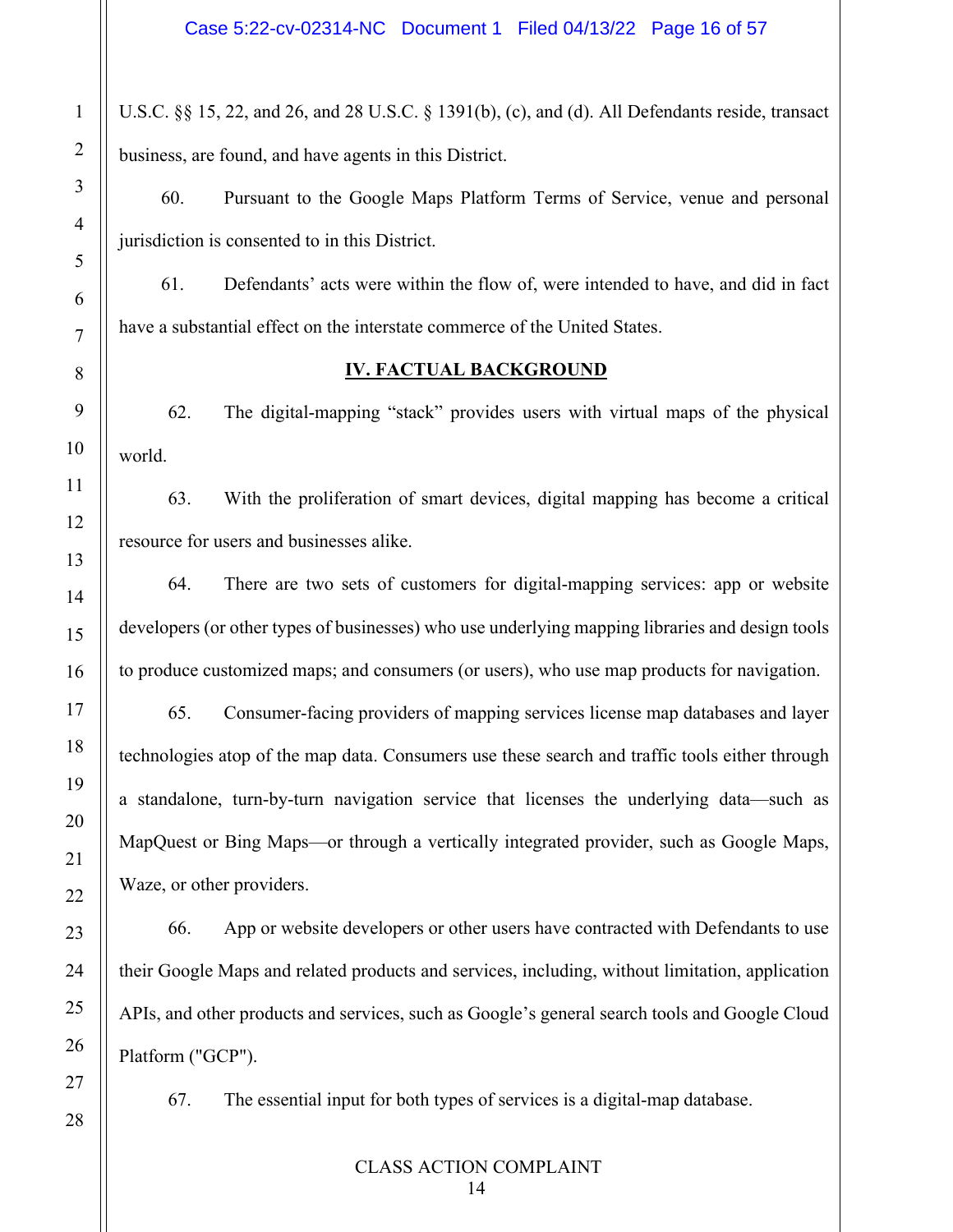#### Case 5:22-cv-02314-NC Document 1 Filed 04/13/22 Page 17 of 57

68. Mapping data can be gathered in a few ways, including through the collection of imagery from satellites and streets, the tracking of global positioning system ("GPS") traces, and the collation of public domain mapping data.

69. Building a digital map database is costly and time-intensive, requiring significant investment in mapping technologies and data collection.

70. The more robust the API, the more it costs. Desktop-based pulls and more advanced functions, such as directions, route-mapping search, street view, speed limits, or current location tracking can go a la carte for as much as \$32 per 1,000 views. App or website developers or other users also have the option to purchase a premium, all-in-one package. All of this affects the features that app or website developers or other users will choose to implement and the overall impression that their end users will have when considering their app against others in the same field.

71. Business-facing providers serve map design tools and mapping libraries required to produce customized maps. The leading providers of business-to-business mapping software Google, and there are other providers, including, without limitation, HERE, Mapbox, TomTom, Apple Maps, Bing, ESRI, Comtech, and Telenav. Some of these providers operate in morespecialized markets. For example, HERE and TomTom primarily serve automotive customers, while ESRI provides desktop Geographic Information System ("GIS") software used by governments and spatial analysts.

72. The dominant providers of consumer-mapping applications are Google Maps and Google-owned Waze.

73. Digital-mapping APIs are often broken down into three distinct relevant product markets: Maps APIs, Routes APIs, and Places APIs. Indeed, Google itself breaks this out on its publicly available documents and websites, especially in terms of free-tier and pricing menus,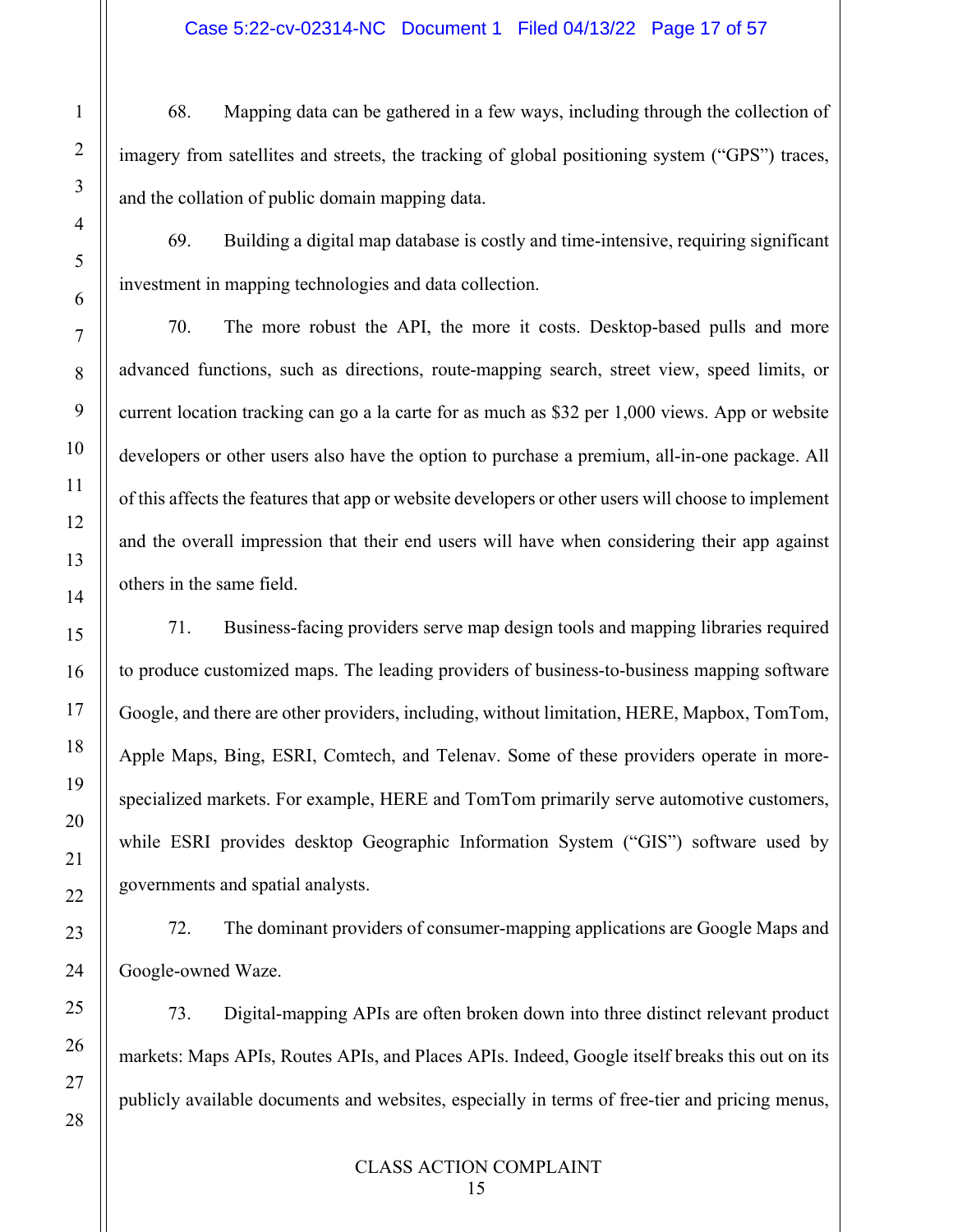as three distinct relevant products, as also recognized by other providers, competitors, users, and analysts.

74. Maps APIs is one relevant product market. It is global. Even Google itself breaks this out as a separate relevant product market group and for separate pricing. An example of pricing is \$2 for 1,000 calls to its Maps Static API (used to display a single map image on a web page) and \$2 for 1,000 calls to its Maps JavaScript API (used to display an interactive map that a user can move around and manipulate). This API pricing both eats up more quickly users' free-tier credits, which are assets in themselves, and of course are charged to users above the free tiers.

75. Routes APIs is another relevant product market. It is also global. Even Google itself breaks this out as a separate relevant product market group and for separate pricing. An example of pricing is \$5 for 1,000 calls on its Routes Directions API (used to receive directions for different transportation modes). This API pricing both eats up more quickly users' free-tier credits, which are assets in themselves, and of course are charged to users above the free tiers.

76. Places APIs is another relevant product market. It is global. Even Google itself breaks this out as a separate relevant product market group and for separate pricing. An example of pricing \$17 for 1,000 calls for Places Place Details API (used to request details about an establishment or point of interest). This API pricing both eats up more quickly users' free-tier credits, which are assets in themselves, and of course are charged to users above the free tiers.

77. There are additional relevant markets salient for this case outside of the Maps APIs, Routes APIs, and Places APIs markets and outside of the digital-mapping stack. These include the market for internet search and the market for cloud computing, both of which are global.

1

2

3

4

5

6

7

8

9

10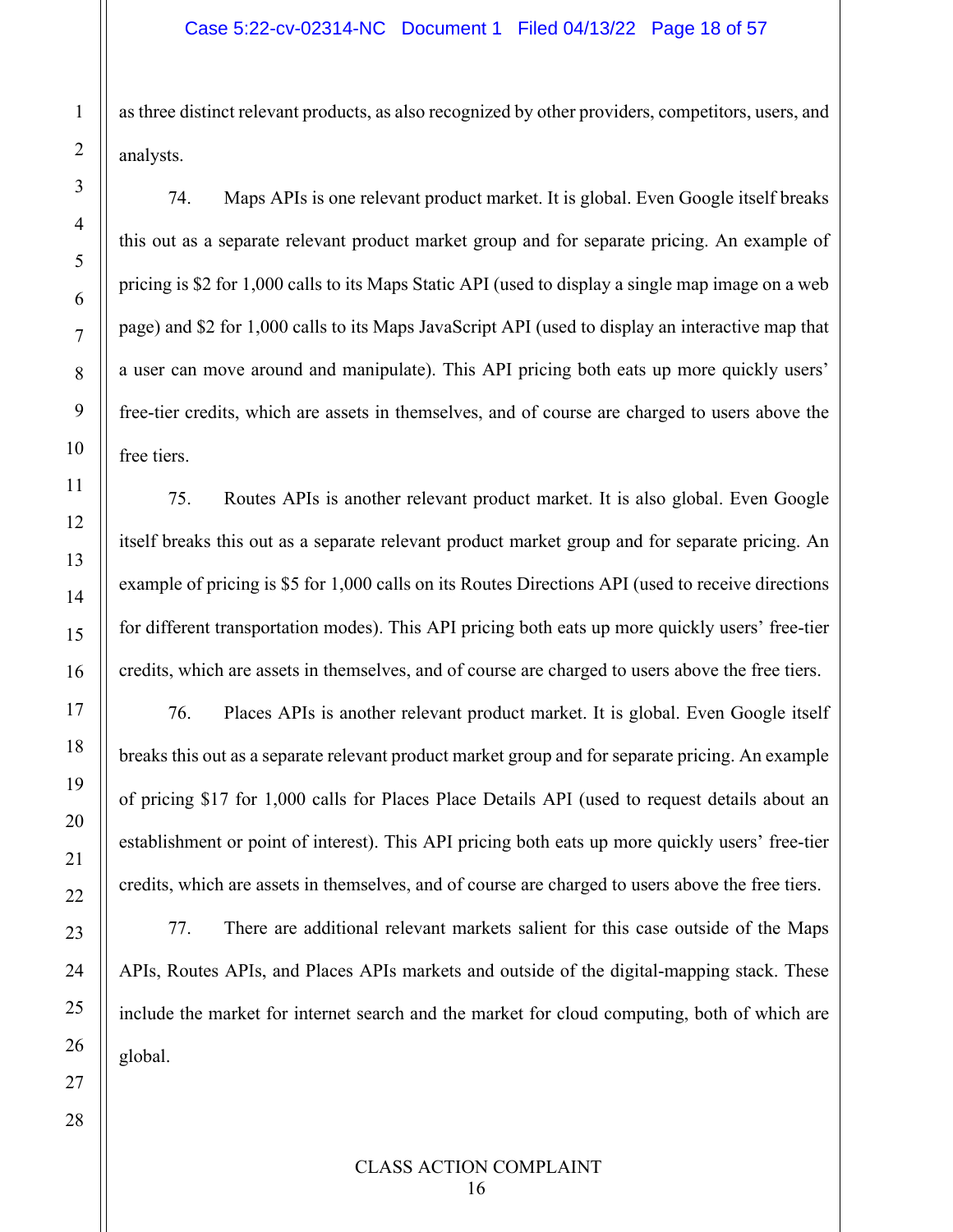#### **1. Google acquired several companies, such as Waze, to amass its monopoly power.**

78. Google Maps in its current state can be traced to a series of acquisitions.

79. In September 2003, Google Labs launched "Search by Location," a feature that sought to filter search results based on a user's geographic location.

80. However, the feature stalled because Google lacked mapping data.

81. In October 2004, a few months after Google's IPO, Google acquired Where2Technologies, an Australian startup that created web-based dynamic maps.

82. Google soon followed this acquisition with two additional purchases: Keyhole, a firm that used satellite images and aerial photos to create digital-mapping software, and ZipDash, a provider of real-time traffic information captured through GPS.

83. In February 2005, Google launched Google Maps.

84. The following year, Google introduced Google Maps API, which enabled developers to use and build on top of its digital maps.

85. In 2008, it launched "Ground Truth," a project devoted to assembling and refining underlying mapping data and images. This effort included Google Street View Cars, which drove around the country—and, eventually, the world—taking pictures of the surrounding buildings and landscapes and delivering Google structured data that it could use to create digital maps. As part of Project Ground Truth, Google also obtained mapping information from satellite and aerial imagery, as well as from public databases. A 2008 budget request for Ground Truth stated that the goal of the project was "long term independence from Tele Atlas and Navteq," two sources of mapping data that Google had been using at the time and that were owned by TomTom and Nokia, respectively. The presentation stated that achieving independence would take several years and requested a 5-7-year renewal of the Tele Atlas contract to help Google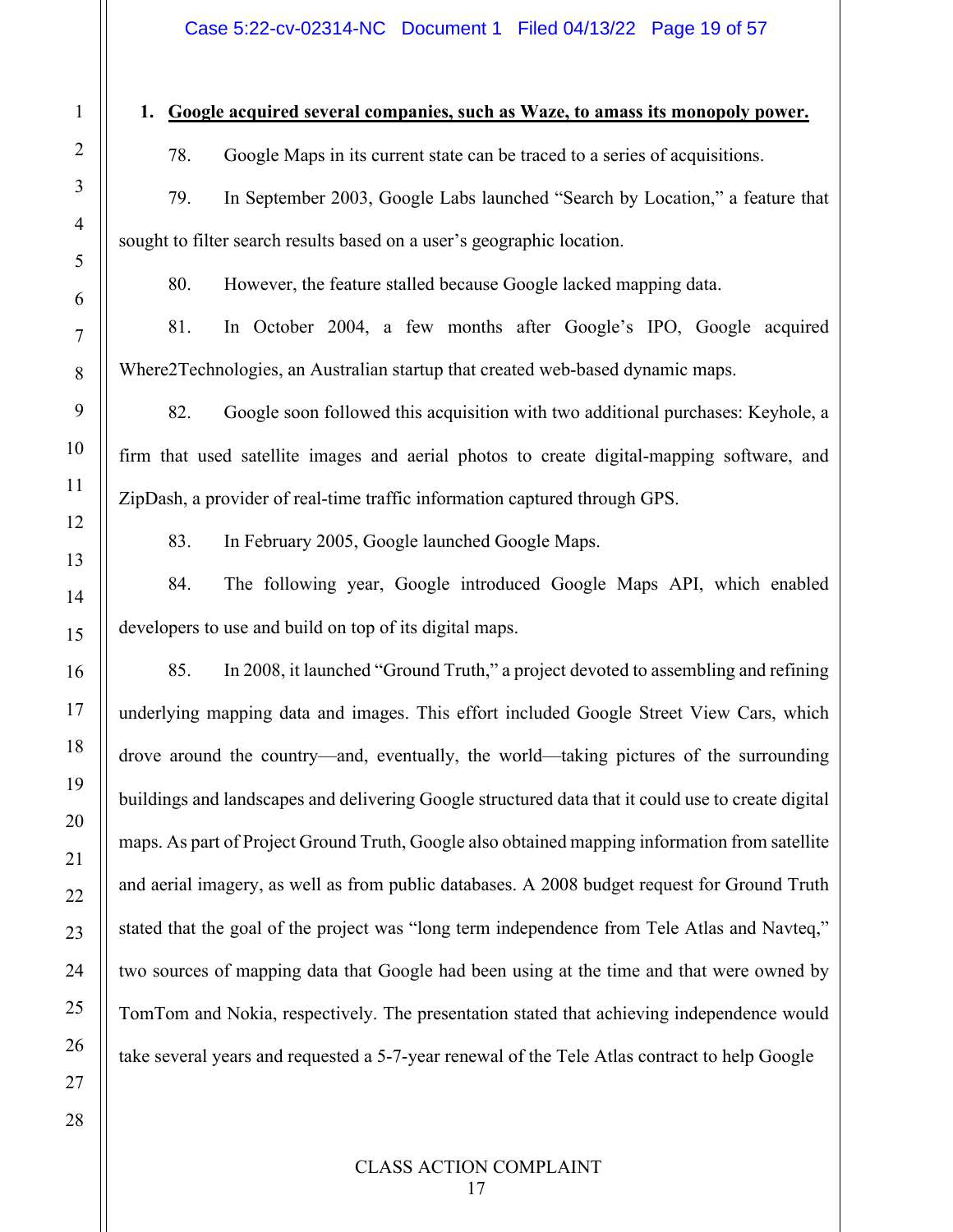bridge "between now and completion of Google Truth initiatives."

86. Although Google Maps was not generating revenues, Google was investing in it heavily. Google's documents show that from 2008 to 2009, the company spent \$32 million on the Street View program and \$88.7 million on Ground Truth overall.

87. When Google launched Google Maps in 2005, MapQuest had been the "king of Internet-based maps and driving directions," with Yahoo gearing up to heavily compete. By 2008, Google's internal documents show that Google was "#1 in Maps usage," as well as at the top in capturing online local search.

88. Some market participants at the time questioned whether Google was using its search dominance to give Google Maps a boost. In 2009, one publisher noted that "61% of visits to Google Maps came directly from Google," giving it an advantage over MapQuest. The publisher wrote, "[a]s long as Google dominates search, MapQuest will face a tough battle for visits."

89. Google's documents revealed that by 2012, Google Maps was the top provider of digital maps in desktop, mobile, and API, and it was closely tracking Waze's fast growth. One Google presentation in 2012 noted that Waze was the most-downloaded app in the navigation category and that it was seeing a 30% increase in daily downloads and averaging around 100,000 downloads a day. Google also honed in on the fact that Waze was the only other mapping provider that was vertically integrated across the full stack at that time, spanning the provider, application, map, traffic, and search layers.

90. In 2013, Google purchased Waze, an Israeli crowd-sourced mapping provider, for \$1.3 billion. The acquisition solidified Google's dominance in turn-by-turn navigation, eliminating its only meaningful competitive threat.

91. Of these acquisitions, only Waze—for which Google paid \$1.1 billion—was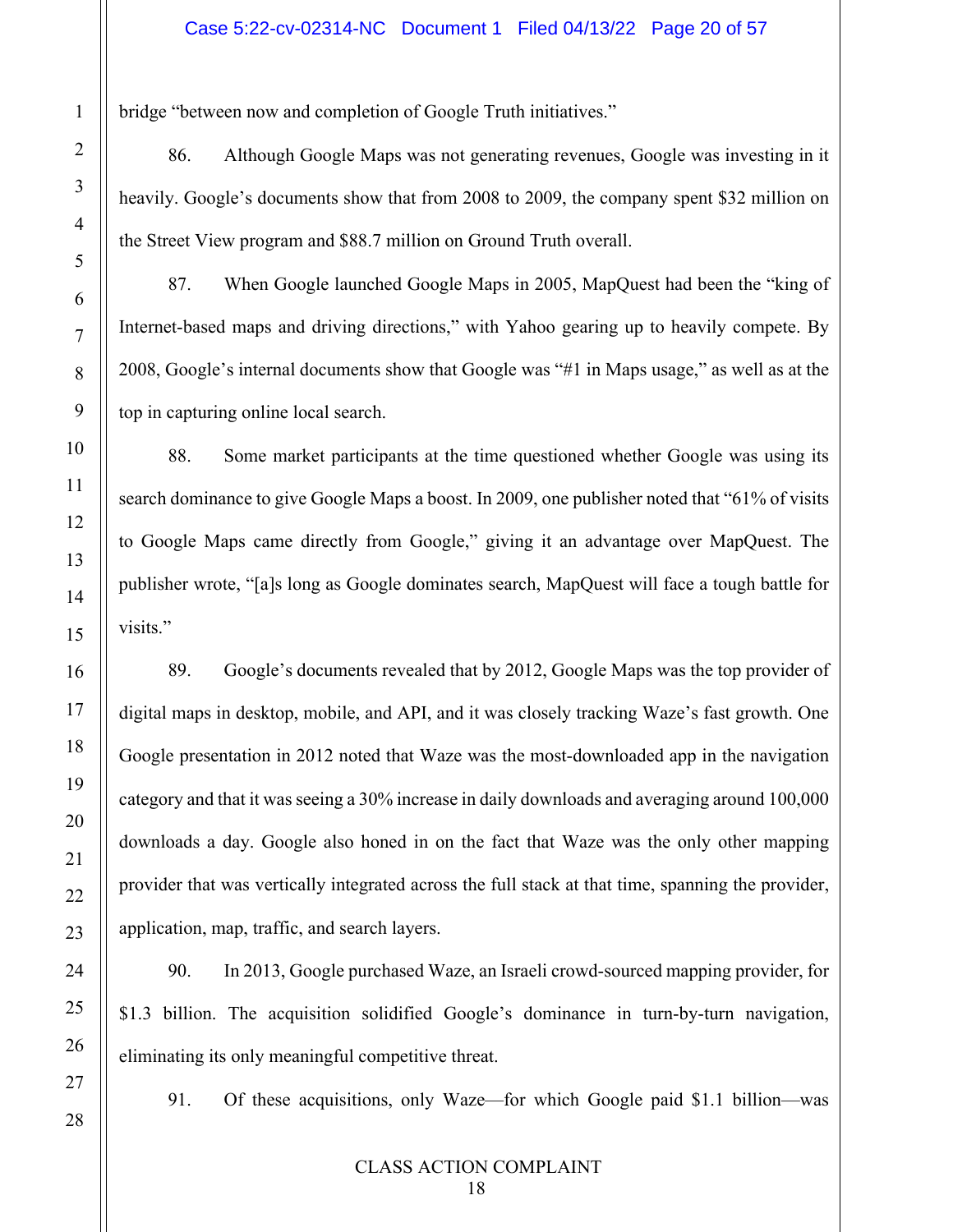subject to an antitrust investigation.

92. Although Google did not originally report the Waze transaction, both the U.S. Federal Trade Commission ("FTC") and the United Kingdom's Office of Fair Trading ("OFT") reviewed the deal.

93. Both enforcers initially approved the transaction but have since revisited the decision. In 2019, the OFT commissioned a study reviewing its past merger cases, including Google/Waze, and the FTC is reportedly examining the Waze deal as part of its broader review of previous tech mergers.

94. Market participants viewed Google and Waze as close competitors in a "highly concentrated" market for navigable digital map databases and turn-by-turn navigation applications.

95. Prior to the transaction, Waze had observed that it and Google were "the only vertically integrated stacks."

96. One market participant told antitrust enforcers that it viewed Waze as "Google's closest competitor for real-time, updated [turn-by-turn] navigation services" and that Waze "was the digital-map competitor with the best opportunity to overcome Google's significant data and funding advantage."

97. Market participants cited several reasons the transaction would undermine competition.

98. First, they noted that barriers to entry in the market for turn-by-turn navigation providers were high and that it would be difficult for new firms to enter.

99. One market participant stated that "[n]avigable digital map databases contain far more information than maps and addresses. For example, Google's database includes a range of other information, including traffic, conditions and rerouting information, interior and exterior

1

2

3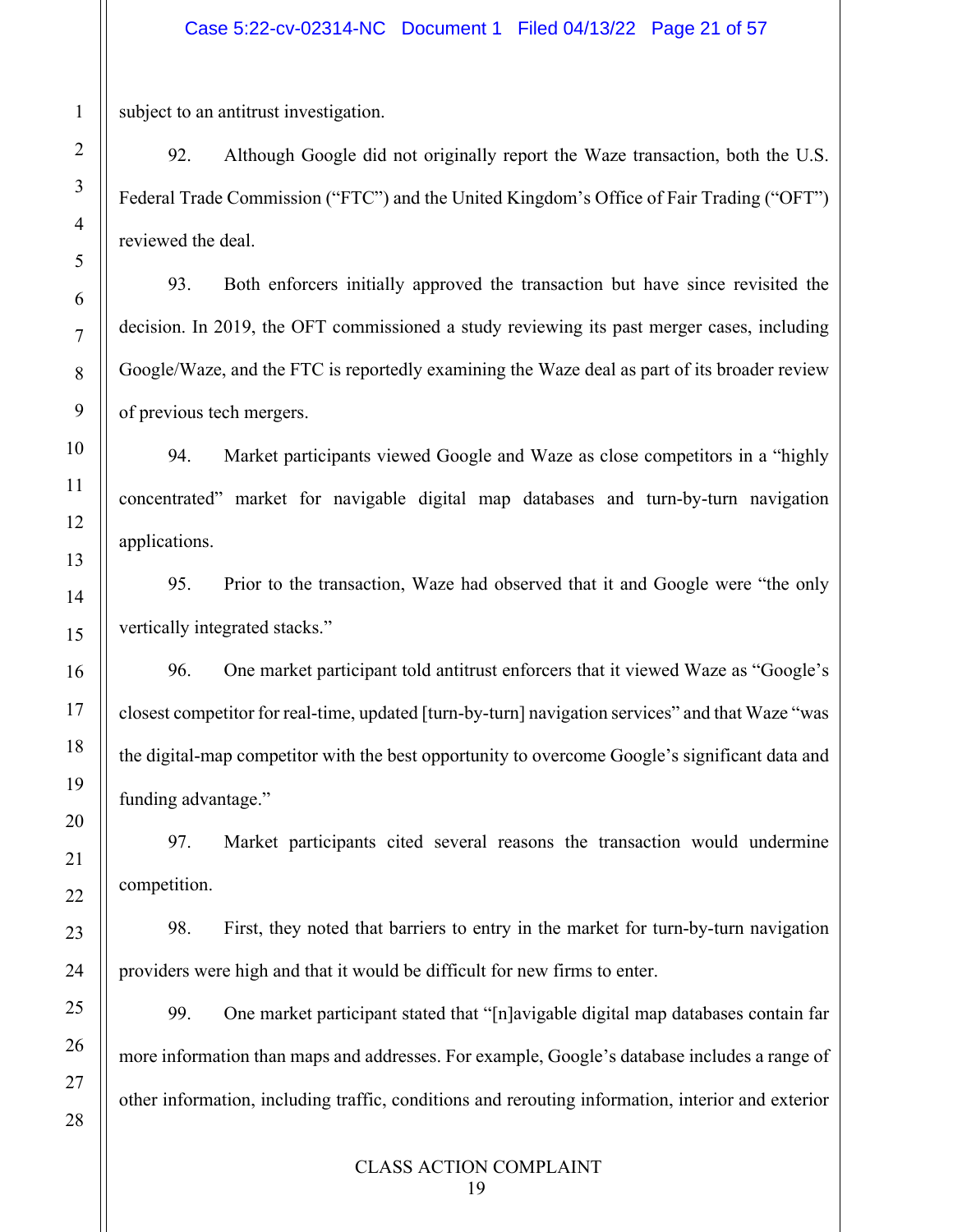photographs, reviews, commentary from Google+ friends."

100. And Waze in particular had a unique crowd-sourced model that would be difficult for other firms to replicate.

101. Although Waze had secured a "first-mover advantage" and acquired a "critical mass of users," the group of self-selected volunteers who edited Waze's maps were "unlikely to fill such a role (without payment) for more than one set of mapping data." The market participant added, "[o]nce those editors provide the benefit of their input into Waze they create a powerful map that passive Waze users will turn to as well given the lack of other real-time-updated maps of comparable quality. As a result, passive Waze users likely will have no incentive to multihome."

102. Second, market participants pointed to the fact that Waze was the only firm meaningfully positioned to dislodge Google Maps because it—like Google—lacked financial pressures.

103. One entrepreneur noted that "Google and Waze do not care how much it costs to keep the maps up-to-date. Google because it has a lot of money, and Waze because it relies on the community."

104. One market participated warned about the following: "The acquisition would effectively lead to the elimination of Waze as a market disrupting force that would otherwise be capable of challenging the model adopted by Google's dominant Google Maps. In essence, Google's acquisition of Waze is defensive—seeking to remove a disruptive force from the market."

105. Several market participants and advocates who opposed the deal noted that Waze's former chief executive officer ("CEO"), Noam Bardin ("Bardin"), had recently stated that Waze was "the only reasonable competition" to Google Maps, which suggests that Google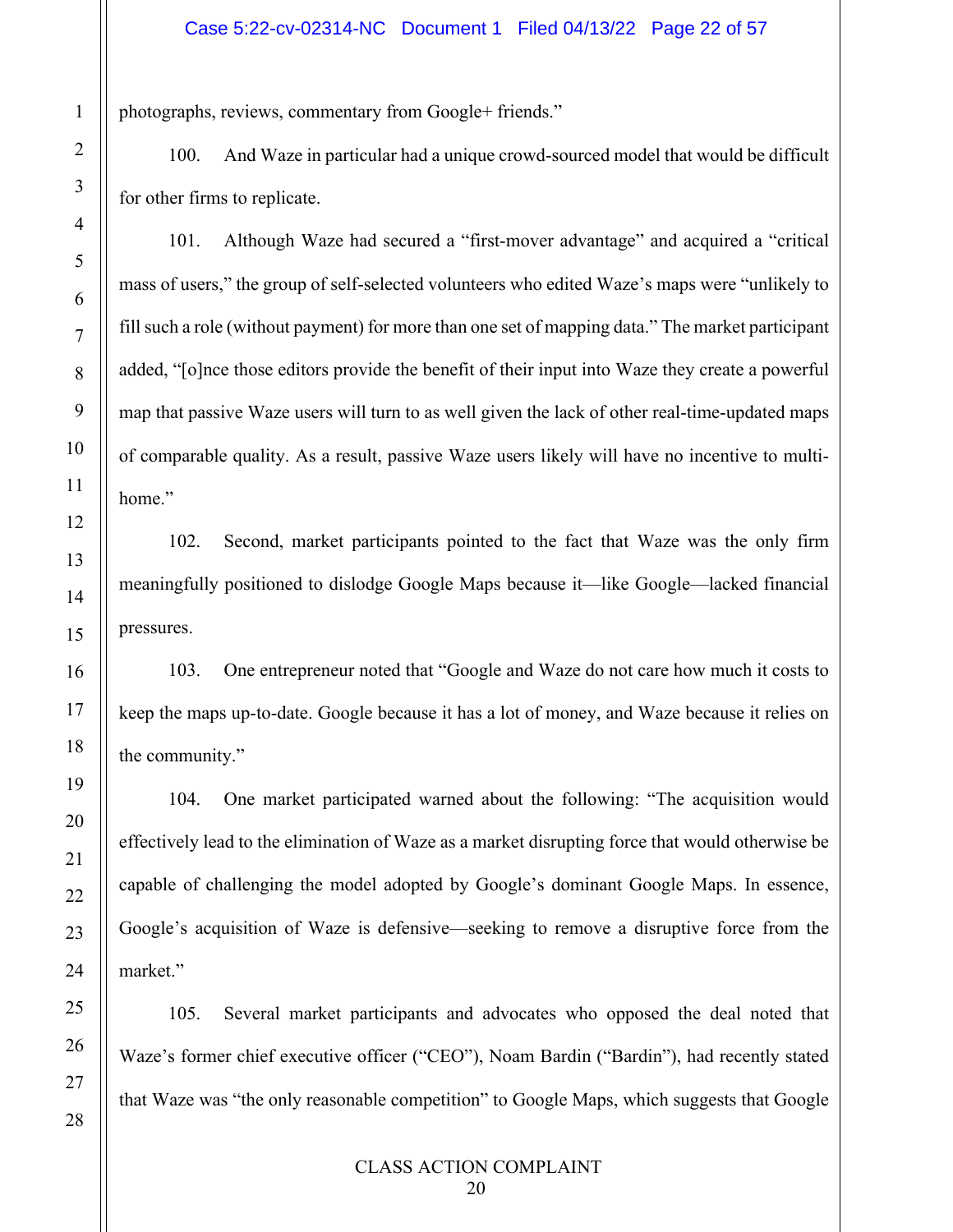pursued the acquisition, in order to quash its most significant competitor.

106. And third, market participants argued that the acquisition would give Google both the incentive and ability to foreclose rivals, including those apps that offer mobile-navigation and social-networking services. Seeking to mitigate this concern, Google's letter to the FTC emphasized the "numerous providers who license mapping, traffic, and incident" data for use in mobile apps.

107. But today, although Google Maps and Waze teams remain purportedly separate, analysts have reported that Google has used Waze as a tool to "test and iterate on monetizing Navigation without disrupting its much larger Google Maps asset."

108. One market participant stated, "Google has used Waze as an ads guinea pig," noting that Waze has released efficacy reports of location-tailored ads, information that seems to have informed Google Maps' recent expansion of advertising.

109. Since completing the Waze acquisition, Google has reportedly come to capture 81% of the market for navigation mapping services.

110. Despite Google's claims that entry barriers were low and alternate offerings abundant, no major competitor has emerged since Google acquired Waze.

111. Based on the materials that the FTC provided to the House Antitrust Subcommittee, it is unclear whether the FTC fully assessed entry barriers. Instead, it appears that the FTC primarily took a static view—focusing on the existing quality of Waze's maps rather than assessing the dynamic effects of the acquisition.

112. In essence, in acquiring Waze, Google bought out one of the few companies in the world making navigable maps while also providing turn-by-turn navigation service.

113. Google effectively acquired an innovative startup with employees focused on a mission and bureaucratized it into a failing subsidiary.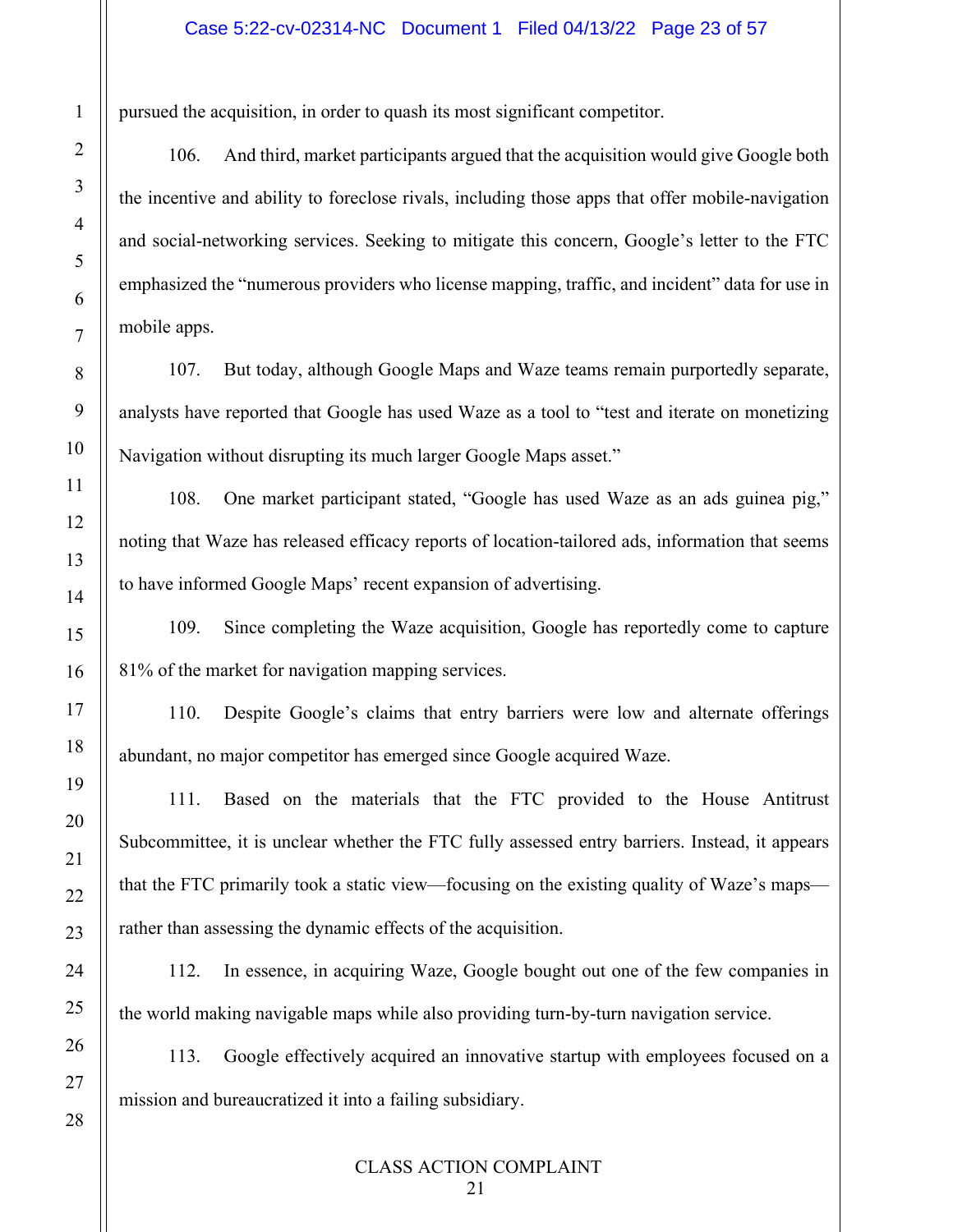## Case 5:22-cv-02314-NC Document 1 Filed 04/13/22 Page 24 of 57

114. As reported in news around February 14, 2020, the acquisition "was literally Google acquiring its number one competitor in maps," said Sally Hubbard, director of enforcement strategy at the Open Markets Institute, which is pushing for a crackdown on big internet platforms. "It was a bad deal that should have been blocked."

115. Even Mr. Bardin, who left Google in early 2021, has been outspoken about

Google's anticompetitive gutting of Waze as a prior independent and innovative competitor:

We quickly learned, the hard way, that we could not get distribution from Google. Any idea we had was quickly co-opted by Google Maps. The Android app store treated us as a 3rd party, there was no pre-installation option and no additional distribution. We did have a lot more marketing dollars to spend but had to spend them like any other company, except we were constrained in what we could do and which 3rd parties we could work with due to corporate policies. All of our growth at Waze post acquisition was from work we did, not support from the mothership. Looking back, we could have probably grown faster and much more efficiently had we stayed independent.

116. Mr. Bardin has stated that "that Google had promised us autonomy to continue to

act as Waze and we believed them." But Mr. Bardin has been vocal about Google's lack of focus

on "user value creation" after having acquired Waze:

Focus—as much as I tried to keep the team focused, being part of a Corporation means that the signal to noise ratio changes dramatically. The amount of time and effort spent on Legal, Policy, Privacy—on features that have not shipped to users yet, meant a significant waste of resources and focus. After the acquisition, we have an extremely long project that consumed many of our best engineers to align our data retention policies and tools to Google. I am not saying this is not important BUT this had zero value to our users. An ever increasing percent of our time went to non user value creation tasks and that changes the DNA of the company quickly, from customer focused to corporate guidelines focused.

We start companies to build products that serve people, not to sit in meetings with lawyers. You need to be able to answer the "what have I done for our users today" question with "not much but I got promoted" and be happy with that answer to be successful in Corp-Tech. I guess that's just not me.

\*\*\*

117. While Google captured the navigation market through offering Google Maps for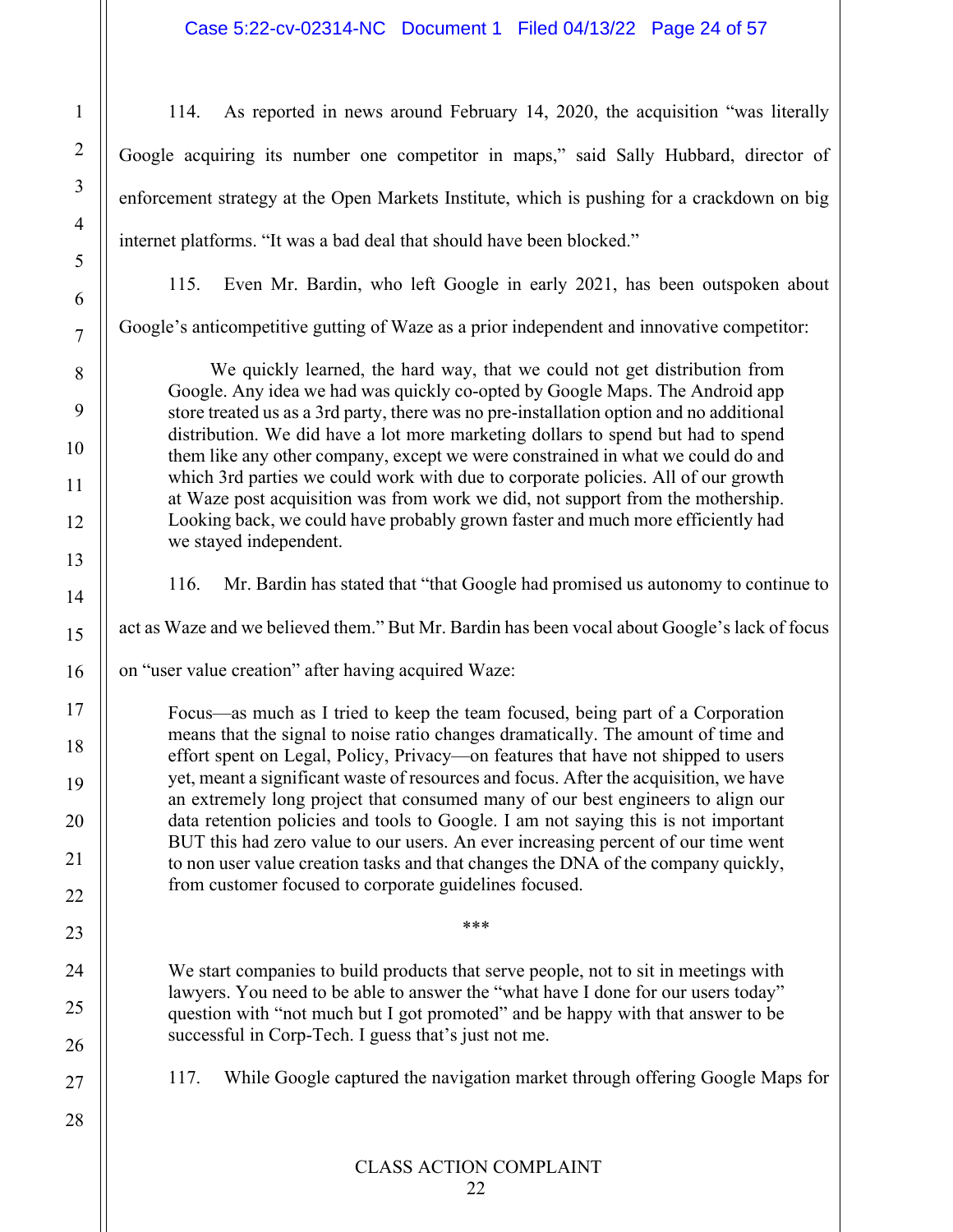free, even as it generated no revenue, Google now monetizes both Google Maps and Waze through charging supra-competitive prices to app and website developers and other users and selling ads.

118. In 2013, Google introduced a limited form of maps advertising, and in recent years it has expanded the program, allowing local businesses to purchase advertising on maps to maximize foot traffic.

119. Around September 2016, Google acquired Urban Engines, a mapping-analytics startup.

120. Research by Google shows that 76% of users who search for locations nearby end up visiting a related business within a day and that 28% of those searches ultimately lead to a purchase. This high conversion rate leads analysts to believe that Google Maps alone could help drive between \$1.9 billion and \$3.7 billion of incremental revenue by 2021.

121. Commenting on the value of Google Maps to the Google ecosystem, one analyst

noted:

[Google Maps'] user base has been impressive for years, crossing 1B a few years ago, but monetization is just getting started … Maps is the closest thing to a platform that Google has at the application layer, with three stakeholders in the ecosystem: 1) users; 2) publishers; and 3) advertisers. The importance of Maps to mobile, including both the advertising and transportation-on-demand spaces, is one of the biggest potential markets Google is servicing in the future.

**2. Google exercises dominance—if not monopoly power—in the relevant product markets of Maps APIs, Routes APIs, or Places APIs, along with the other affected relevant product markets.**

122. Google has monopoly power—or at the least, market power—in the relevant product markets Maps APIs, Routes APIs, or Places APIs. According to the House Antitrust Proposals and analysts, Google's market share exceeds 80% in the digital-mapping stack. Moreover, Google exercises direct market power over the relevant product markets through the

1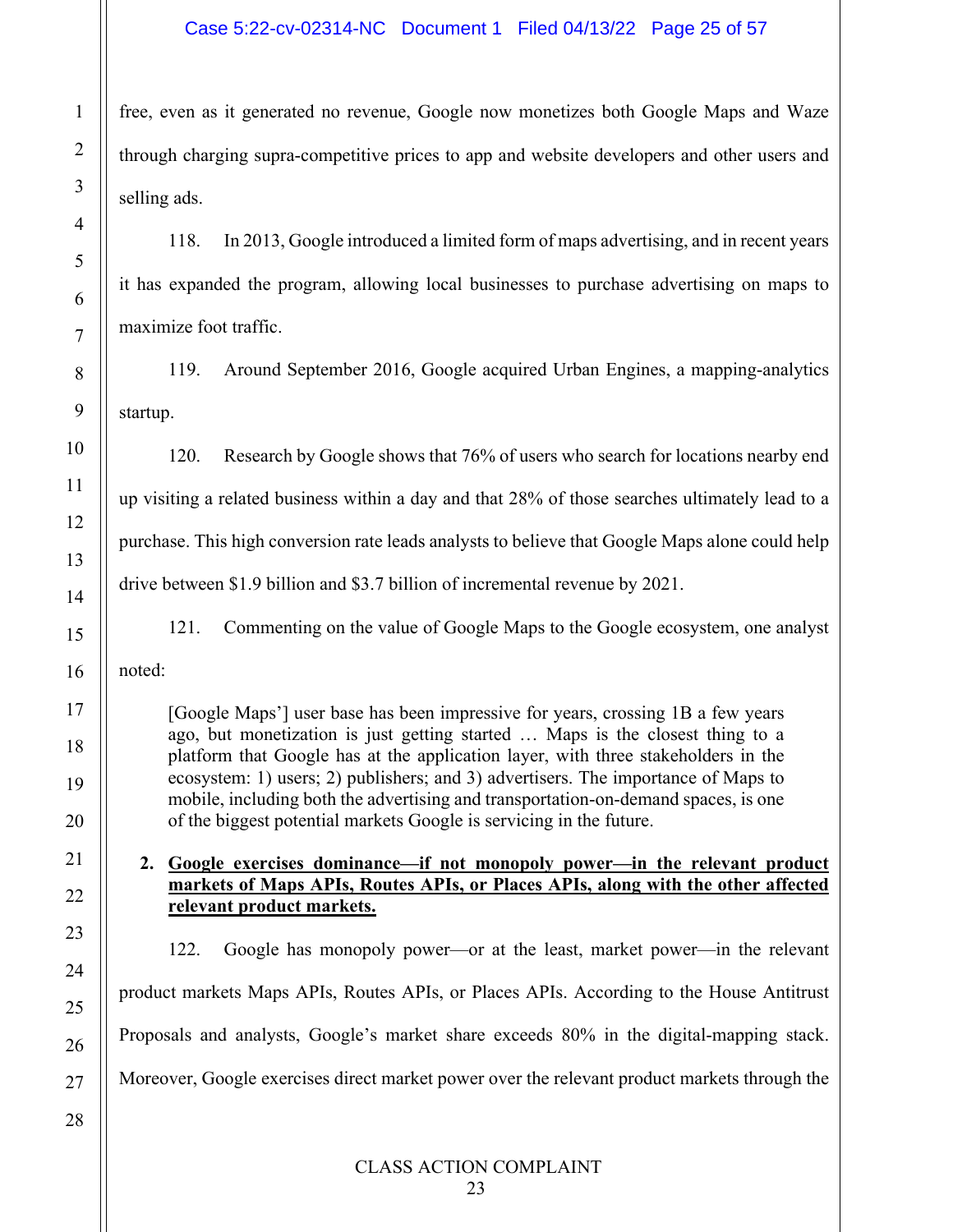## Case 5:22-cv-02314-NC Document 1 Filed 04/13/22 Page 26 of 57

anticompetitive practices alleged herein. In essence, Google uses its market dominance to improperly tie together its products and lock users into the Google ecosystem. There are competitors with nowhere near the direct market power that Google exerts, nor nowhere near the monopoly power—or at the least, market power—that it has. Those competitors offer Maps APIs, Routes APIs, or Places APIs, mostly at significantly reduced prices to Google—and some even for free—and with comparable data and quality, if not better. But over the past several years, these competitors have been strangled out of competing effectively in the relevant product markets because of Google's anticompetitive conduct alleged herein. Direct victims of these alleged anticompetitive schemes are the class members identified herein: those who have purchased Maps APIs, Routes APIs, or Places APIs or had their free-tier credits used up more rapidly because of Maps APIs, Routes APIs, or Places APIs. The Class Members also seek injunctive and declaratory relief to stop the alleged anticompetitive conduct.

123. Google also has monopoly, or at a minimum market, power in the internet search market where it has by some estimates a 90% market share. And Google has market power in the cloud computing market, through its exercise of power in other related markets.

124. Google currently monopolizes or is attempting to cement monopoly power in all of the distinct products and services through unlawful tying, negative tying, exclusive dealing, bundling, monopoly leveraging, and self-preferencing, including, without limitation, in Maps APIs, Routes APIs, Places APIs, business-to-business features and services, destination information and features, mapping data and tools, advertising through map features, navigation tools (such as turn-by-turn services), and street view.

125. Google already dominates the market for digital maps with over a billion users. It is the dominant provider of mapping data and turn-by-turn navigation services.

24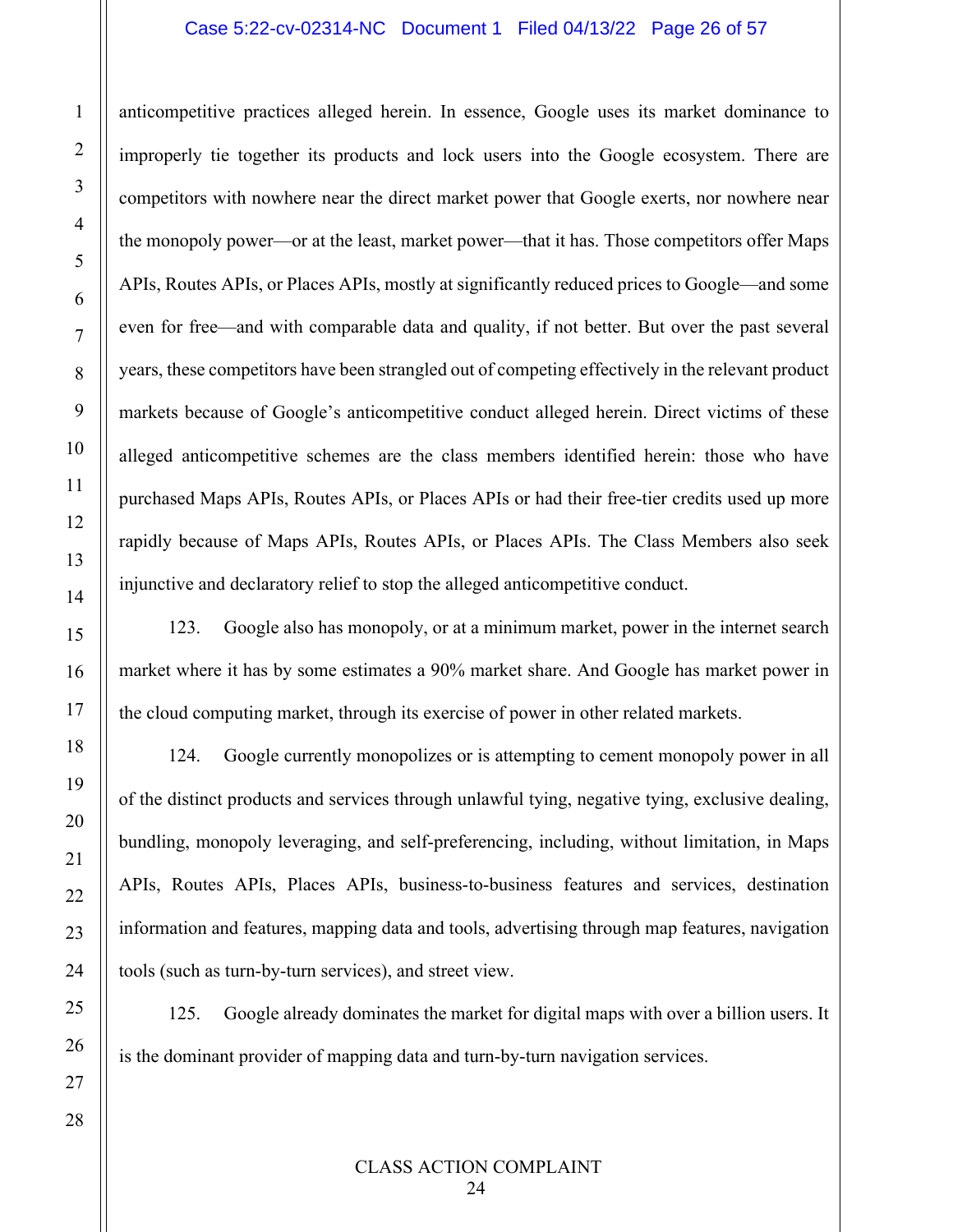126. Google's documents reveal that by 2012, Google Maps was the top provider of digital maps in desktop, mobile, and API.

127. Financial analysts have described navigation maps as a "utility" that people cannot do without.

128. Although data on the value of the consumer-facing digital mapping industry is not publicly available, analysts have estimated that Google Maps earned Google around \$2.95 billion in revenue in 2019. One bank has estimated that if Google Maps were a standalone product, its market capitalization would hit \$61.5 billion.

129. According to a third-party estimate, Google Maps and Waze capture 81% of the market for turn-by-turn navigation services.

130. One market participant estimated that Google Maps API captures over 90% of the business-to-business market.

## **3. The barriers to entering the digital-mapping-stack market are staggering.**

131. Google has an enormous advantage over digital-mapping stack competitors and app and website developers owing to the sheer volume of information that it acquires about users through its panoply of products and services. It acquires data from browsing histories and advertising data from the suite of its Google search, Chrome, G-Suite, and YouTube offerings, and it has location data from Google Maps, Waze, and Google's Android operating system embedded in hundreds of millions of mobile phones. Indeed, Google's former CEO Eric Schmidt has boasted that "[w]e know where you are. We know where you've been. We can more or less know what you've been thinking about."

132. The barriers to entering the market for developing products and services for the digital-mapping stack are staggering because of access to data, fixed costs, market tipping, network effects, and Google's alleged anticompetitive activity that shackle app and website

1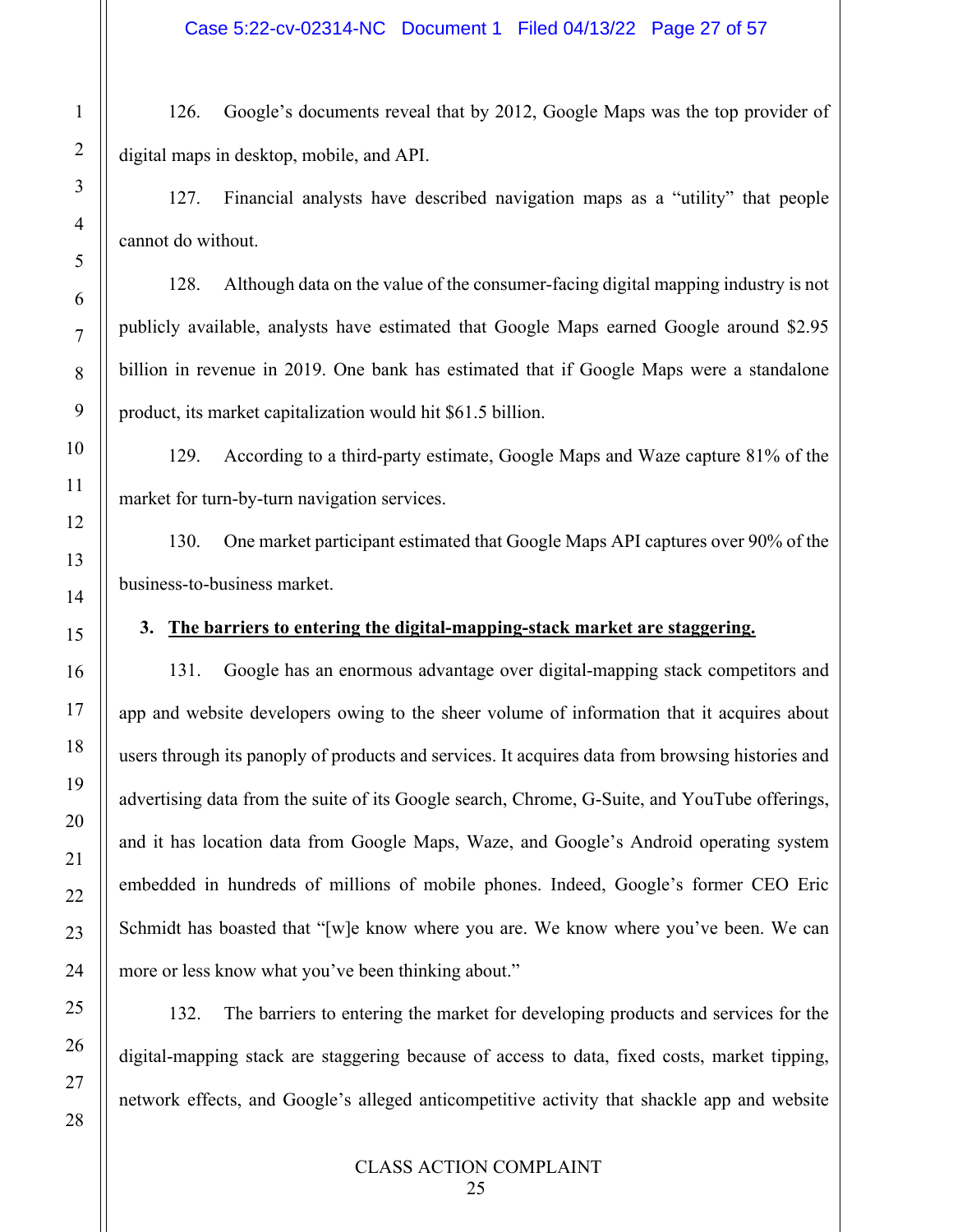developers, other users, and exclude competitors in anticompetitive ways.

1

2

3

4

5

6

7

8

9

10

11

12

13

14

15

16

17

18

19

20

21

22

23

24

25

26

27

28

133. Several factors suggest that Google Maps is well positioned to maintain its dominance. The high fixed costs of creating mapping data pose a significant barrier to entry. Apple, which recently built its mapping database from the ground up, told the House Subcommittee that the effort required billions of dollars.

134. Moreover, Google also benefits from an enormous lead in the tracking and processing of location data, as well as from the prevalence of tracking-enabled Android devices.

135. An analyst has recently said that Google Maps has "reasonably sustainable moats."

136. For example, one blunt weapon that Google wields to erect entry barriers is a treasure-trove of competitively valuable information, including, without limitation, traffic, conditions and rerouting information, interior and exterior photographs, reviews, and commentary from Google+ friends.

137. For instance, a person's location history using Google Maps reveals valuable and sensitive information about others as well—such as traffic patterns and other data.

138. According to Professors Dirk Bergemann, Alessandro Bonatti, and Tan Gan, the creation of this "data externality" mean that for firms such as Google, "the cost of acquiring . . . individual data can be substantially below the value of the information to the platform."

139. In particular, Waze has a unique crowd-sourced model that would be difficult for other firms to replicate.

140. Market participants cite several factors that privilege dominant digital map incumbents and impede entry.

141. First is the capacity of Google to invest heavily in creating mapping databases and technology without needing to turn a profit. For example, prior to its acquisition by Google,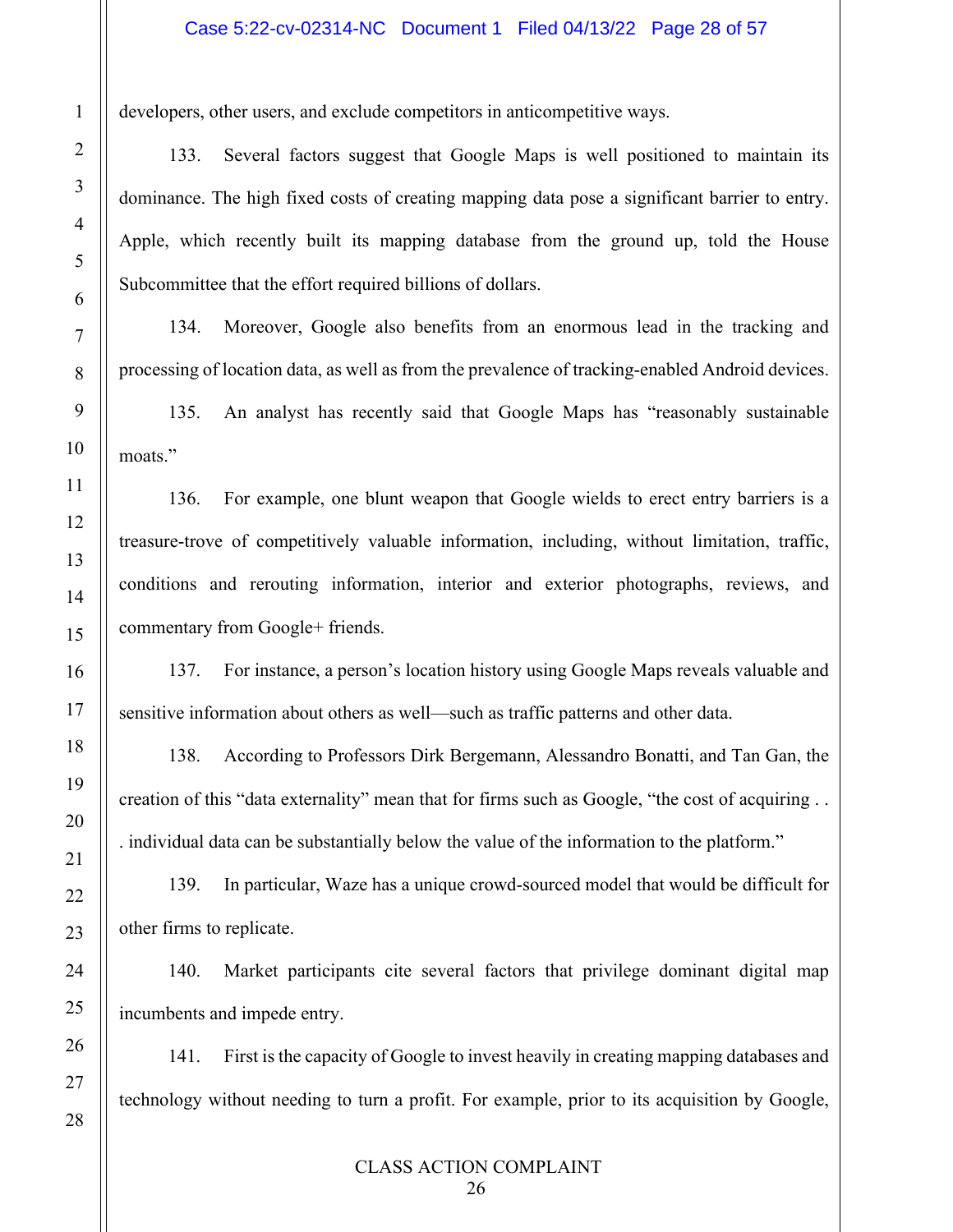Waze executives observed that Google Maps had "disrupted the market" primarily through "financial disruption," namely that it had "unlimited funds" and was giving away Google Maps to users for free. Startups seeking to enter this market yet lacking the financial cushion that permits them to incur losses while developing the product will be at a relative disadvantage.

142. Another factor is that incumbents that are integrated can collect relevant map and location data from across complementary lines of business, feeding this data back into mapping.

143. For example, one market participant noted that Google "collects an unparalleled amount of data used in digital mapping from users of its dominant search engine and Android smartphone OS."

144. Another market participant stated that Google's dominant position in search and advertising incentivizes businesses to closely monitor and maintain the accuracy of their information in Google's systems, "leading to a dynamic by which Google enjoys a free, crowdsource effort to improve and maintain their data's quality," thereby improving the quality of Google Maps. Firms without concurrent positions in web search and the smartphone market are comparatively disadvantaged.

145. A third factor is the superior distribution that integrated firms in maps-adjacent lines of business can provide their own mapping product at the expense of third-party mapping products. Google gives Google Maps default placement on its Android devices, while Apple does the same with Apple Maps on iOS devices. Together, Android and iOS account for 99% of the smartphone operating systems in the United States.

146. Market participants explained that the default placement of Google Maps on Android devices also disadvantages third-party mapping providers technologically. If a developer chooses a third-party mapping provider when building an app, downloading that app on Android would involve downloading both the app features and the mapping functionality.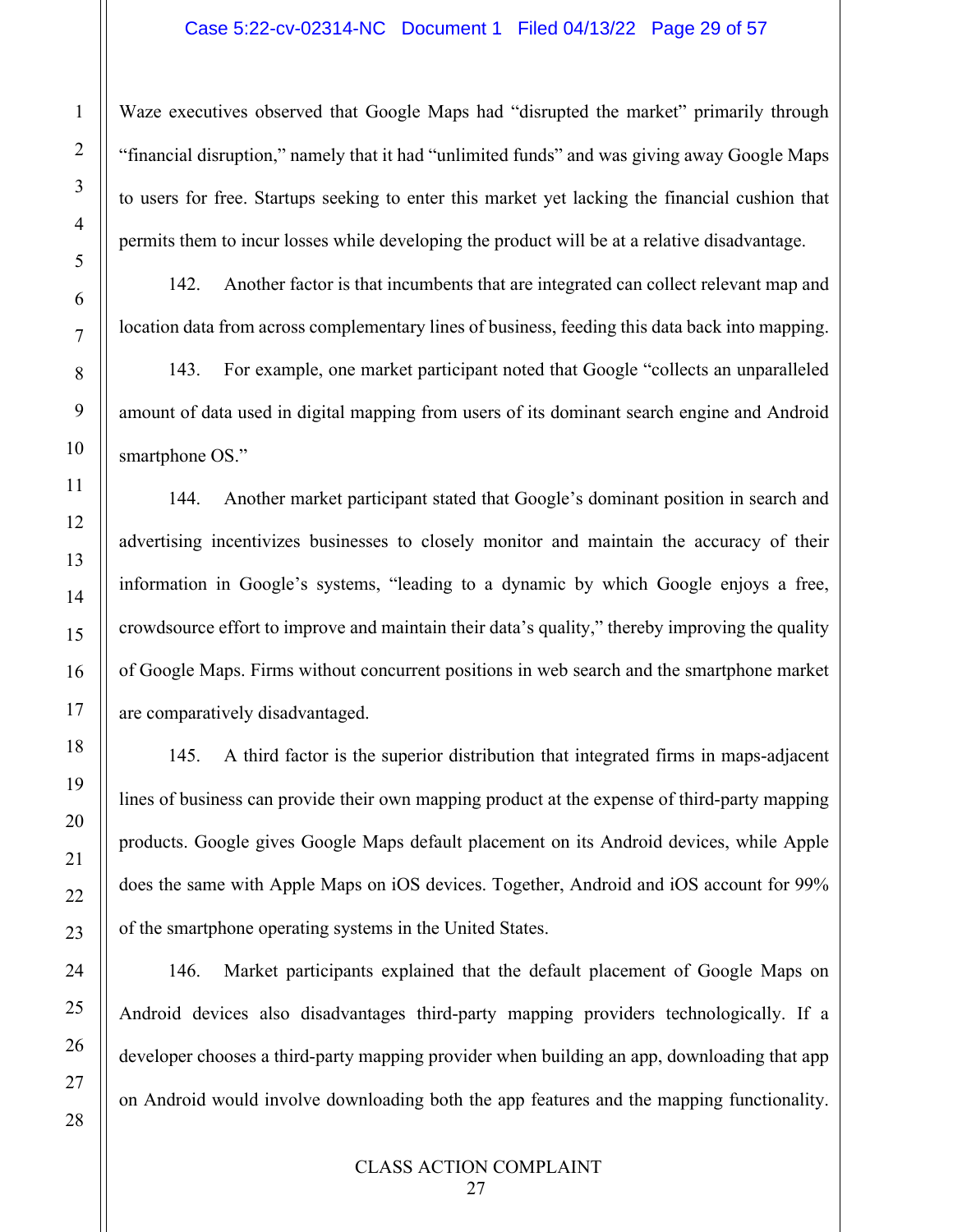By contrast, choosing to develop the app with Google Maps would reduce the app's file size on Android, as Google Maps is already on the device.

147. Lastly, incumbents benefited from a lack of prohibitions on collecting location data—an advantage that startups today lack given the passage of new data restrictions that limit the development of digital mapping technology.

148. Notably, many of these rules came into existence following public outrage prompted by Google Street View. By the time these rules were implemented, Google had already mapped out most of the planet.

149. Except for Apple's independent mapping database, there has been no recent entry in the market for underlying mapping data.

150. Similarly, the list of leading providers of consumer mapping services and business-to-business services has mostly been unchanged since 2013.

# Google uses unlawful tying and other anticompetitive conduct to acquire and maintain its monopoly power Maps APIs, Routes APIs, and Places APIs.

151. Google has engaged in a series of actions to acquire and/or maintain monopoly power, at least market power, throughout the relevant product markets, including Maps APIs, Routes APIs, and Places APIs, as well as the search and cloud computing, including the following, without limitation: (i) anticompetitive acquisitions, especially of Waze, at different levels of the digital-mapping stack; (ii) using data amassed through its consumer services (for example, search, Gmail, YouTube, Chrome, and Android OS) to lock in substantial app developer demand; (iii) tying, negative tying, bundling, and monopoly leveraging in connection with Google's Maps APIs, Routes APIs, Places APIs, and products and services for search and GCP; (iv) requiring app and website developers and other users who seek to use certain of Google's digital-mapping products and services—Maps APIs, Routes APIs, or Places APIs—

1

2

3

4

5

6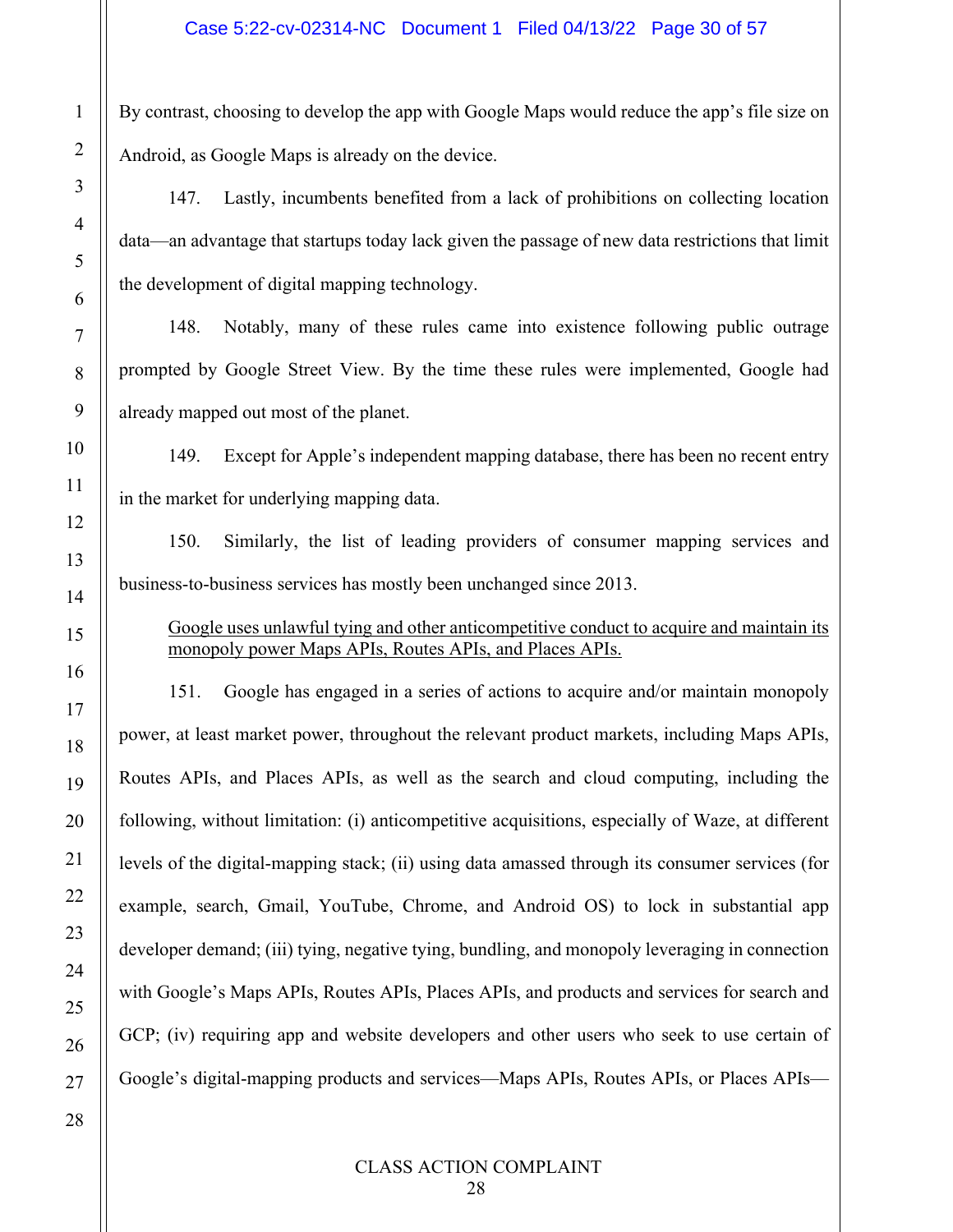to use its other digital-mapping products and services and not use those of competitors; (v) selfpreferencing Google's products and services over the products and services of app developers who use Defendants' products and services; and (vi) using Google's market power from other markets to impair actual or potential rivals from accessing data that could allow them to compete with Google.

152. In terms of tying, Google uses at least three weapons to further entrench its monopoly power—or at the least, market power—in the relevant product markets of Maps APIs, Routes APIs, and Places APIs: First, Google has ratcheted up its prohibition against app or website developers or other users from using any part of its mapping features and using any competitors' Maps APIs, Routes APIs, or Places APIs and also forbids app or website developers or other users from using any Google digital mapping features alongside any non-Google mapping features; second, Google has leveraged access to its dominant search products to intimidate app or website developers or other users out of working with other digital-map providers; and third, Google misleadingly favors its own non-maps-related products that compete with the products offered by app developers that license Google Maps APIs, Routes APIs, and other Places APIs.

# *i. Google Maps app developers are prohibited from using any competing tools.*

153. Google has been revising and enforcing the Google Maps platform's Terms of Service ("Terms of Service") to prohibit app developers from using *any* component of the Google Maps Core Service with mapping services provided by non-Google firms.

154. According to the House Antitrust Proposals, flexing a stranglehold over crucial digital search and mapping markets, Google has leveraged monopoly power to effectuate exclusionary tying. App or website developers or other users using Google Maps have told the House Antitrust Subcommittee that over the past several years, Google has been imposing

1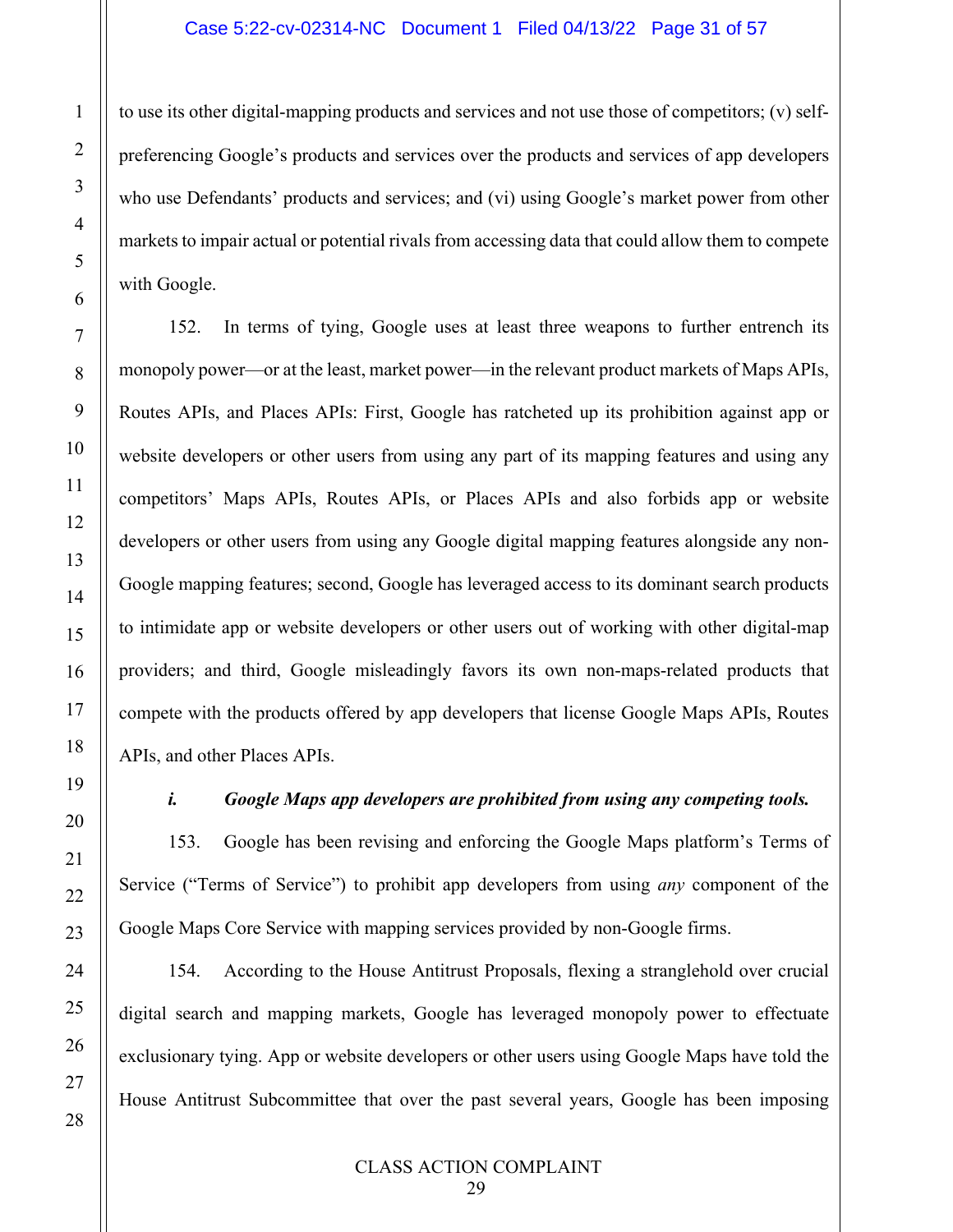anticompetitive and exclusionary licensing restrictions as it has gained a more-dominant market position.

| Business-facing mapping products usually consist of a core set of features to<br>155.                                                                                                                                                                                                                                                                                                                                                                  |
|--------------------------------------------------------------------------------------------------------------------------------------------------------------------------------------------------------------------------------------------------------------------------------------------------------------------------------------------------------------------------------------------------------------------------------------------------------|
| provide greater mapping functionality. For example, the Google Maps platform offers                                                                                                                                                                                                                                                                                                                                                                    |
| developers Maps APIs, Routes APIs, and Places APIs. App or website developers or other users                                                                                                                                                                                                                                                                                                                                                           |
| would want to choose to mix and match for example, using maps data from one firm but places                                                                                                                                                                                                                                                                                                                                                            |
| data from another. However, Google has ratcheted up its prohibition against app developers                                                                                                                                                                                                                                                                                                                                                             |
| using any part of its mapping tools alongside any non-Google mapping features.                                                                                                                                                                                                                                                                                                                                                                         |
| 156.<br>For example, prior to April 2020, the Terms of Service stated the following:                                                                                                                                                                                                                                                                                                                                                                   |
| (e) No Use With Non-Google Maps. Customer will not use the Google Maps Core<br>Services in a Customer Application that contains a non-Google map. For example,<br>Customer will not (i) display Places listings on a non-Google map, or (ii) display<br>Street View imagery and non-Google maps in the same Customer Application.                                                                                                                      |
| Recent changes to the Terms of Service are even more restrictive by prohibiting<br>157.                                                                                                                                                                                                                                                                                                                                                                |
| developers from even displaying any component of Google Maps "near" any other map:                                                                                                                                                                                                                                                                                                                                                                     |
| Google Maps Content means any content provided through the Services (whether<br>created by Google or its third-party licensors), including map and terrain data,<br>imagery, trace data, and places data (including business listings).                                                                                                                                                                                                                |
| ***                                                                                                                                                                                                                                                                                                                                                                                                                                                    |
| (e) No Use With Non-Google Maps. To avoid quality issues and/or brand<br>confusion, Customer will not use the Google Maps Core Services with or near a<br>non-Google Map in a Customer Application. For example, Customer will not (i)<br>display or use Places content on a non-Google map, (ii) display Street View<br>imagery and non-Google maps on the same screen, or (iii) link a Google Map to<br>non-Google Maps content or a non-Google map. |
| Both versions of this provision prohibit developers from using <i>any</i> component of<br>158.                                                                                                                                                                                                                                                                                                                                                         |
| the Google Maps Core Service with mapping services provided by non-Google firms.                                                                                                                                                                                                                                                                                                                                                                       |
| The April 2020 change to the terms of service is even more restrictive: it prohibits<br>159.                                                                                                                                                                                                                                                                                                                                                           |
| developers from even displaying any component of Google Maps "near" any other map.                                                                                                                                                                                                                                                                                                                                                                     |
| <b>CLASS ACTION COMPLAINT</b>                                                                                                                                                                                                                                                                                                                                                                                                                          |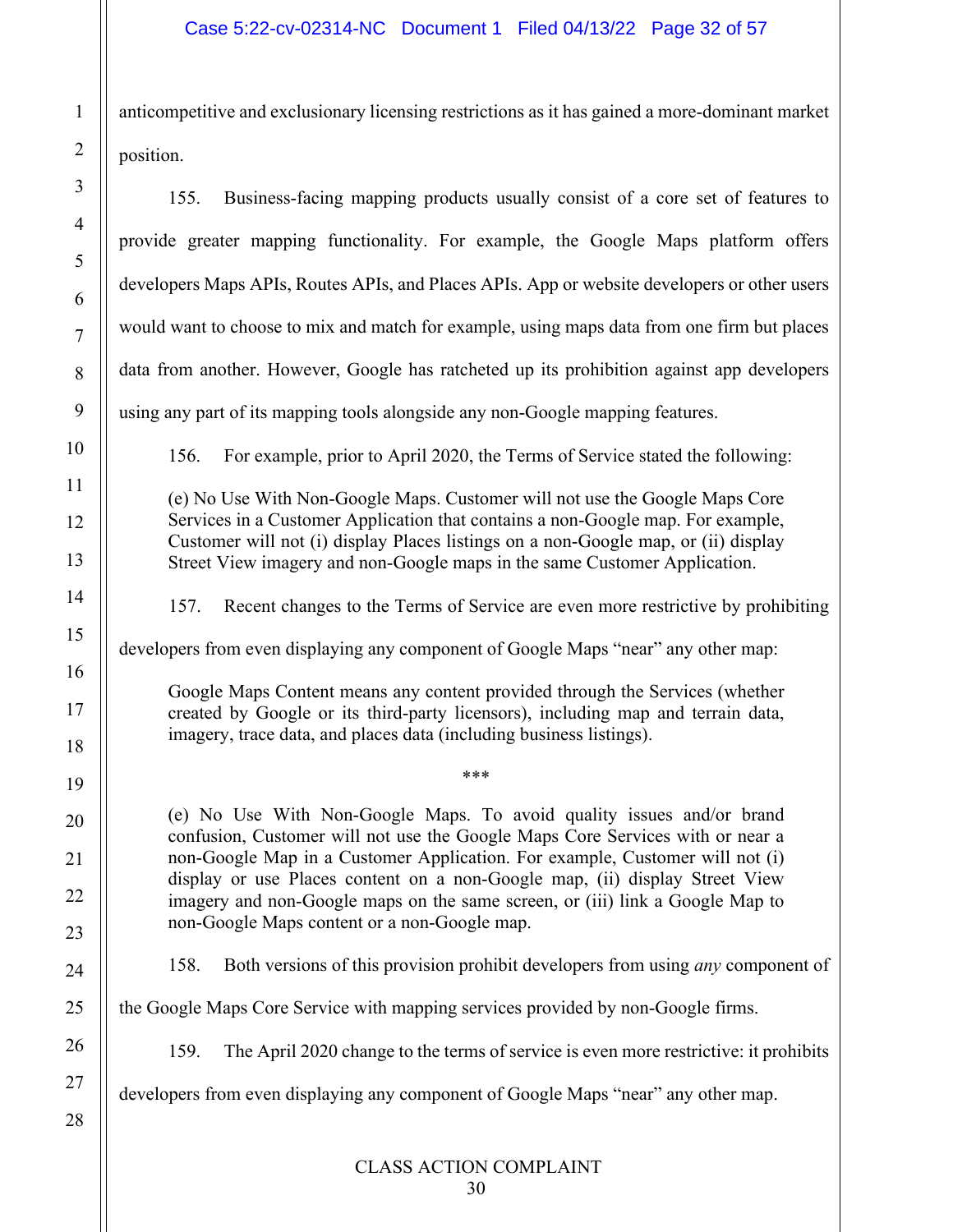160. In practice, Google's contractual provisions have forced several major companies to switch entirely to Google's ecosystem, even in cases where they preferred mapping services from a non-Google provider—for example, Mapbox.

161. Through interviews with market participants, the House Antitrust Subcommittee learned that Google has been enforcing these provisions aggressively.

162. According to one firm, Google closely tracks and pressures developers who use Google's place data in conjunction with mapping data from a non-Google firm, effectively forcing them to choose whether they will use all of Google's mapping services or none of them.

163. One firm described Google's coercive tactics, stating that "[i]t's a bigger player putting a gun to our head saying 'switch or else.'"

164. A particular example (without limitation) of the anti-competitive nature of the tying alleged herein is that even if a Class Member requests a specific JavaScript-related Google Maps API, Google unilaterally will add on unnecessary, non-responsive other digital-mapping APIs, such as Places APIs, to that request and charge the Class Member for those additional APIs. Another particular example (without limitation) is that prior to anticompetitive changes to Google's terms of services related to its digital-mapping APIs, certain JavaScript or SDK tools—not technically APIs—were provided complimentary with other API calls because those JavaScript or SDK tools were necessary to make the actual APIs accurately overlay information as an image on a digital map. Those tools were not technically APIs. But after changes, Google had recategorized those JavaScript or SDK tools as APIs, made them compulsory to other purchased APIs, and charged Class Members for them. Another particular egregious example (without limitation) is that even a Class Member wanted to overlay data that it has acquired through its own app or website—for example, Places API data concerning information learned from its own users, such as comments on a particular restaurant dish—on top of a digital-map

1

2

3

4

5

6

7

8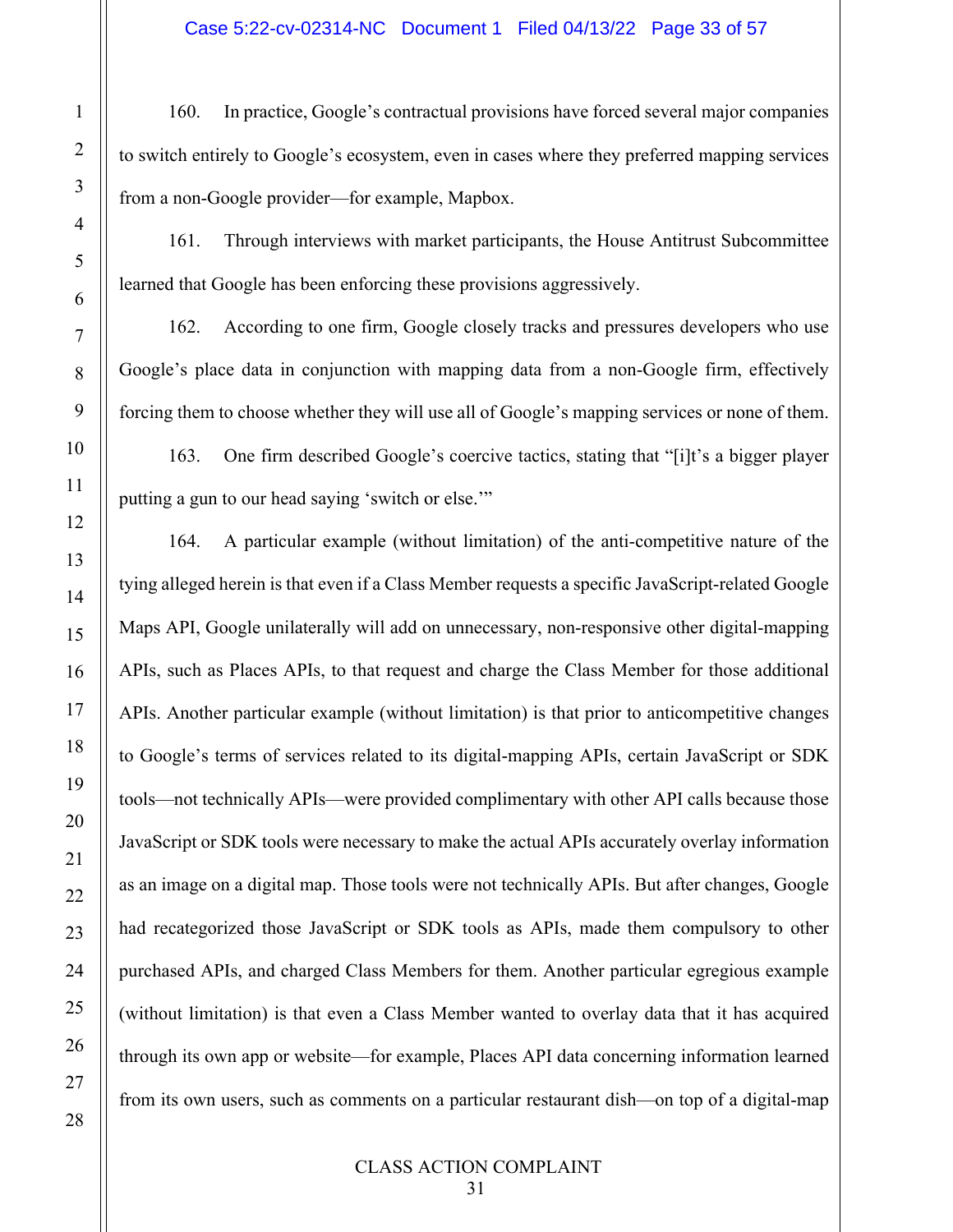that has used any Google APIs, Maps APIs, Routes APIs, or Places APIs, it cannot because even the Class Member's own data would be considered to violate the terms of service if it is overlayed on top of a digital map that used any Google digital-mapping APIs.

# *ii. Google leverages its dominant search products to intimidate app developers.*

165. Monopolistic leveraging is the use of monopoly power in one market to strengthen or gain a monopoly share in another market. Leveraging may be achieved through many anticompetitive practices, including, without limitation, contractual or technological tying, bundling, and exclusive dealing. In digital markets, the DOJ has noted that monopolistic leveraging and relationships between markets is as important as dynamics within the market, such as barriers to entry and market power.

166. Google has leveraged its monopoly power in its search products and services to suppress competition in the digital-mapping stack.

167. Because Google's monopoly in online search has furnished it with a treasure-trove of data and a robust index, its place-search feature is also seen by app developers effectively as a must-have.

168. One market participant that has lost business partnerships due to Google's coercive restrictions told the House Antitrust Subcommittee that Google is "using access to its dominant search products as leverage to intimidate businesses out of working with other map providers." He noted that Google's conduct now threatens his firm's survival, saying that "[t]his is existential for us."

169. One app developer noted that Google's control over what now serves as a key mapping technology has allowed Google to call all the shots. "We license Google Maps and it's essentially a contract of adhesion. It's full of restrictions and we aren't able to negotiate any changes," the developer said. The developer added that they had explored switching to

28

1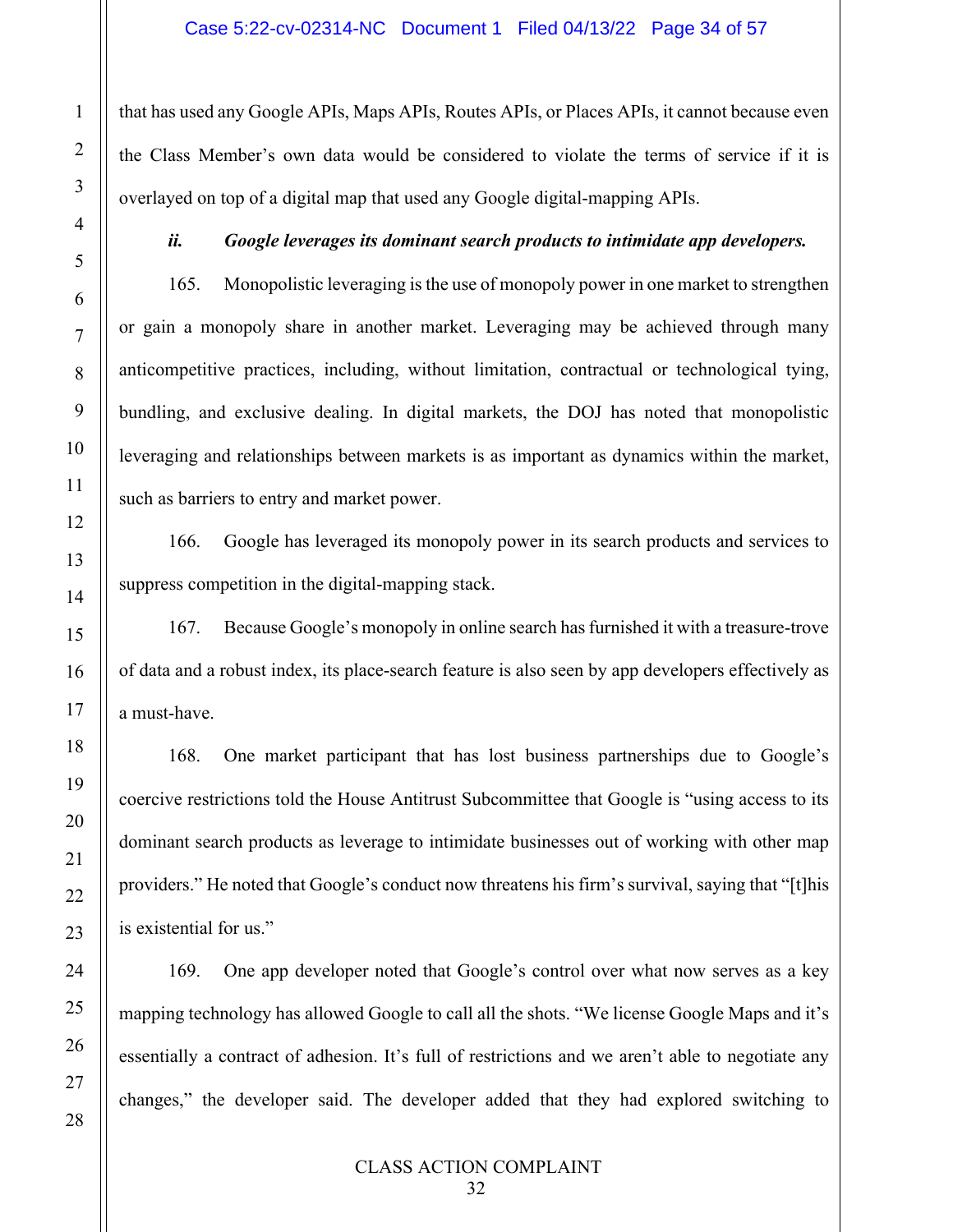alternative mapping providers. "Other providers still value us and want to know how they can accommodate us," they said. "With Google, we just have to comply with all their restrictions."

170. In a submission to the House Antitrust Subcommittee, one market participant who uses Google Maps to power its reservation system, website, and mobile app stated the following: "[L]ocal businesses are most likely to use Google's tools to index their websites because Google controls the search engine space, which has the ability to deliver—or restrict—whether these websites appear in corresponding links in consumer search results." The market participant added that this dependence reinforces Google's market power, as it "provides Google with another opportunity to monetize companies' supply chains and leverage its pricing power over companies that need to promote their businesses and/or purchase ad space to grow." This business predicted that "the data advantages that Google incorporates into its tools will only grow with time, making it impossible for a new player to ever achieve the scale, user base, or database necessary to compete."

171. According to Google Maps' terms of service, Class Members could not use advertising overlays from a source other than Google's APIs if it is being done any digital map that includes any information from a Google Maps API, Routes API, or Places API. Only Google is permitted to enable the type of advertising information and the manner in which it is overlayed on a digital map based on Google Maps APIs, Google Routes APIs, or Google Places APIs.

1

2

3

4

5

6

7

8

9

10

11

12

13

14

15

16

17

18

19

20

21

22

23

24

25

26

27

28

# *iii. Google even uses its control over digital mapping to favor its own products.*

172. App developers told the House Antitrust Subcommittee that Google even uses its control over digital mapping to favor its own products in other lines of business.

173. Since Google provides mapping services and also offers non-mapping services that use its own mapping as an input, Google can selectively degrade access for third parties that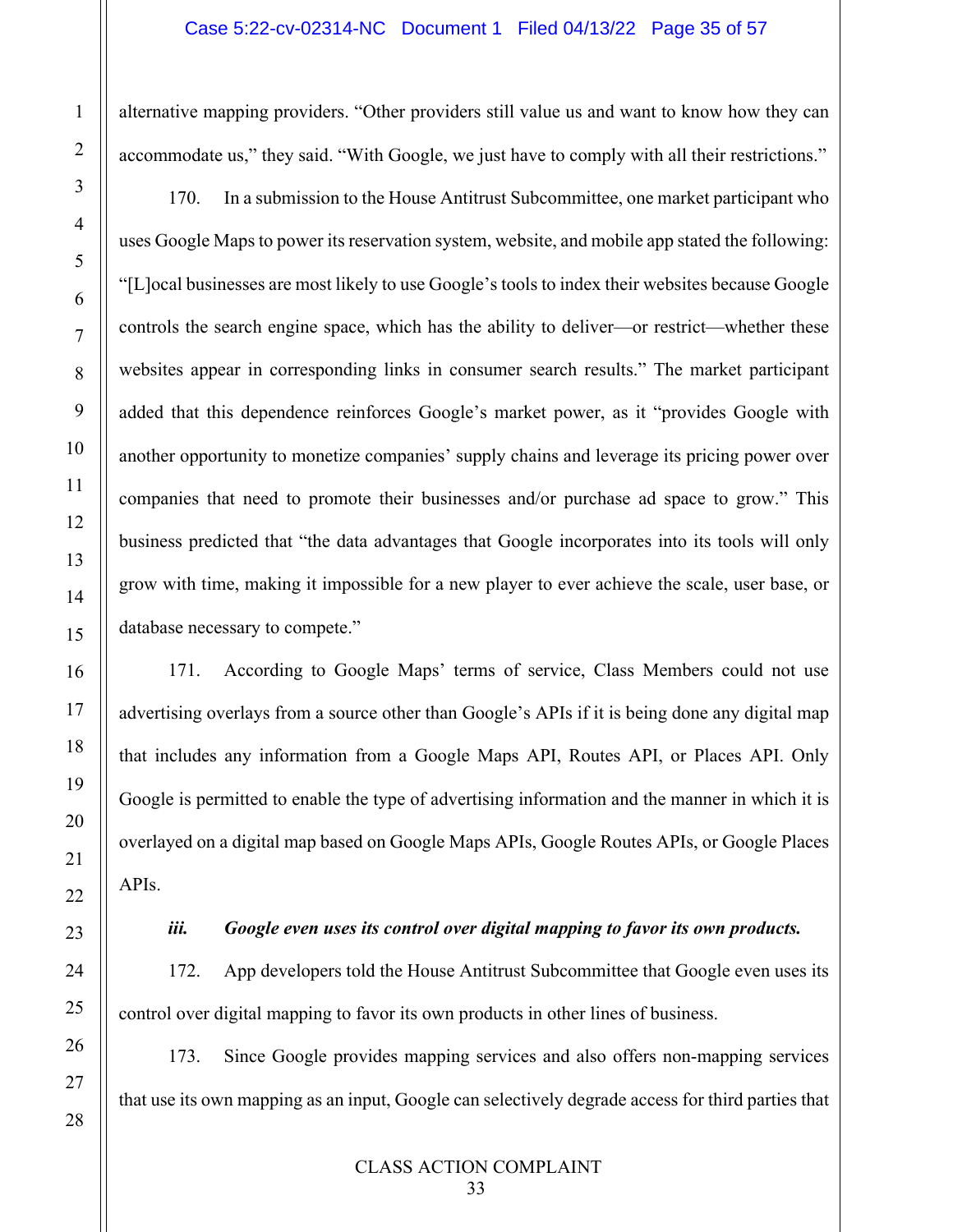rely on Google's mapping product to disfavor them as competitors to its non-mapping products.

174. For example, market participants noted that Google has added various restrictions to the license agreement for Google Maps digital-mapping APIs—restrictions that apply to third-party developers or other users but not to Google's own competing products.

175. One example is unequal rights to map caching. Map caching occurs when a server stores copies of map images that it can speedily distribute when next recalled. Without caching, a map is drawn each time it is requested, a much slower process.

176. Although previous versions of the Google Maps digital-mapping APIs agreement permitted caching by developers or other users, the recent versions prohibit caching of maps with limited exception.

177. Third-party apps or websites built on Google Maps' digital-mapping APIs can no longer store a map cache.

178. However, market participants note that Google's own products built on Google Maps—ranging from its local search service to its hotel finder—face no similar restrictions, enabling them to load faster than those run by third parties.

179. Commenting on the asymmetry, one market participant told the House Antitrust Subcommittee that Google's decision to deny third parties caching "denigrates the service that our maps can provide compared to Google's." They added "that's why we can't create an app that provides directions as well as Google or we can't update a user's location as quickly as Google."

180. Allegedly, Microsoft used similar anticompetitive strategies in the 1990s. For example, allegedly, Microsoft correctly recognized that the web browser could displace the operating system as the most important computer interface. The web browser is an application that sits on top of a "stack" or layers of software, with the operating system at its foundation.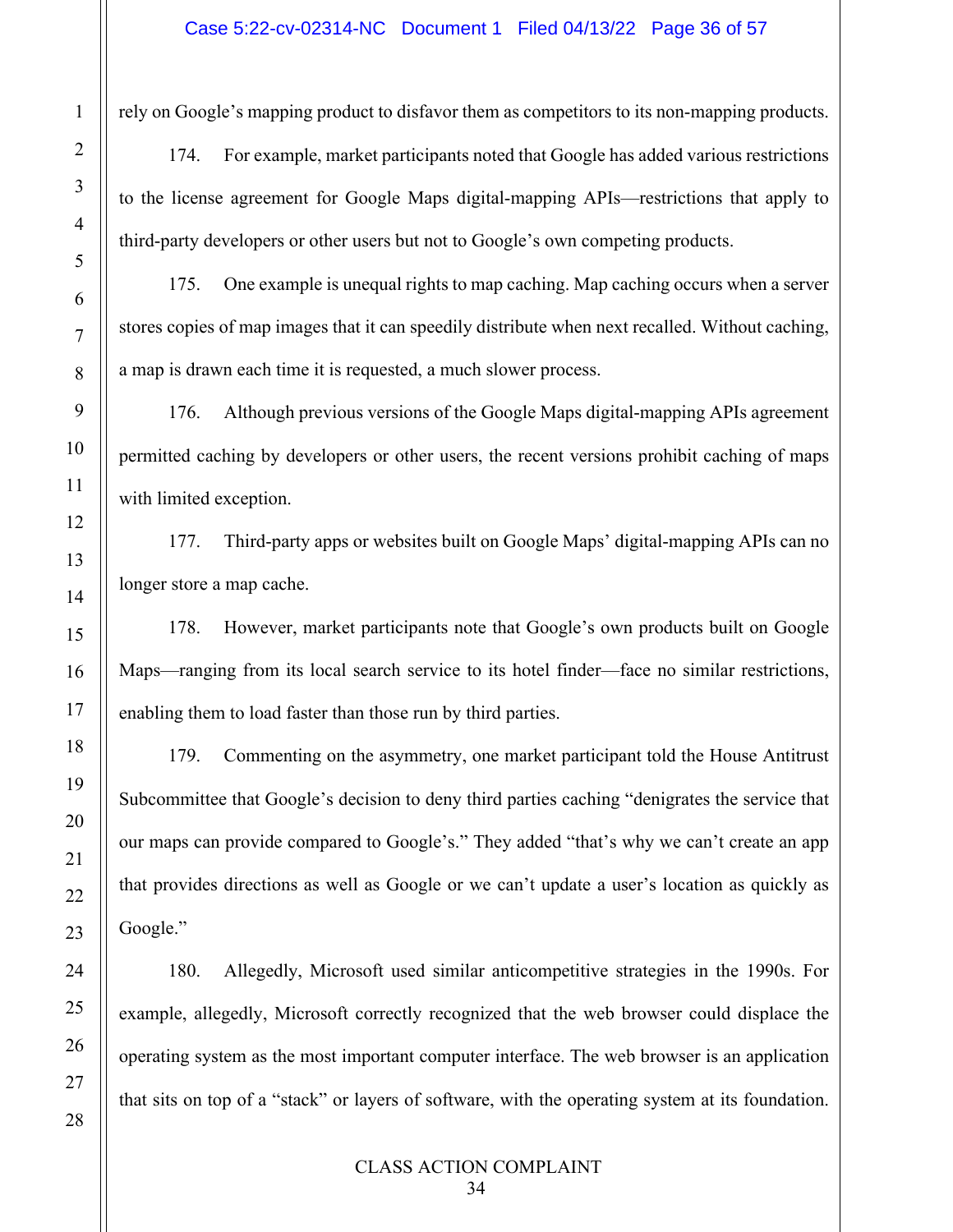#### Case 5:22-cv-02314-NC Document 1 Filed 04/13/22 Page 37 of 57

Allegedly, Microsoft used its Windows operating system monopoly to force consumers to install, load, and use Internet Explorer instead of a rival web browser. Allegedly, by so doing, Microsoft was both expanding its monopoly "upward" in the stack—from the operating system into web browsers—and maintaining its operating system monopoly by making the web browser dependent on Windows. Similarly, Google is alleged to be seeking to maintain and expand control throughout the entire digital-mapping stack, including, without limitation, in Maps APIs, Routes APIs, and Places APIs, by forcing app or website developers or other users to use distinct products and services both within and outside of the digital-mapping stack. Google, like Microsoft before it, is thereby squelching innovation and locking app and web developers and other users into a Google-controlled system from top to bottom.

#### **4. Defendants' purported pro-competitive justifications ring hollow.**

181. Under *per se* liability, whether the purported pro-competitive effects outweigh the anti-competitive effects is irrelevant. The allegations herein present *per se* liability.

182. In the alternative, Defendants' potential defenses of pro-competitive justifications cannot stand.

183. Defendants cannot justify their restraints of trade and monopolizing conduct.

184. Defendants cannot convincingly claim efficiency justifications for its conduct because their conduct creates numerous inefficiencies.

185. Defendants' potential ripostes of pro-competitive justifications in avoiding "quality issues and/or brand confusion" would be incredible.

186. Even with an ever-increasing stranglehold over Maps APIs, Routes APIs, and Places APIs, Google with its strict control has done an abysmal—if not intentional or reckless job of maintaining quality and accurate business-mapping features.

187. Defendants' pricing for Google Maps APIs, Routes APIs, and Places APIs are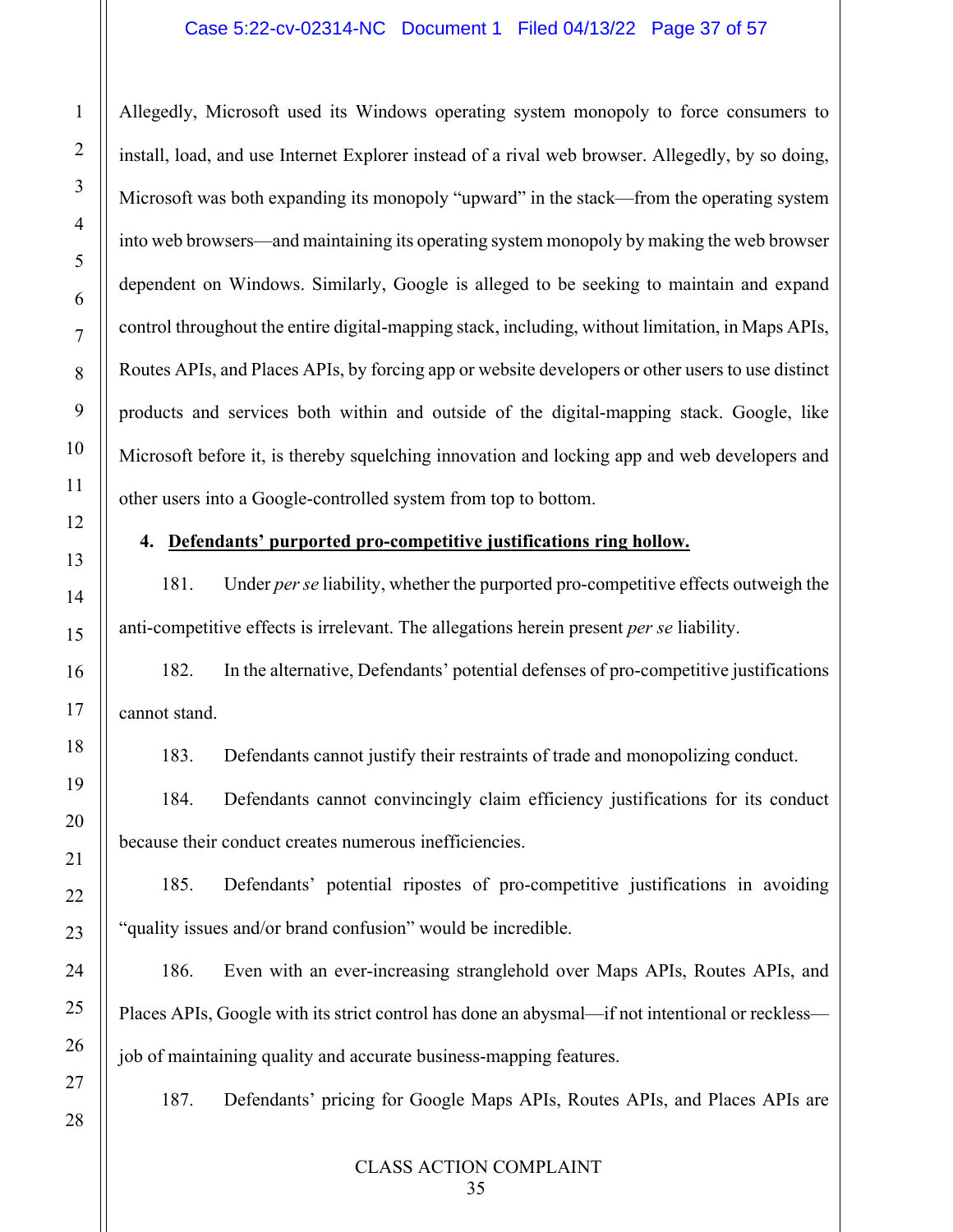#### Case 5:22-cv-02314-NC Document 1 Filed 04/13/22 Page 38 of 57

widely known to be materially more expensive than competitors' pricing—indeed, competitors offer such APIs for free. A particular example of over-pricing by Google compared to its competitors (without limitation) is the Google Places APIs, an otherwise commodity form of API information.

188. And there would not be confusion to the end user about the source of the digitalmapping information because direct users can seamlessly display on a digital map the source of which component digital-mapping information comes from which competitor.

189. Moreover, users would appreciate having back-up digital mapping data by another provider when Google's servers freeze or shut down, which has happened recently. Building back-ups data into systems is critical in case the initial data provider experiences difficulties. Indeed, based on public revelations, around Mar 2022, Google Maps nearly experienced a complete world-wide failure and outage that lasted several hours. This left Class Members powerless to display their digital maps and help it support their businesses, apps, and websites. Having back-up data also enables the user to truly experiment which competitor provides the highest-quality data.

190. And Google does not offer a full suite of APIs in all of its Maps APIs, Routes APIs, and Places APIs. There are bodies of API information within these relevant product groups that Google does not offer, that competitors may have, but the Class Members cannot access because of Google's anticompetitive conduct alleged herein.

191. The Antitrust House Subcommittee emphasized this phenomenon:

Although Google's responses to the Subcommittees' questions about its conduct regarding Google Maps emphasized "quality" and "user experience," … public reporting has documented that Google Maps' listings are "overrun with millions of false business addresses and fake names." ... A fake listing can occur when a business creates a fake listing or when a fraudulent business hijacks the name of a legitimate business on Google Maps, diverting user calls or visits from the legitimate business to a fraudulent one. A survey of experts conducted by the *Wall* 

1

2

3

4

5

6

7

8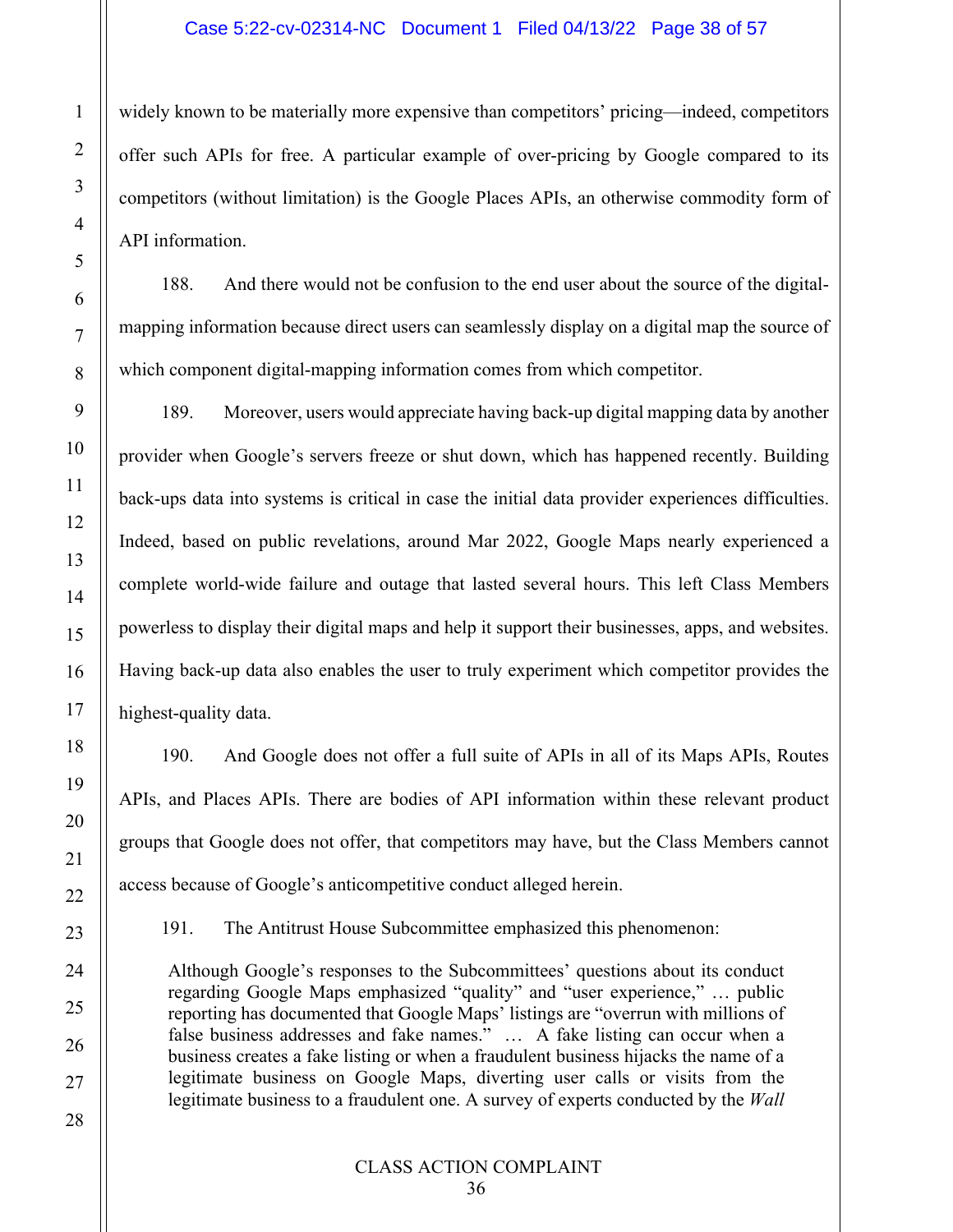*Street Journal* estimated that Google Maps hosts around 11 million falsely listed businesses on any given day. … The same experts stated that "a majority" of the listings on Google Maps for businesses such as "contractors, electricians, towing and car repair services, movers and lawyers," as well as others, are not actually located at the location given by Google Maps.

1

2

3

4

5

6

7

8

9

10

11

12

13

14

15

16

17

18

19

20

21

22

23

24

25

26

27

28

These fake listings endanger consumer safety, giving rise to situations where users of Google Maps have unknowingly requested home repairs and other services from fraudulent providers, ultimately, paying inflated prices for shoddy work. … The fraudulent listings also disadvantage legitimate businesses, both those whose listings have been hijacked as well as those whose own listings appear below those of sham businesses.

Legitimate businesses hurt by fake listings say that contacting Google to report the situation generally fails to resolve the problem. In practice, the only ways legitimate businesses can shield themselves from fake listings is to buy ads from Google. Ad prices for categories that are most susceptible to ad fraud have increased more than 50% over the last two years.

\*\*\*

Both digital advertisement experts and individuals engaging in fraudulent activity believe that Google has turned a blind eye to the problem. According to the *Wall Street Journal*, one ad specialist who was invited by Google to help root out the problem left after concluding that Google "has obviously chosen not to solve the problem." … A business owner who helps facilitate the fake listings says his activity leaves a "huge footprint" and yet Google is "just letting it happen." He added, "I know Google knows."

192. Developers, users, and mapping providers have questioned Google's purported quality and confusion rationales, noting that developers were the ones best positioned to determine whether combining mapping services from multiple providers created a "negative user experience." One provider added, "The developers we partner with are extremely sophisticated. They're not confused."

193. Nor is there any valid argument that monopoly is somehow desirable in the relevant markets. Even in markets with network effects, antitrust law does not recognize a defense to anticompetitive conduct based on size. Competition on the merits will produce better outcomes than monopoly for app developers and users.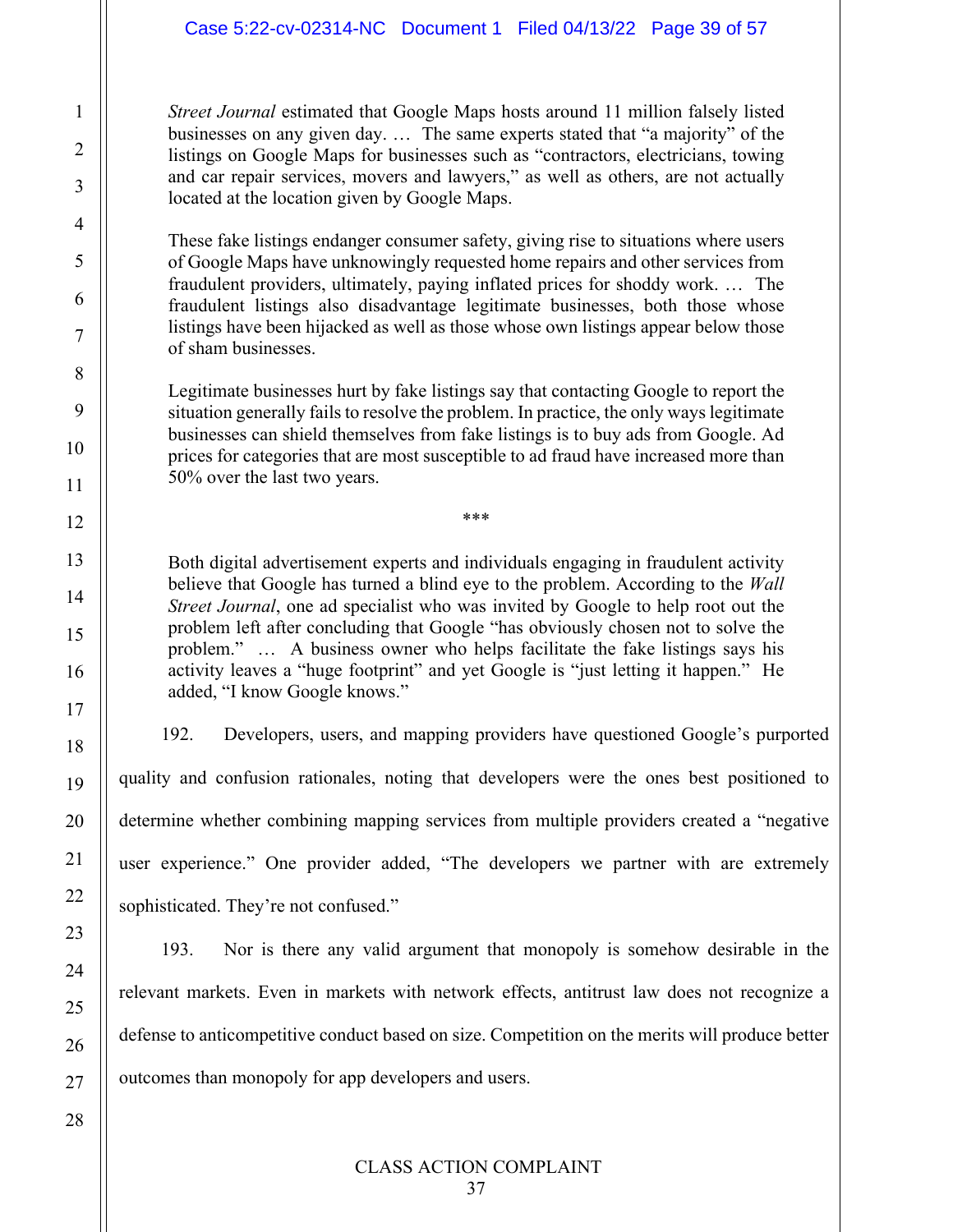194. Nor can Google claim any of the abstract justifications often used when firms vertically integrate. Google's integration in fact reflects a strategy through which Google raises barriers to entry and prevents new competitors or ways of doing business from breaking into the online advertising marketplace.

#### **V. INTERSTATE TRADE AND COMMERCE**

195. Google engages in interstate commerce and activities substantially affecting interstate commerce, including, without limitation, providing products and services such as Google Maps, Waze, Gmail, YouTube, Android OS, and search, to app and website developers, other users, and consumers throughout the U.S. and globally.

196. App and website developers and other users use Google's services in the relevant markets to provide products and services to users across the U.S. and globally.

#### **VI. ANTITRUST HARM**

197. Defendants' conduct goes far beyond aggressive competition. Their anticompetitive actions intend to and in fact have excluded rivals and harmed the competitive process. This conduct is not competition on the merits or otherwise privileged. Even worse, the conduct has been planned and thoroughly executed over many years—it is willful.

198. Defendants' conduct harms app and website developers and ultimately other users by depriving them of valid competitive choice, degrading consumer privacy, degrading quality and variety of products and services offered to consumers, stifling innovation, and ultimately raising the prices for digital-mapping goods and services.

199. As a result of the anticompetitive conduct alleged herein, Defendants have foreclosed other firms from competing in the relevant markets to the detriment of app or website developers and other users, such as Plaintiff, and the Class members.

1

2

3

4

<span id="page-39-0"></span>5

6

7

8

9

10

11

12

13

<span id="page-39-1"></span>14

15

16

17

18

19

20

21

22

23

24

25

26

27

28

200. And Defendants have reinforced their market position by impairing potential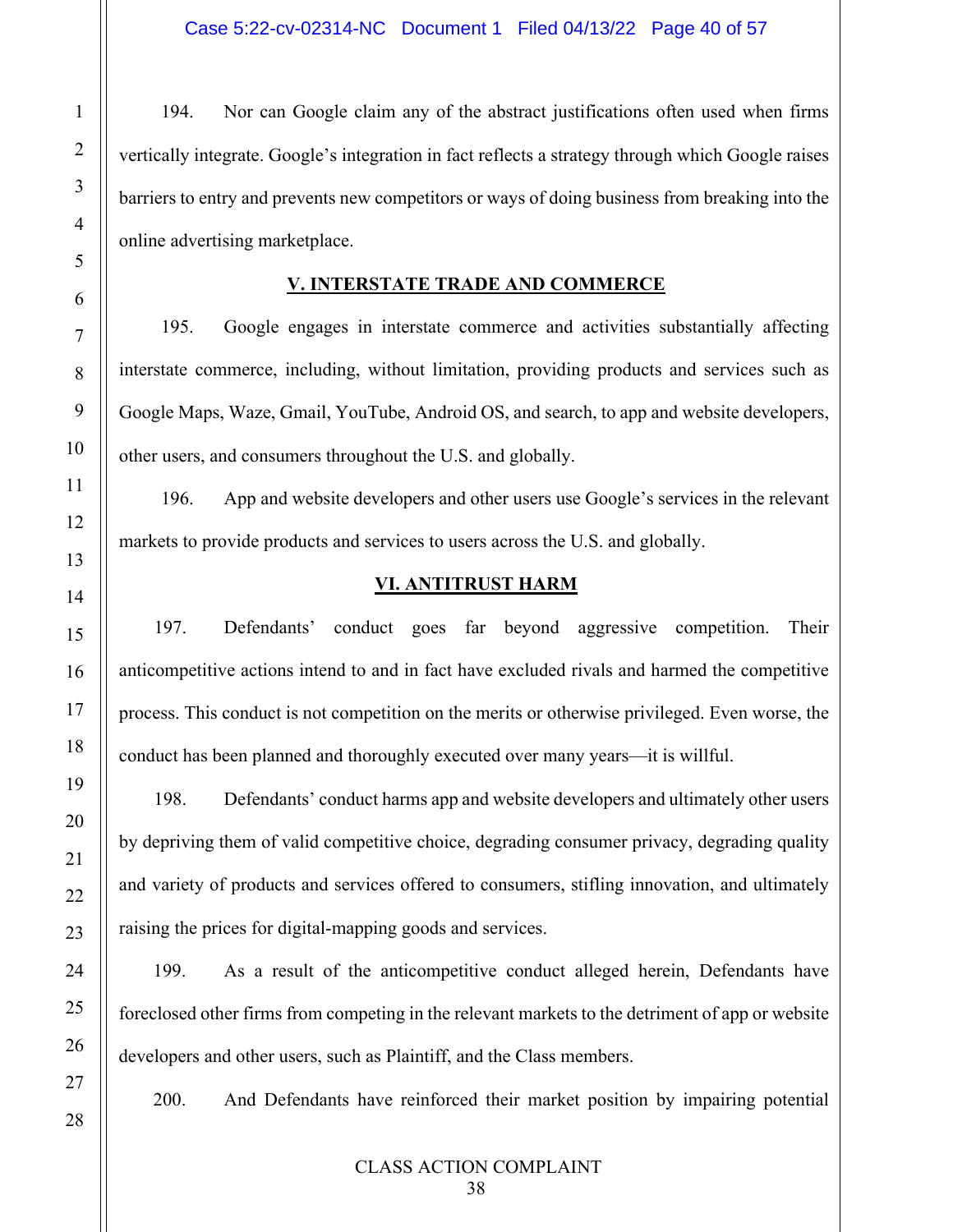#### Case 5:22-cv-02314-NC Document 1 Filed 04/13/22 Page 41 of 57

competing Maps APIs, Routes APIs, or Places APIs providers by using Google's market power in other markets to prevent potential rivals from collecting rival datasets that could make the potential rivals viable alternatives to Google Maps and Waze for app or website developers, which in turn could loosen Google's strangle-hold on the relevant markets.

201. In particular, by acquiring Waze—the main vertically integrated competitor that could have jeopardized Google Maps' quest for dominance—and several other acquisitions, Google morphed competitors into structural support for further dominance.

202. Google has foreclosed competition to Google Maps and Waze's products and services from having implemented the anticompetitive conduct herein, such as tying, leveraging monopoly power to create dominance in other products and services, fraudulent and manipulative conduct, and anti-competitive self-preferencing.

203. The foreclosure caused by Google's conduct in the relevant markets can be seen by the exit and limited entry of competitors. Entry into the relevant markets has been weak over the time period of Google Maps and Waze's increasing dominance. This lack of entry has resulted from artificial entry barriers arising from Google's anticompetitive conduct.

204. This unlawful tying and monopolistic behavior has resulted in concrete damages to app developers, in part through egregious and anticompetitive price hikes.

205. For years, Google offered a free tier of the Maps API, incentivizing developers to build their apps with Google Maps.

206. However, in around May 2018 and continuing thereafter, Google Maps introduced a single "pay-as-you-go" pricing plan for the core mapping APIs.

207. This shift dramatically reduced the number of free maps API calls that a firm could make—from 25,000 per day to around 930 per day.

208. Developers told the House Antitrust Subcommittee that the change amounted to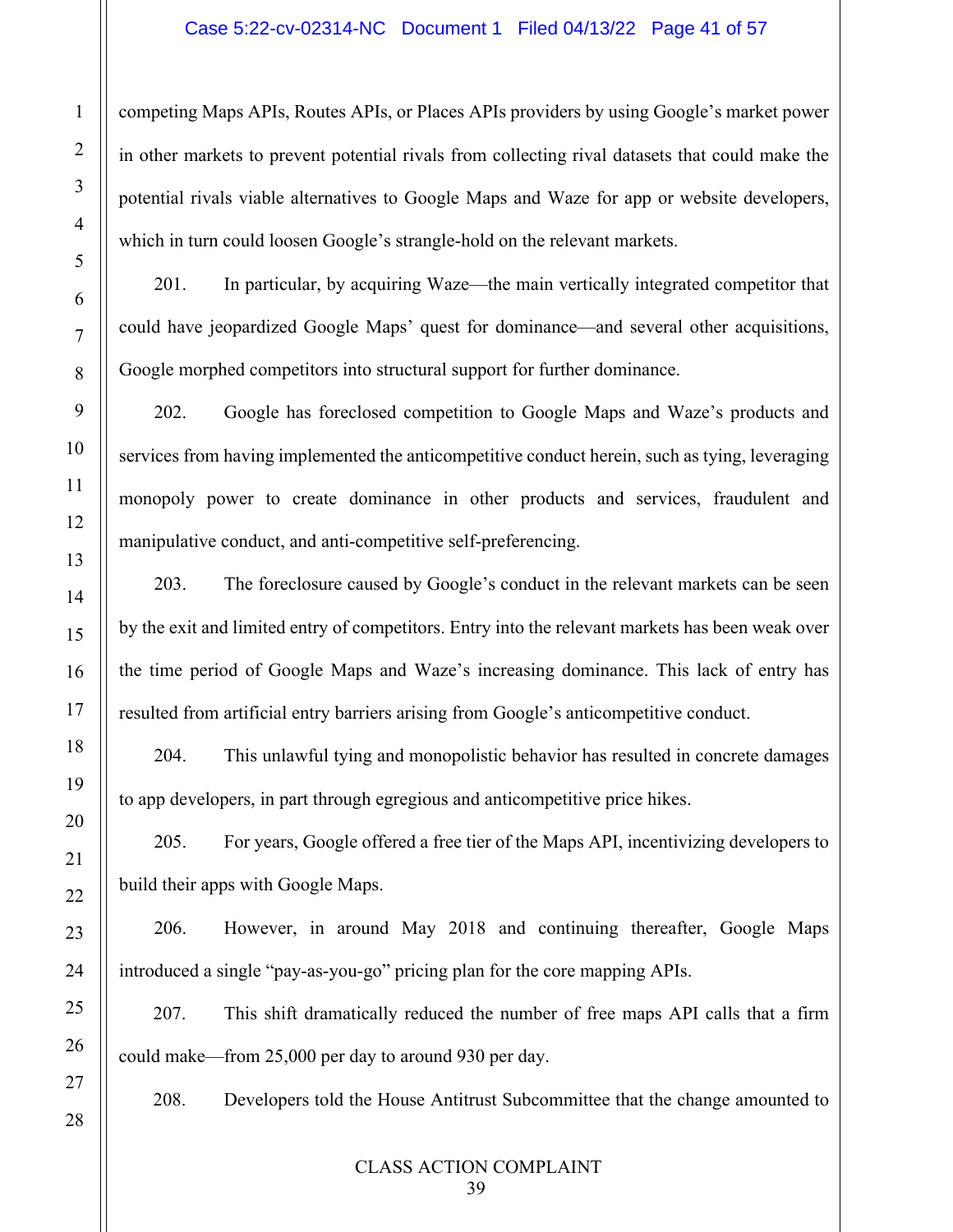a price increase of 1,400%.

209. One market participant told the House Antitrust Subcommittee that Google instituted this price hike after "gaining dominance." Since becoming a Google Maps customer, the market participant's costs "have increased over 20x" and "there are no viable alternatives." 210. Another developer stated that the 2018 pricing change "took our bill from \$90/month in October to \$20,000/month in December." The developer stated that it was able to subsequently reduce its bill through making a change that enabled the location-retrieval function to occur directly on a user's device—a change that gave Google "greater ability to identify and track" the device user.

211. Several developers expressed their frustrations publicly, noting that Google's decision to hike prices so sharply, and without giving developers significant notice, underscored its power to set the terms of commerce.

212. One developer stated the following: "I understand that Google wants to make this into a line of business. But it feels like they're taking advantage of us. They know that they're the best, and that no one else is even close. Instead of just giving us Maps for free or very cheap, in exchange for collecting all our usage data, they now feel they need to charge really high prices."

213. In effect, Google makes market participants pay twice to access Google Maps first by giving Google their valuable usage data and then again by paying Google's volumebased fees for API calls.

214. Even apparently powerful, large companies are beholden to Defendants.

215. For example, the House Antitrust Subcommittee reported that the ride-sharing company Lyft has cited its use of Google Maps as a potential risk to its business model. Lyft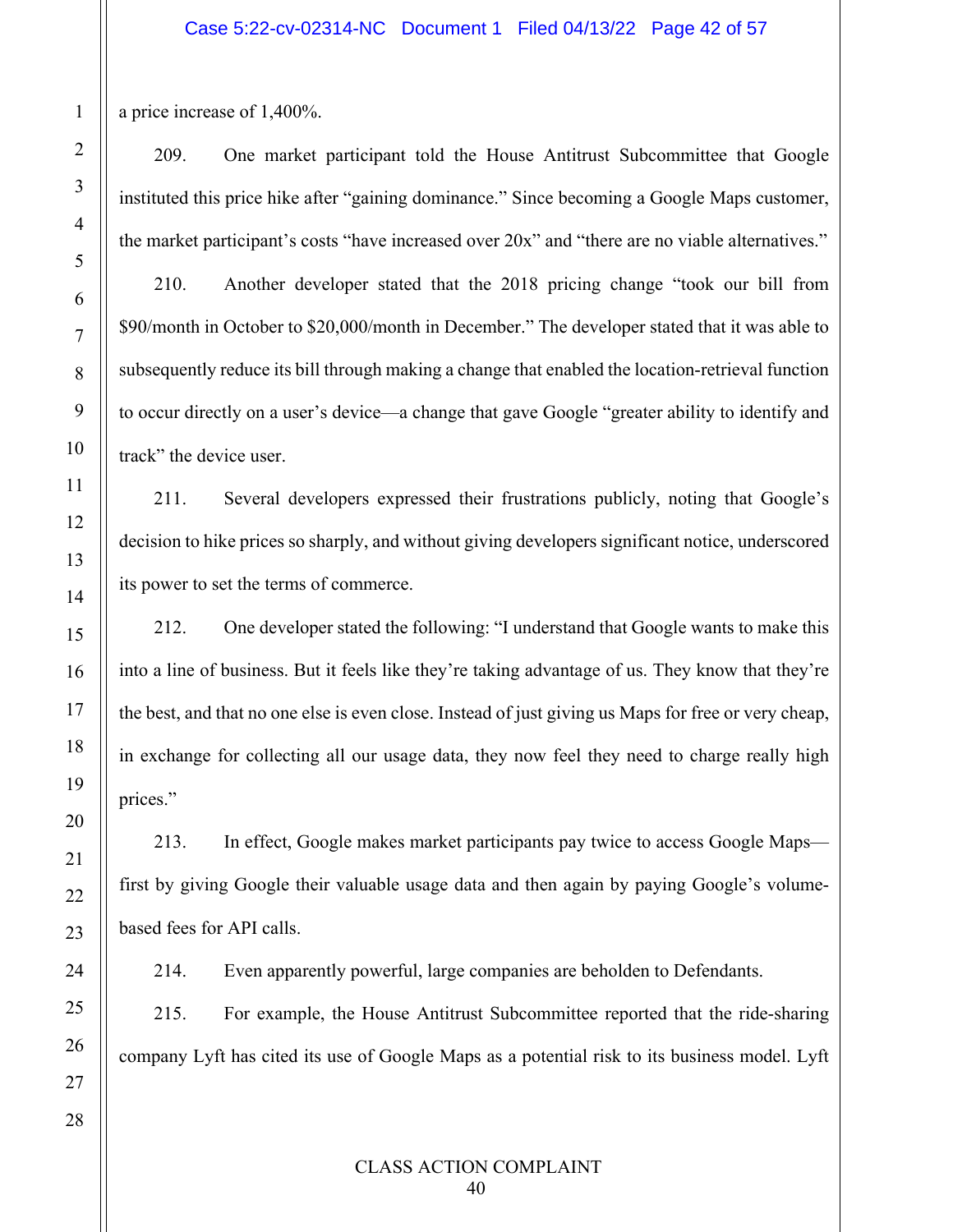stated in a securities filing that "[s]ome of our competitors or technology partners may take actions which disrupt the interoperability of our platform with their own products or services."

216. In 2019, Uber disclosed that it relied on Google Maps for "the mapping function that is critical to the functionality" of its platform. It added, "We do not believe that an alternative mapping solution exists that can provide the global functionality that we require to offer our platform in all of the markets in which we operate." Uber disclosed that from January 1, 2016, through December 31, 2018, the company had paid Google \$58 million for use of Google Maps.

217. And Google in 2020 executed a juggernaut of an exclusive-dealing arrangement with Ford that is slated to span six years, entails several billions of dollars, and not only locks Ford into Google Maps and Google Automotive Services, but also obligated Ford to use GCP rather than staying with Microsoft Azure.

218. And recent news has revealed that automakers through the Google Automotive Services package face a bundled together package of Google digital-mapping APIs, the Google Play application store, Google Assistant, and other services. For example, car companies are prevented from mixing Google Maps digital-mapping APIs with voice assistants developed by smaller rivals.

219. Concrete monetary damages to helpless app developers and the flexing of monopoly power over other market participants are not the only devastating consequences of Defendants' alleged tying and monopolization.

220. It gets worse.

221. Letting Defendants' alleged tying and monopolistic actions proceed unfettered as it appears to have been raging on for the past several years—results in very real danger to

1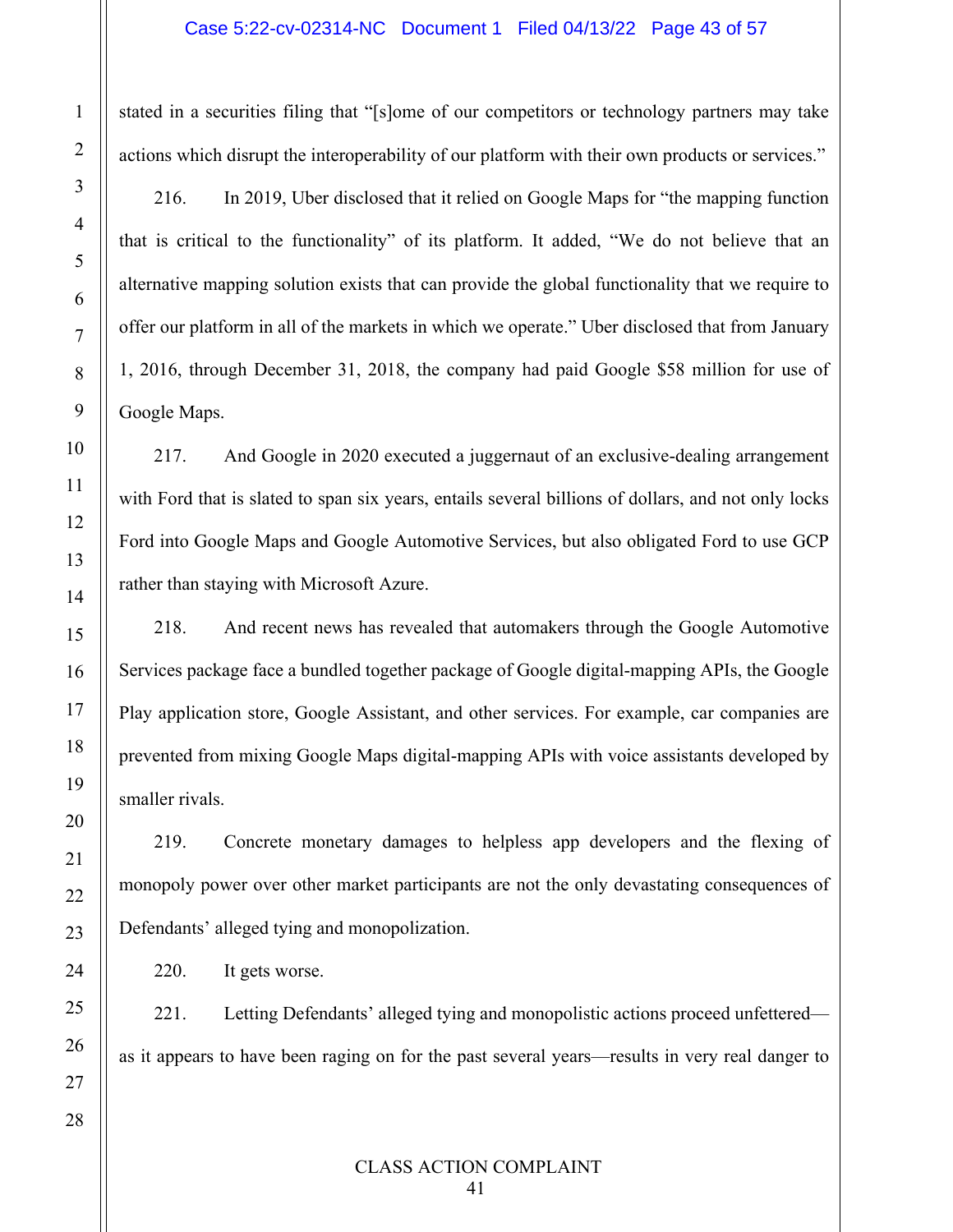everyday users in the form of severe degradation of accuracy. According to a *Wall Street Journal* 

article cited in the House Antitrust Proposals, users are subjected to real danger:

[A] 67-year-old-woman contacted a local home repair service she found through Google, only to be serviced by a man who was pretending to be from the company she had hired. The man charged almost twice the cost of previous repairs and demanded a personal check or cash. The woman told the *Wall Street Journal*, "I'm at my house by myself with this guy. He could have knocked me over dead."

# <span id="page-43-0"></span>**VII. PLAINTIFFS AND CLASS MEMBERS WERE INJURED AS A RESULT OF THE ALLEGED ANTICOMPETITIVE ACTIONS**

222. Defendants' anticompetitive and exclusionary conduct has resulted in harm to competition.

223. Defendants have unlawfully maintained monopolies by using Google's market power to disadvantage app developers and rivals through tying, exclusionary conduct, information asymmetries, and other conduct that has collectively and separately harmed competition in the following ways, without limitation:

a. Denying rivals in the relevant markets access to the necessary scale to compete effectively by denying rivals' access to data and app developer demand;

b. Substantially foreclosing competition in the markets for certain products and services within the digital-mapping stack;

c. Substantially foreclosing competition in the markets for certain products and services within the digital-mapping stack and using market power in those certain products and services to foreclose competition in other products and services within the digitalmapping stack;

d. Substantially foreclosing competition in the relevant markets by creating information asymmetry;

e. Substantially foreclosing competition in the relevant markets by engaging in self-

27 28

1

2

3

4

5

6

7

8

9

10

11

12

13

14

15

16

17

18

19

20

21

22

23

24

25

26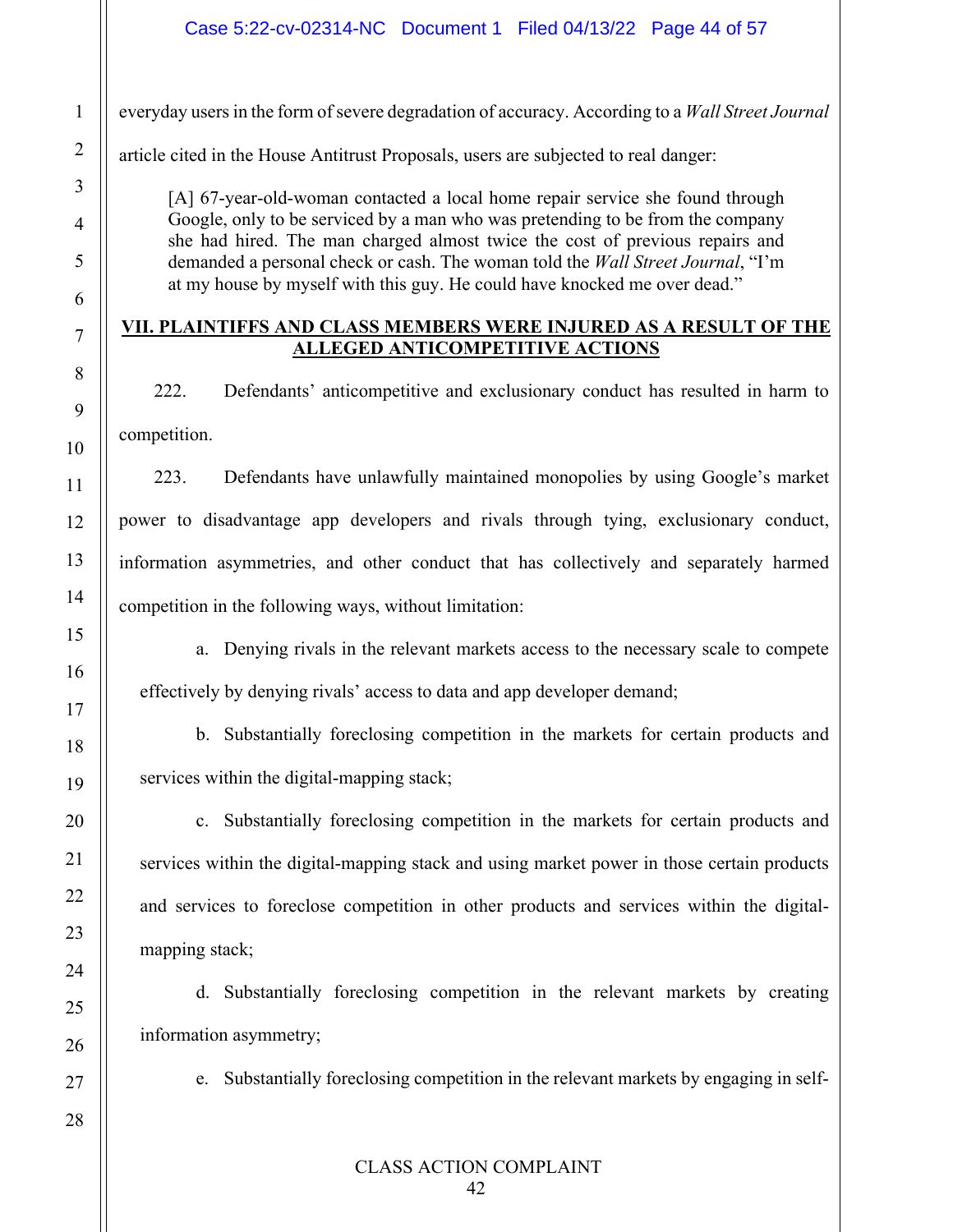preferencing;

f. Harming app developers' ability to effectively monetize their apps; and

g. Improperly shielding Defendants from competitive pressures, thereby allowing them to continue to extract high margins and applying significant pressure on innovation.

224. As a direct and proximate result of Google's anticompetitive conduct, Plaintiffs and the Class members suffered substantial losses to their business and property.

225. Costs for app developers who relied on Google Maps were artificially increased during the Class Period due to Google's unlawful conduct. Absent Google's anticompetitive conduct, Plaintiffs and the Class members would have experienced less costs.

226. And inflated costs that app developers experienced due to Google's unlawful conduct have forced many proposed Class members to have gone out of business altogether.

227. As a direct and proximate result of the alleged anticompetitive conduct herein, Google reaps more revenue, suppresses Plaintiffs and the Class members' earnings, and forces them to reduce content, causing further reductions in earnings.

228. Evidence of the anticompetitive effects from Defendants' conduct includes, without limitation, the exit of rival firms and limited and declining entry rates in the relevant markets, despite significant profits enjoyed by Google in those same markets.

229. A significant entry barrier—high switching costs—exists in the market for digitalmapping stack products and services used by app developers. Defendants' conduct, including, without limitation, tying certain products and services to other products and services, creates artificial entry barriers into the digital-mapping stack market. Defendants' foreclosure of rival digital-mapping stack products and services has left app developers with little to no choice in their selection of digital-mapping stack products and services.

230. Defendants' anticompetitive conduct has shielded them from competitive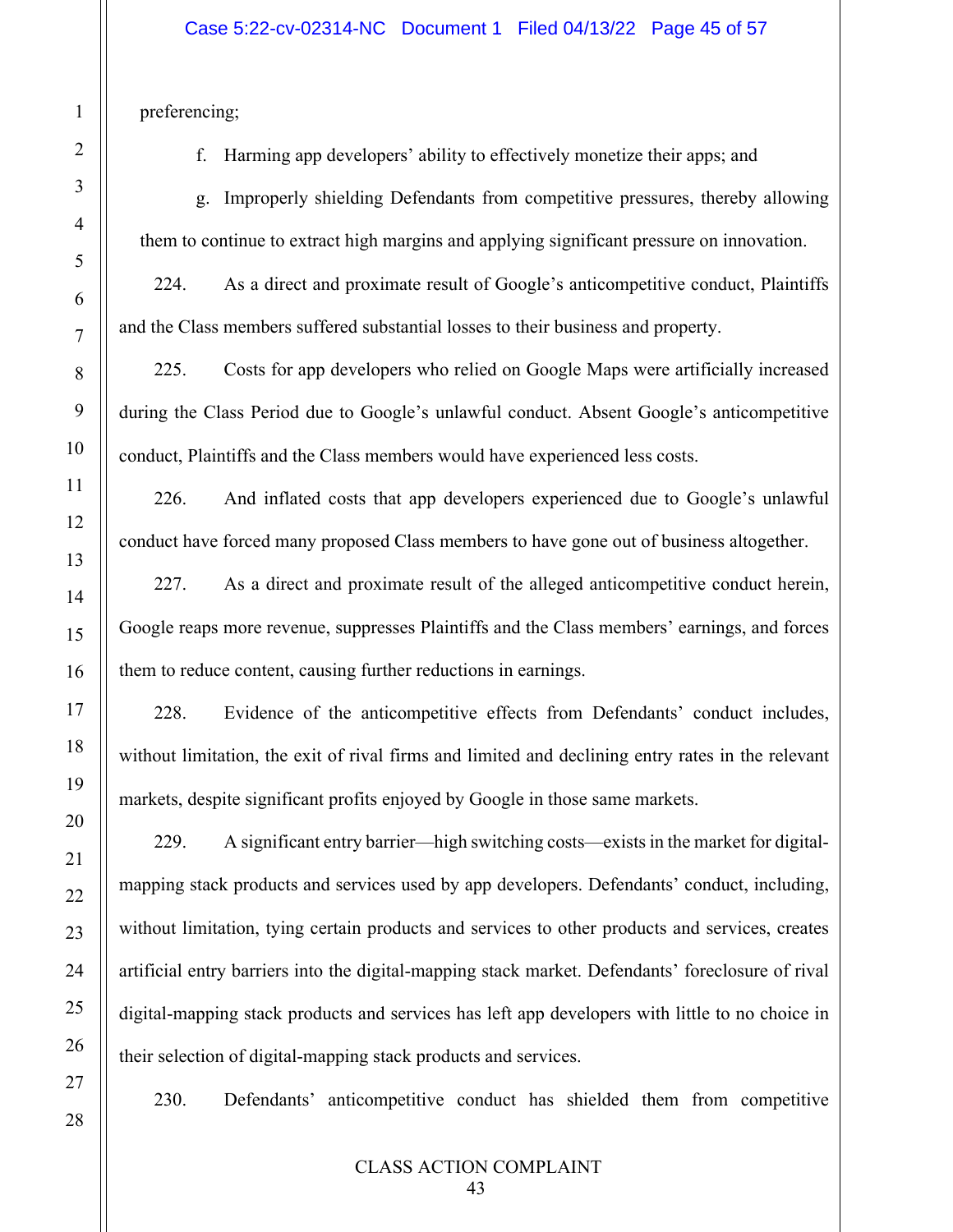#### Case 5:22-cv-02314-NC Document 1 Filed 04/13/22 Page 46 of 57

pressures that would otherwise require ongoing, substantial innovation in response to app developers and users' needs. This lack of innovation has caused grave harm to competition.

231. An example of the adverse effects from Defendants' anti-competitive conduct when innovation did occur—specifically by Waze before Google acquired it—demonstrates the potential innovation that has been thwarted throughout the Class Period.

232. For example, Plaintiff Dream Big Media incurred charges of more than \$1,300 on Google Maps products in 2019 alone.

233. Plaintiff Getify Solutions experienced, and continues to experience, significant charges to its credit balance, in addition to the harm from being unable to launch its product.

234. For example, Plaintiff Sprinter Supplier experienced a charge of \$5.74, for example, in early February 2020, depleting a credit balance that Google had provided—indeed, it is even unclear given Google's reporting whether the credit balance handled this charge.

235. The harm to competition deprives app developers, users, and other consumers of improved quality, greater transparency, increased output, and/or lower prices.

236. Google's anticompetitive conduct is continuing and so are damages suffered by Plaintiffs and the Class members.

237. The full amount of such damages will be calculated after discovery and upon proof at trial.

## **X. CALIFORNIA LAW APPLIES TO THE ENTIRE CLASS**

<span id="page-45-0"></span>238. California's substantive laws apply to every Class member, regardless of where in the U.S. the Class member resides. The Terms of Service explicitly state that California law will govern all disputes arising out of or relating to the terms, service-specific additional terms, or any related services, regardless of conflict of laws rules. By choosing California law for the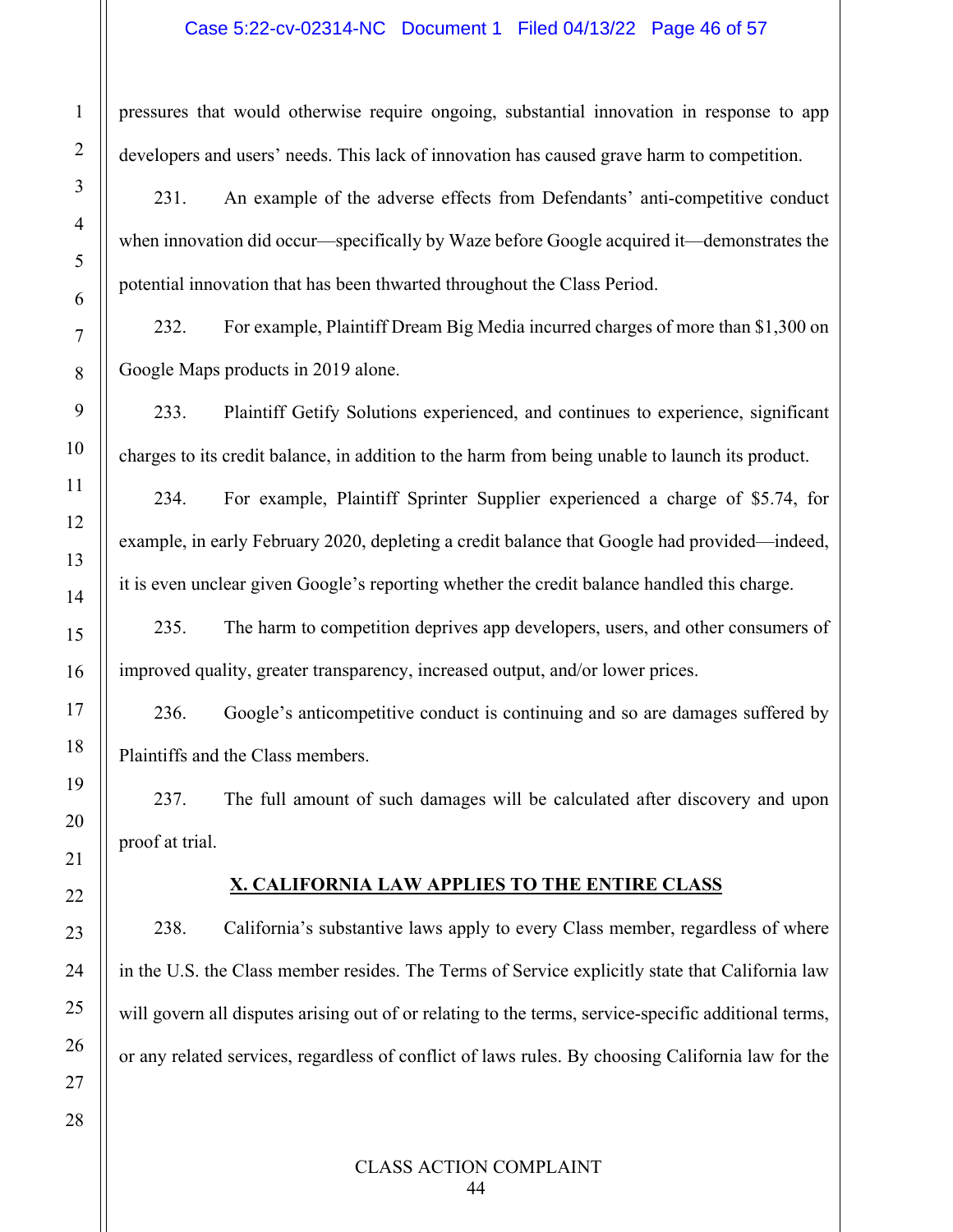resolution of disputes covered by its Terms of Service, Google concedes that it is appropriate for this Court to apply California law to the instant dispute.

239. Further, California's substantive laws may be constitutionally applied to the claims of Plaintiffs and the Class under the Due Process Clause, *see* U.S. CONST. amend. XIV, § 1, and the Full Faith and Credit Clause, *see* U.S. CONST. art. IV, § 1, of the U.S. Constitution. California has significant contact or significant aggregation of contacts with the claims asserted by Plaintiffs and all Class members, thereby creating state interests that ensure that the choice of California state law is not arbitrary or unfair. Defendants' decisions to reside in California and avail themselves of California's laws and to engage in the challenged conduct from and emanating out of California render the application of California law to the claims herein constitutionally permissible. The application of California laws to the Class is also appropriate under California's choice of law rules because California has significant contacts with the claims of Plaintiffs and the Class, and California has the greatest interest in applying its laws here.

#### **XI. TOLLING OF THE STATUTE OF LIMITATIONS**

<span id="page-46-0"></span>240. The statutes of limitations did not begin to run because Plaintiffs did not and could not discover their claims.

241. Plaintiffs and the Class members had no knowledge of Defendants' anticompetitive conduct or facts sufficient to place them on inquiry notice of the claims asserted herein during the Class Period and continuing hereafter.

242. As described herein, Plaintiffs and the Class members suffered economic loss as a result of Defendants' tying and wrongful exercise of monopoly power in the relevant markets . Other than dealing directly with Defendants when using its digital-mapping products and services, Plaintiffs had no direct contact or interaction with Google and had no means from which it could have discovered Defendants' wrongful conduct.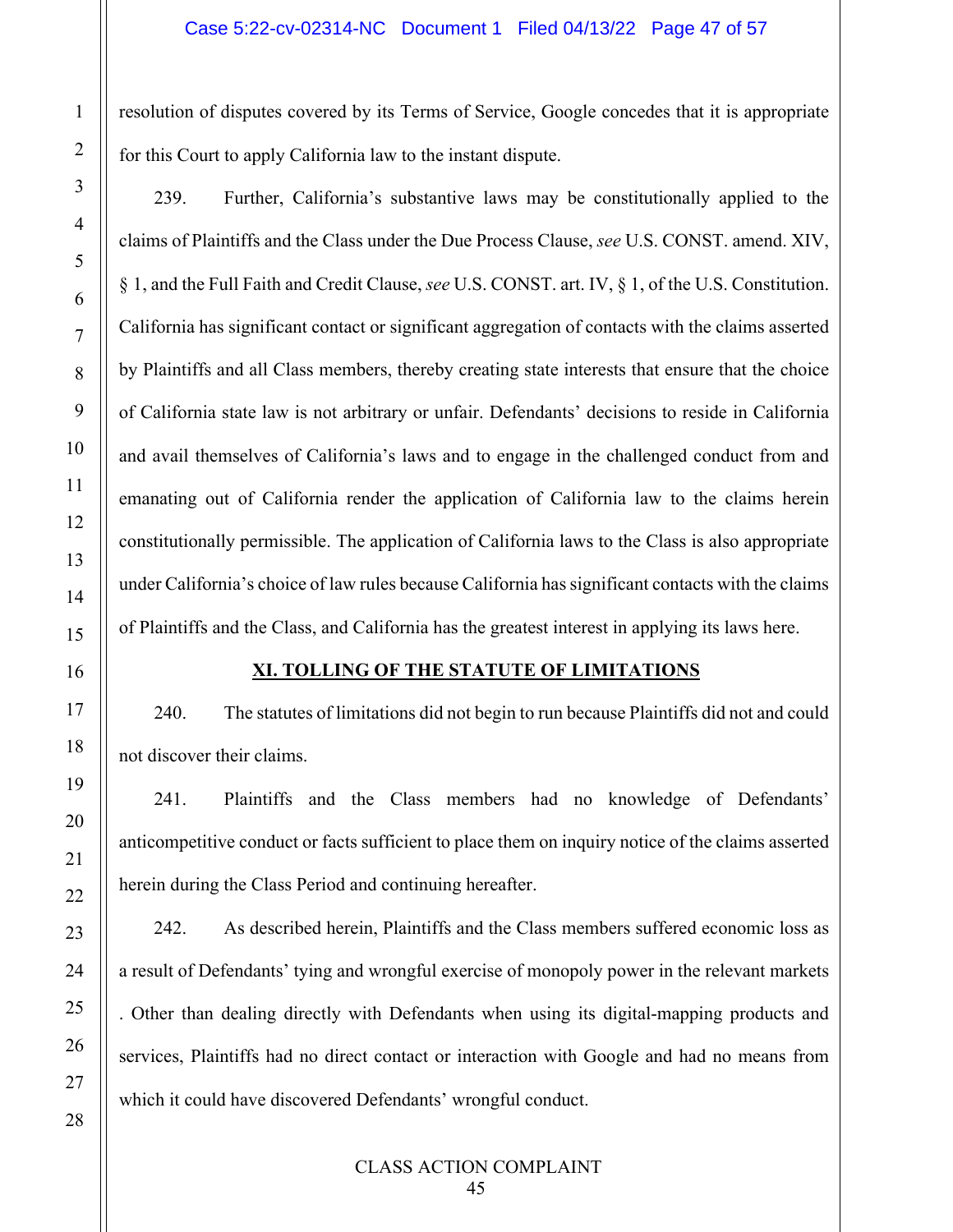#### Case 5:22-cv-02314-NC Document 1 Filed 04/13/22 Page 48 of 57

243. Plaintiffs first learned about information in the public domain sufficient to put it on notice of Defendants' alleged anticompetitive conduct when the House Antitrust Proposals were released around October 6, 2020.

1

2

3

4

5

6

7

8

9

10

11

12

13

14

15

16

17

18

19

20

21

22

23

24

25

26

27

28

244. Before then, it was reasonable for Plaintiffs and the Class members not to have suspected that Defendants were engaging in any unlawful anticompetitive behavior.

245. Plaintiffs allege a continuing course of unlawful conduct by Defendants, including conduct within the applicable limitations periods. That conduct has inflicted continuing and accumulating harm within the applicable statute of limitations.

246. For these reasons, the statutes of limitations applicable to Plaintiffs and the Class members claims have been tolled with respect to the claims asserted herein.

247. Additionally and alternatively, application of the fraudulent-concealment doctrine tolled the statutes of limitations on Plaintiff's claims.

248. Plaintiffs and the Class members had no knowledge of Defendants' wrongful tying and acquisition and maintenance of monopoly power in the relevant markets or of facts sufficient to place them on inquiry notice of their claims, during the Class Period and continuing thereafter. No information in the public domain or otherwise available to Plaintiffs and the Class members during the Class Period suggested that Defendants had wrongfully tied and acquired a monopoly or was using its monopoly power to charge app developers supra-competitive prices for digital-mapping products and services.

249. Defendants concealed their illicit conduct, both by failing to disclose their wrongful tying and acquisition and maintenance of a monopoly through exclusionary acts in the relevant markets .

250. Because Defendants' antitrust violations were self-concealing and affirmatively concealed by Defendants, Plaintiffs and the Class members had no knowledge of Defendants'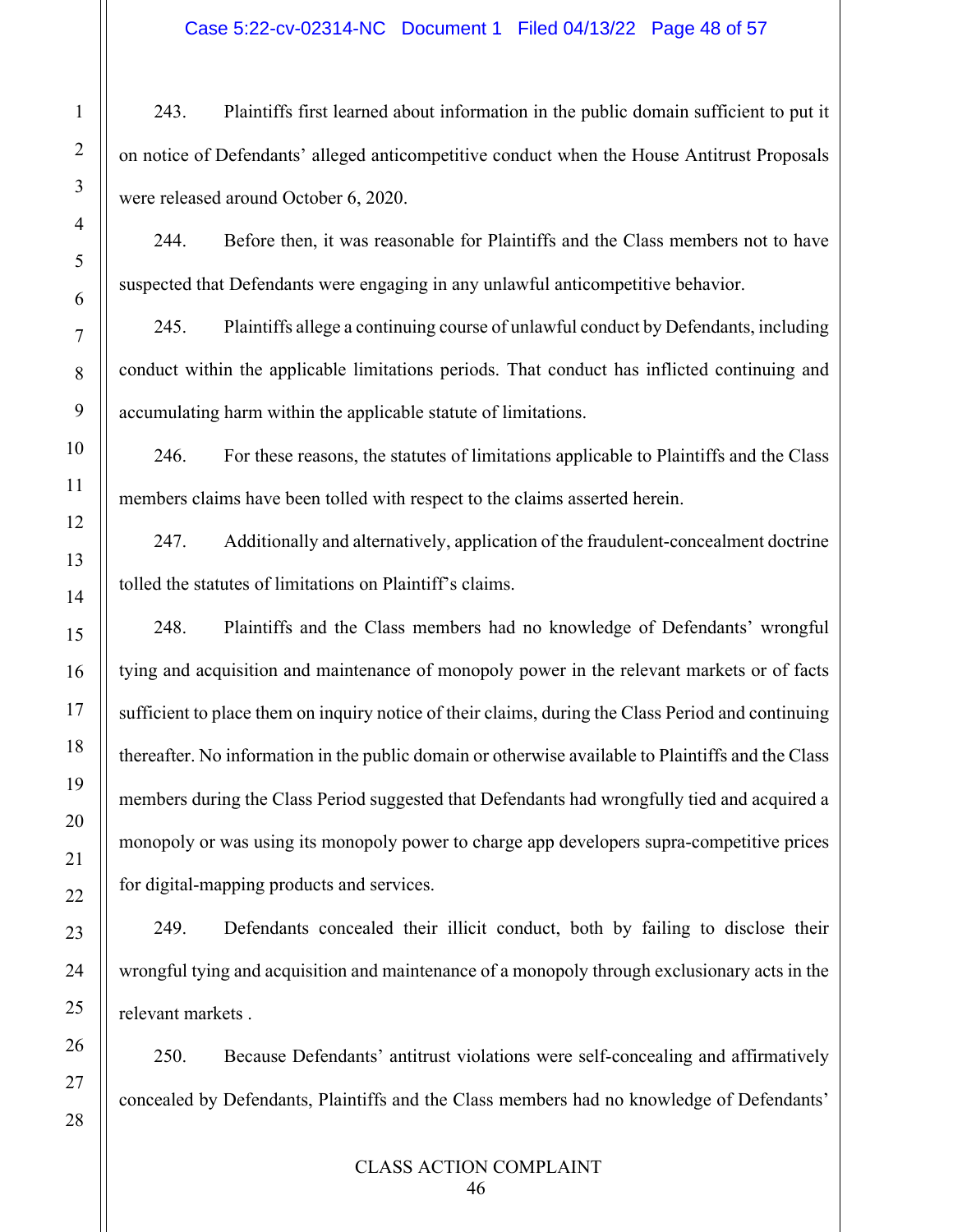## Case 5:22-cv-02314-NC Document 1 Filed 04/13/22 Page 49 of 57

antitrust violations or of any facts or information that would have caused a reasonably diligent person to suspect Defendants of having wrongfully tied and acquired and maintained monopoly power during the Class Period.

251. Therefore, by operation of Google's fraudulent concealment, the statutes of limitations applicable to Plaintiffs and the Class members' claims were tolled throughout the Class Period.

#### **XII. CAUSES OF ACTION**

#### **COUNT ONE: Violation of Sherman Act Section 1 (15 U.S.C. § 1)**

252. Plaintiffs hereby incorporate by reference the allegations above as if fully set forth herein.

253. As described above, Google and entered into and carried out an unlawful tying agreement in violation of Sherman Act Section 1, 15 U.S.C. § 1.

254. Google improperly tied the distribution of the Maps APIs, Routes APIs, and Places APIs—each of which are separate and distinct products—to the detriment of Plaintiffs and the Class.

255. Google has sufficient market power in the tying markets to materially restrain competition in the markets for the tied products and has shown an ability to leverage its market power in the tying markets to substantially exclude competition in the tied markets.

256. Google's tying practices are a *per se* violation of antitrust laws in addition to being unreasonable and unlawful restraints of trade.

257. Google's practices include unreasonable and unlawful restraints of trade via negative tying.

258. Google's practices described here also constitute unlawful exclusive dealing.

28

1

2

3

4

5

6

7

<span id="page-48-0"></span>8

9

10

11

12

13

14

15

16

17

18

19

20

21

22

23

24

25

26

27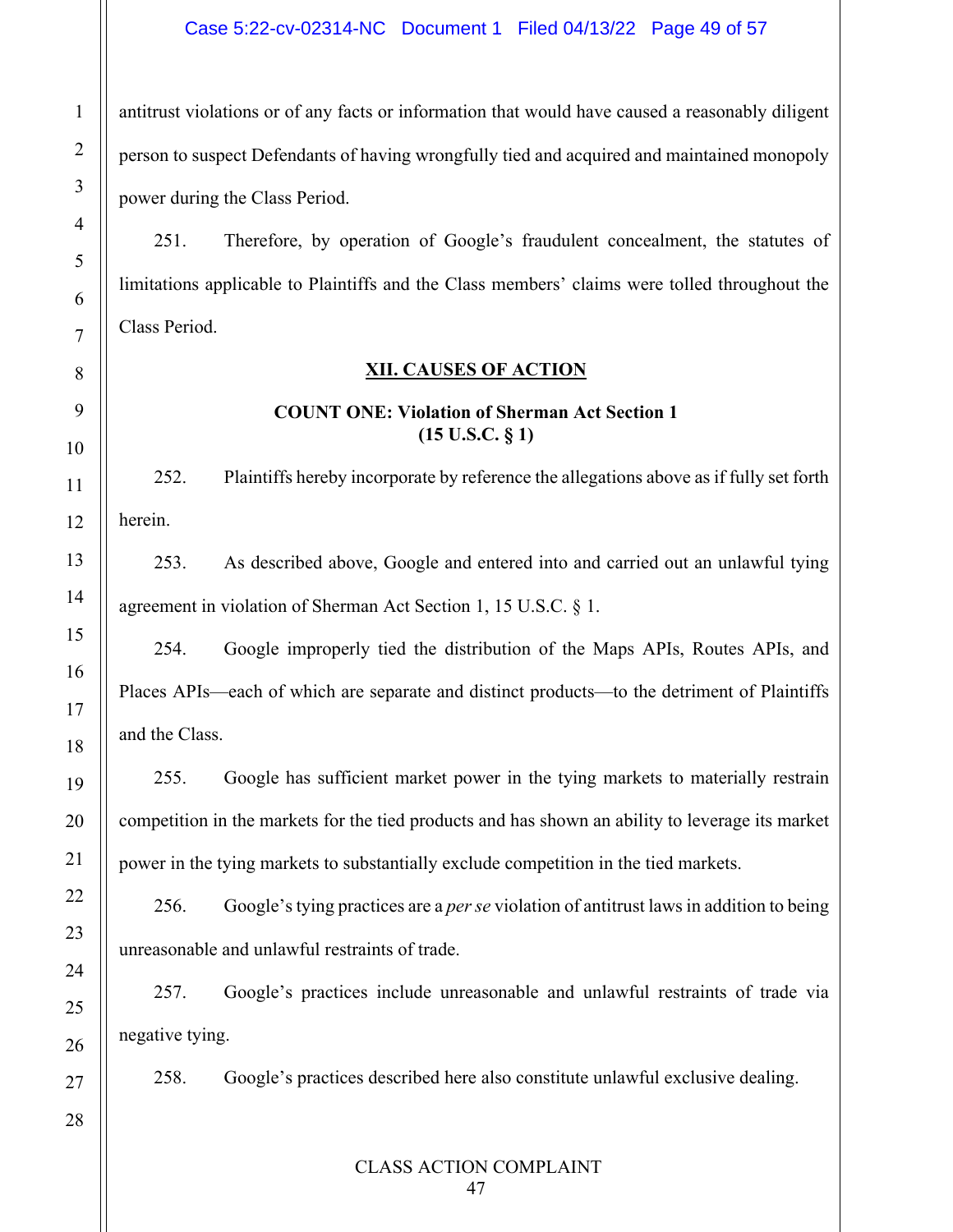259. Google's tying practices further fail the quick look or abbreviated rule of reason standard because there is no plausible justification of Google's practices.

260. As a direct and proximate result of the unlawful tying and agreements, Plaintiffs and proposed Class members have suffered injury and damages.

261. On behalf of itself and the Class members, Plaintiffs seek money damages from Defendants for these violations. These damages represent the lower costs the Class would have experienced, absent Defendants' anticompetitive conduct alleged herein. Damages will be quantified on a class-wide basis at trial.

262. These actual damages should be trebled under Clayton Act Section 4, 15 U.S.C. § 15.

263. On behalf of itself and the Class members, Plaintiffs seeks injunctive relief barring Defendants from engaging in the anticompetitive alleged herein. The violations set forth above and the effects thereof are continuing and will continue unless injunctive relief is granted.

264. Plaintiffs and the Class members' injuries are of the type that the U.S. federal antitrust laws were designed to prevent and flow directly from Defendants' unlawful, anticompetitive conduct.

# **COUNT TWO: Tying in Violation of Sherman Act Section 2 (15 U.S.C. § 2)**

265. Plaintiffs hereby incorporate by reference the allegations above as if fully set forth herein.

266. Defendants have engaged in unlawful tying or bundling, including technological tying, of Google products and services, including through its search, GCP, and digital-mapping products and services.

267. Defendants' contractual arrangements and other conduct force app developers to

27 28

1

2

3

4

5

6

7

8

9

10

11

12

13

14

15

16

17

18

19

20

21

22

23

24

25

26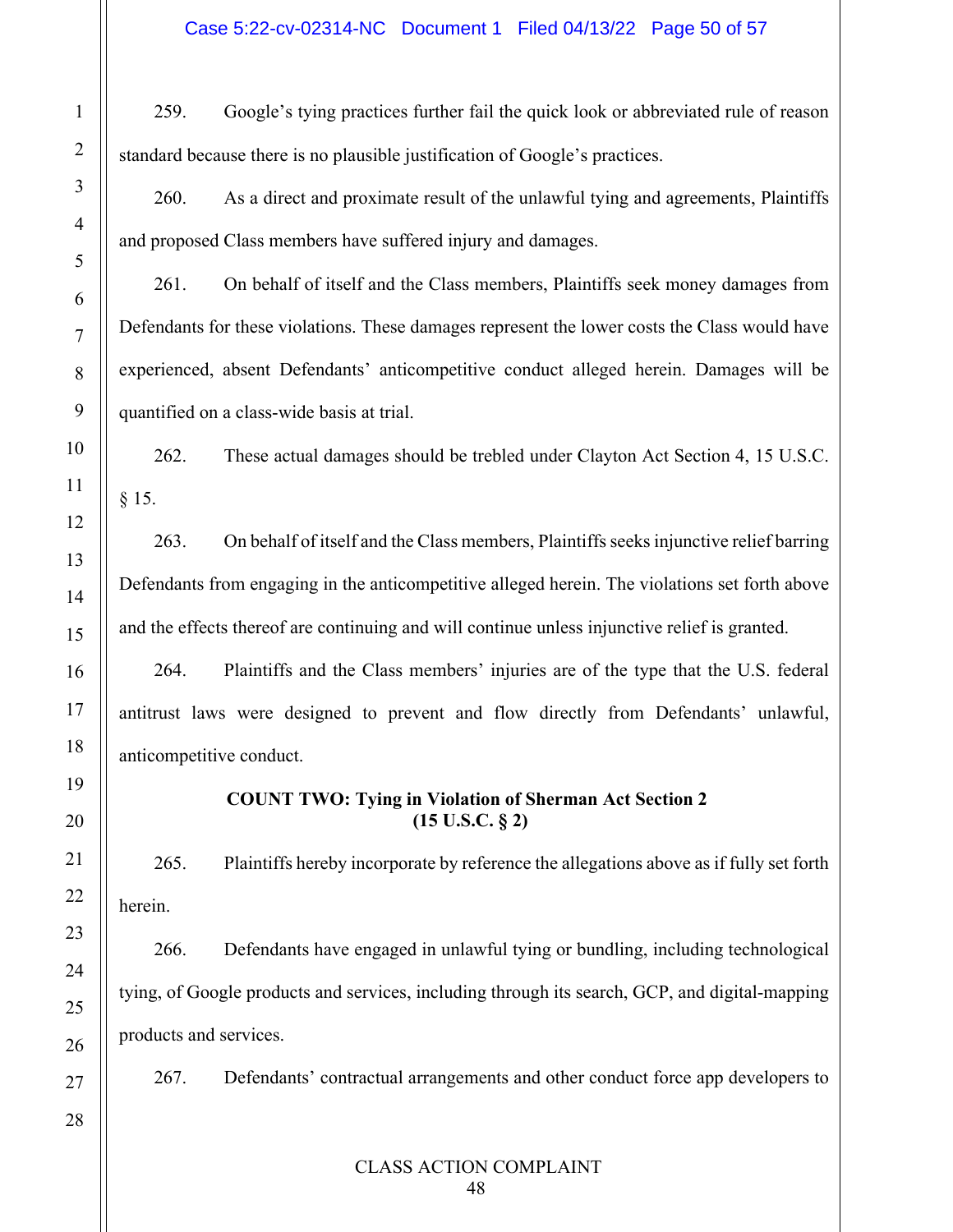use Defendants' digital-mapping products and services if they use Google's other products and services.

268. Maps APIs, Routes APIs, and Places APIs are separate products and services in separate markets.

269. As detailed above Defendants have monopoly power in the markets for Maps APIs, Routes APIs, and Places APIs.

270. Google has sufficient market power in the tying markets to materially restrain competition in the markets for the tied products and has shown an ability to leverage its market power in the tying markets to substantially exclude competition in the tied markets.

271. Defendants' tying arrangements affect a significant volume of interstate commerce and have the effect of substantially foreclosing competition in the market for the Maps APIs, Routes APIs, and Places APIs markets by virtue of reducing the number of app developers and others for whom other companies can effectively compete.

272. These tying arrangements allow Google to maintain supra-competitive prices for digital-mapping products and services that are ultimately passed on to users, who are also harmed by virtue of having fewer options available at lower prices.

273. Defendants have engaged in unlawful tying, including negative tying, with the specific intent to monopolize the Maps APIs, Routes APIs, and Places APIs markets.

274. Defendants' tying arrangements have caused competing digital-mapping-stack providers substantial damages as a direct and proximate cause of this unlawful conduct because Google has foreclosed other digital-mapping-stack providers from competing for potential app developers and others for reasons having nothing to do with the merits of Defendants' products and services.

275. There is no valid procompetitive business justification for Defendants'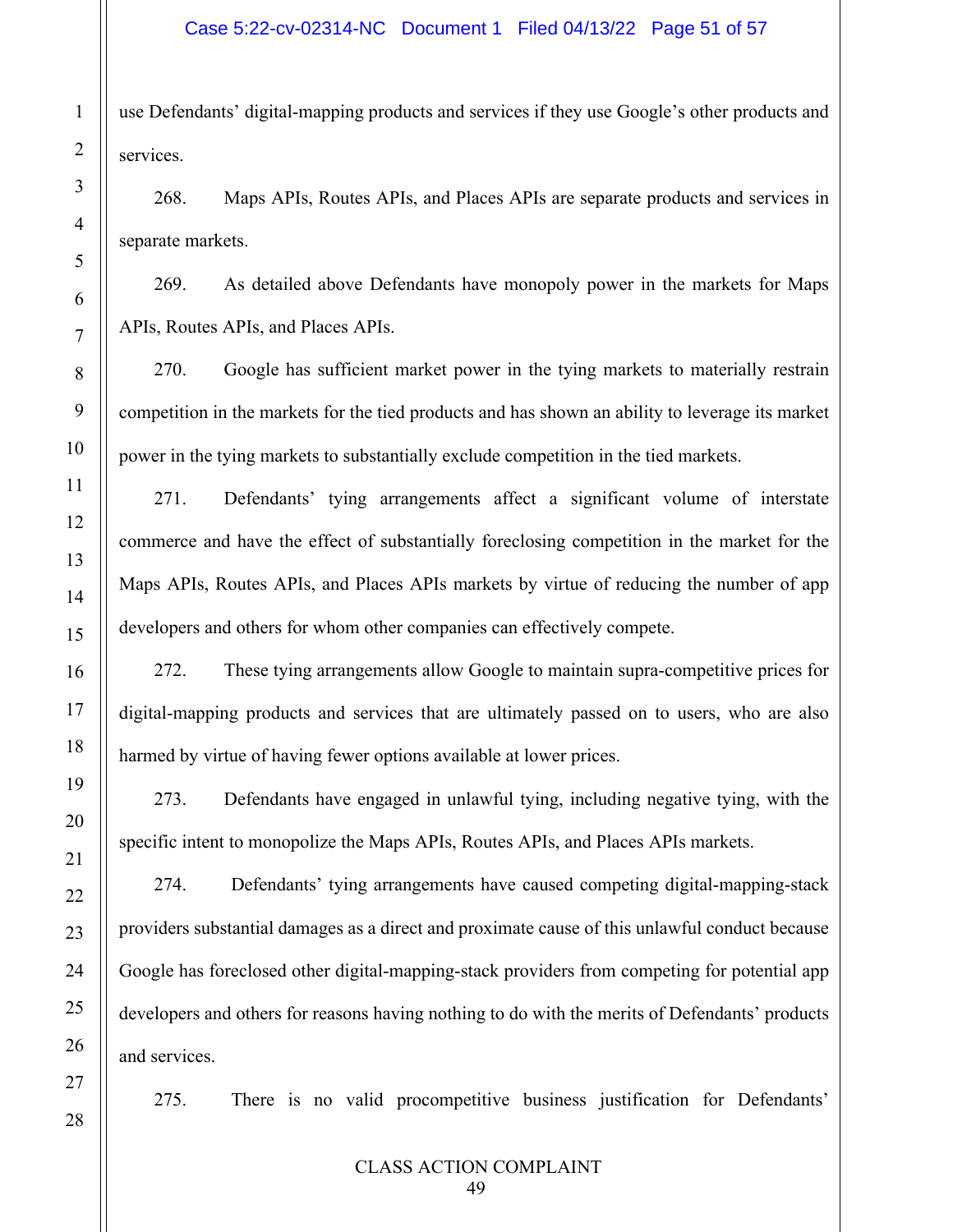#### Case 5:22-cv-02314-NC Document 1 Filed 04/13/22 Page 52 of 57

anticompetitive conduct. To the extent that Defendants offer one, it is pretextual and not cognizable. Any procompetitive benefits of defendants' conduct do not outweigh the anticompetitive harms. And even if the procompetitive benefits are determined to outweigh the anticompetitive harms, Defendants alleged anticompetitive actions were not reasonably specific to accomplish the purported procompetitive justifications.

276. As a direct and proximate result of Defendants' anticompetitive restraints, app developers and the Class members have suffered injury to their business and property throughout the Class Period. The precise amount of damages that Plaintiffs and the Class members are entitled to recover as a result of the foregoing injuries is substantial and will be fully ascertained at trial.

277. Defendants' monopolization of the relevant markets is an ongoing wrong that causes incalculable and irreparable injury for which there is no adequate remedy at law. Unless Defendants are enjoined by an appropriate order of this Court, the asserted harm will continue unabated.

# **COUNT THREE: Monopoly Leveraging in Violation of Sherman Act Sec. 2 (15 U.S.C. § 2)**

278. Plaintiffs hereby incorporate by reference the allegations above as if fully set forth herein.

279. Google has monopoly power in the Maps APIs, Routes APIs, and Places APIs markets.

280. Through the anticompetitive conduct described herein, Google has leveraged each of these markets in an effort to gain monopoly power and further dominances in the digitalmapping products and services markets.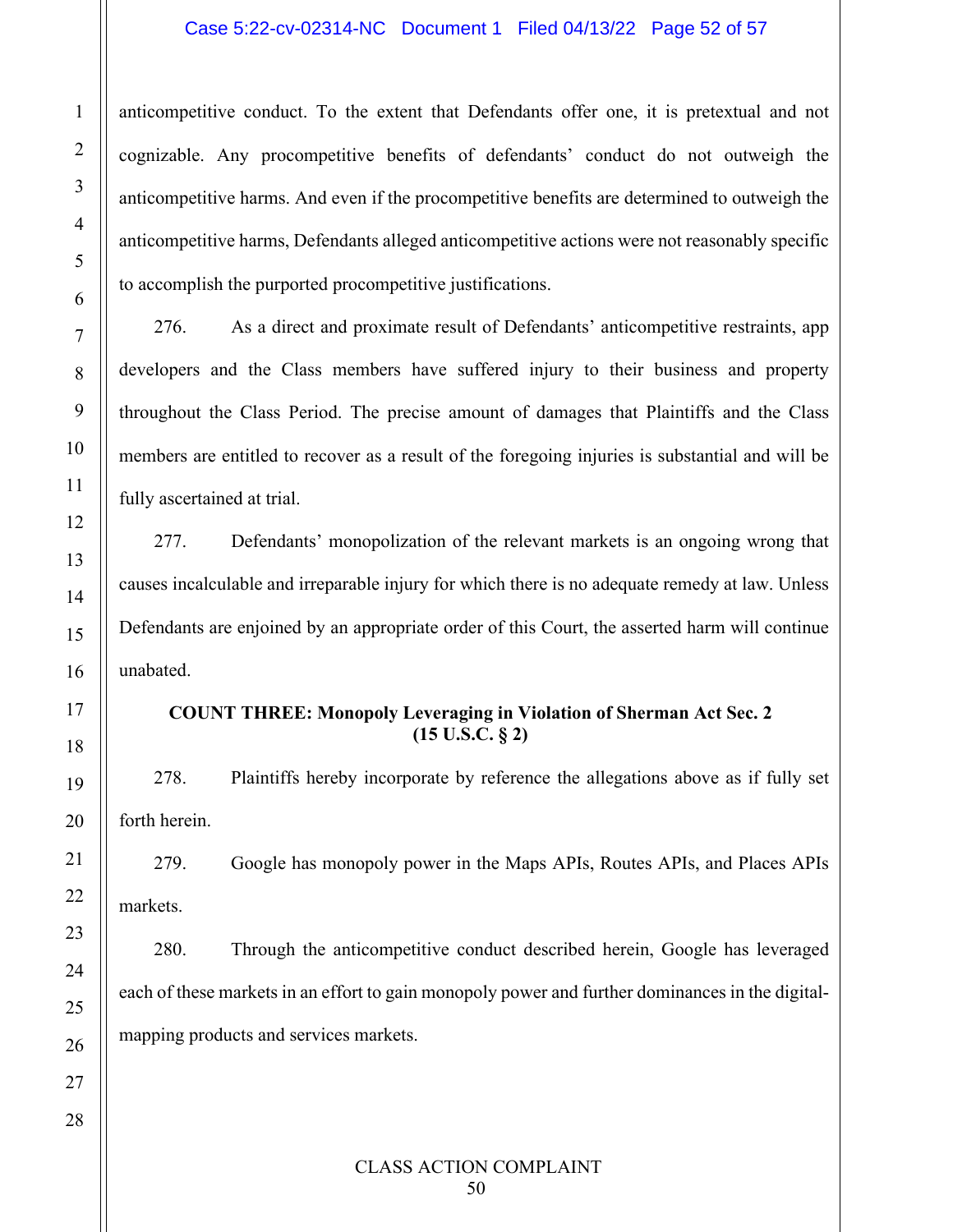281. Defendants have done so willfully, and unless restrained by the Court, they will continue to willfully leverage that power by further anticompetitive, illegal, deceptive, and unreasonably exclusionary conduct.

282. Defendants have acted with the intent to unlawfully maintain and gain monopoly power in each of these markets, and their unlawful conduct has enabled them to do so in violation of Sherman Act Section 2.

283. Defendants have used and leveraged their monopoly power and dominance in Google search to anticompetitively and unlawfully disadvantage and harm Plaintiffs and the Class members in the markets for digital-mapping products and services.

284. As a direct and proximate results of Defendants' anticompetitive restraints, Plaintiffs and the Class members have suffered injury to their business and property throughout the Class Period.

285. Defendants' unlawful conduct had directly caused significant monetary damages to Plaintiff. The precise amount of damages that Plaintiffs are entitled to recover as a result of the foregoing injuries is substantial and will be fully ascertained at trial.

286. And Defendants' monopolization of the relevant markets and monopoly leveraging are ongoing wrongs that cause incalculable and irreparable injury for which there is no adequate remedy at law. Unless Defendants are enjoined by an appropriate order of this Court, the asserted harm will continue unabated.

# **COUNT FOUR: Exclusive Dealing and Tying in Violation of Clayton Act Section 3 (15 U.S.C. § 14)**

287. Plaintiffs hereby incorporate by reference the allegations above as if fully set forth herein.

288. Google has monopoly power in the Maps APIs, Routes APIs, and Places APIs

1

2

3

4

5

6

7

8

9

10

11

12

13

14

15

16

17

18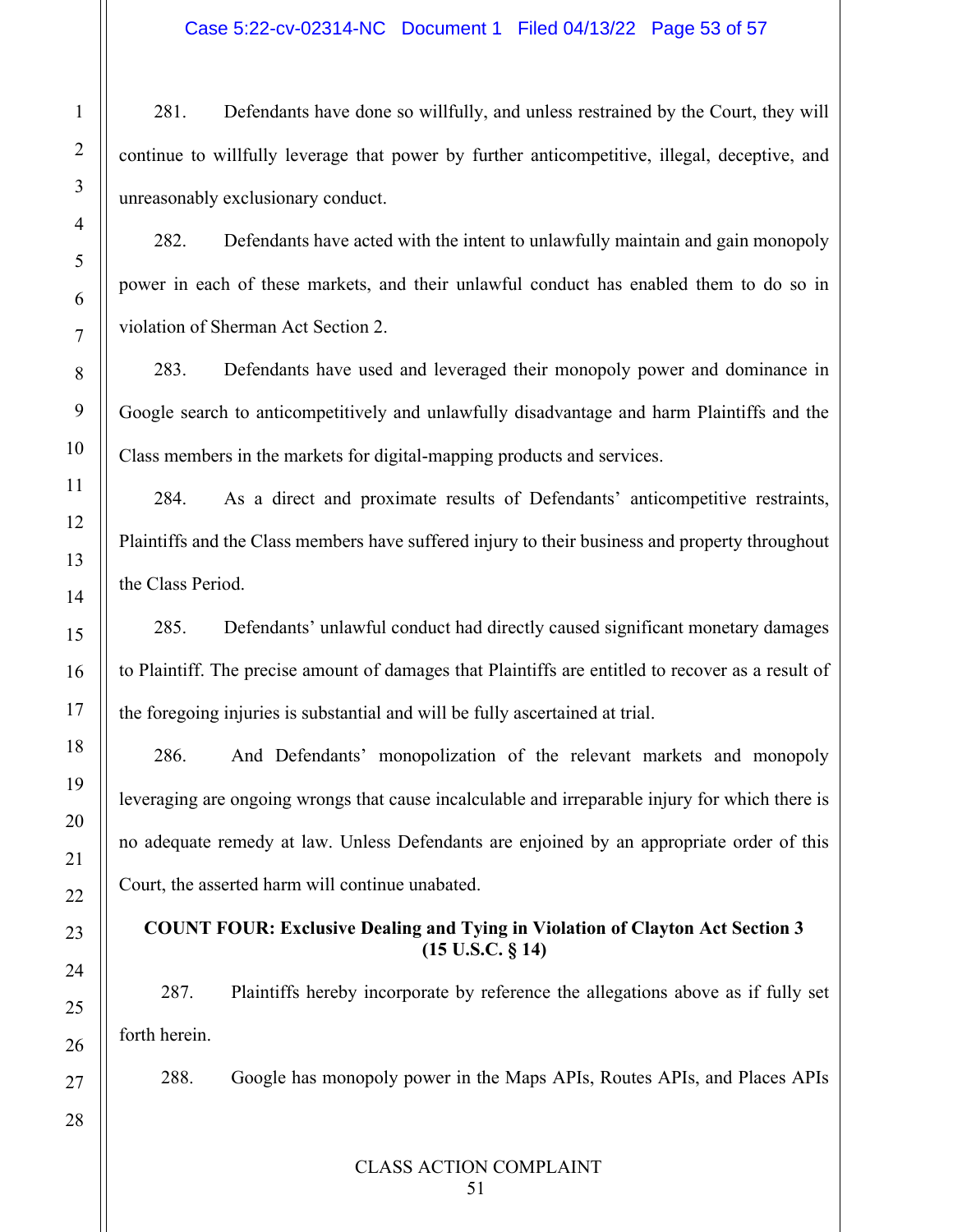markets.

1

2

3

4

5

6

7

289. Defendants have willfully and intentionally entered into anticompetitive, exclusionary, and unjustified agreements with app developers and others, creating high entry barriers and unreasonably excluding competition in the attendant markets.

290. These exclusionary dealing agreements and tying of products as described above are unreasonably restrictive in terms of breadth, duration, and market coverage.

291. This web of exclusive-dealing agreements cannot be justified by any purportedly procompetitive purpose. Google's exclusive-dealing agreements are thus not only unduly restrictive and unreasonable in length, but they also serve the anticompetitive purpose of cutting competitors off from resources that they need to compete with Google.

292. This conduct has substantially foreclosed competition in the relevant markets.

293. These exclusionary agreements violate Clayton Act Section 3, 15 U.S.C. § 14, because these agreements constitute anticompetitive acts intended to maintain defendants' monopolies, including in the Maps APIs, Routes APIs, and Places APIs markets

294. As a direct and proximate result of defendants' anticompetitive and monopolistic conduct, Plaintiffs and the Class members have been damaged in fact.

295. Plaintiffs and the Class are also entitled to an injunction, pursuant to 15 U.S.C. § 26, to prevent Google from persisting in its unlawful behavior to their detriment.

# **COUNT FIVE: Unfair Competition Law – Unfair or Unfair Business Practices (Cal. Bus. & Prof. Code. §§ 17200,** *et seq***.)**

296. Plaintiffs hereby incorporate by reference the allegations above as if fully set forth herein.

297. Defendants' conduct, acts, and practices, as described herein, violate California's Unfair Competition Law (Cal. Bus. & Prof. Code §§ 17200, *et seq.*), which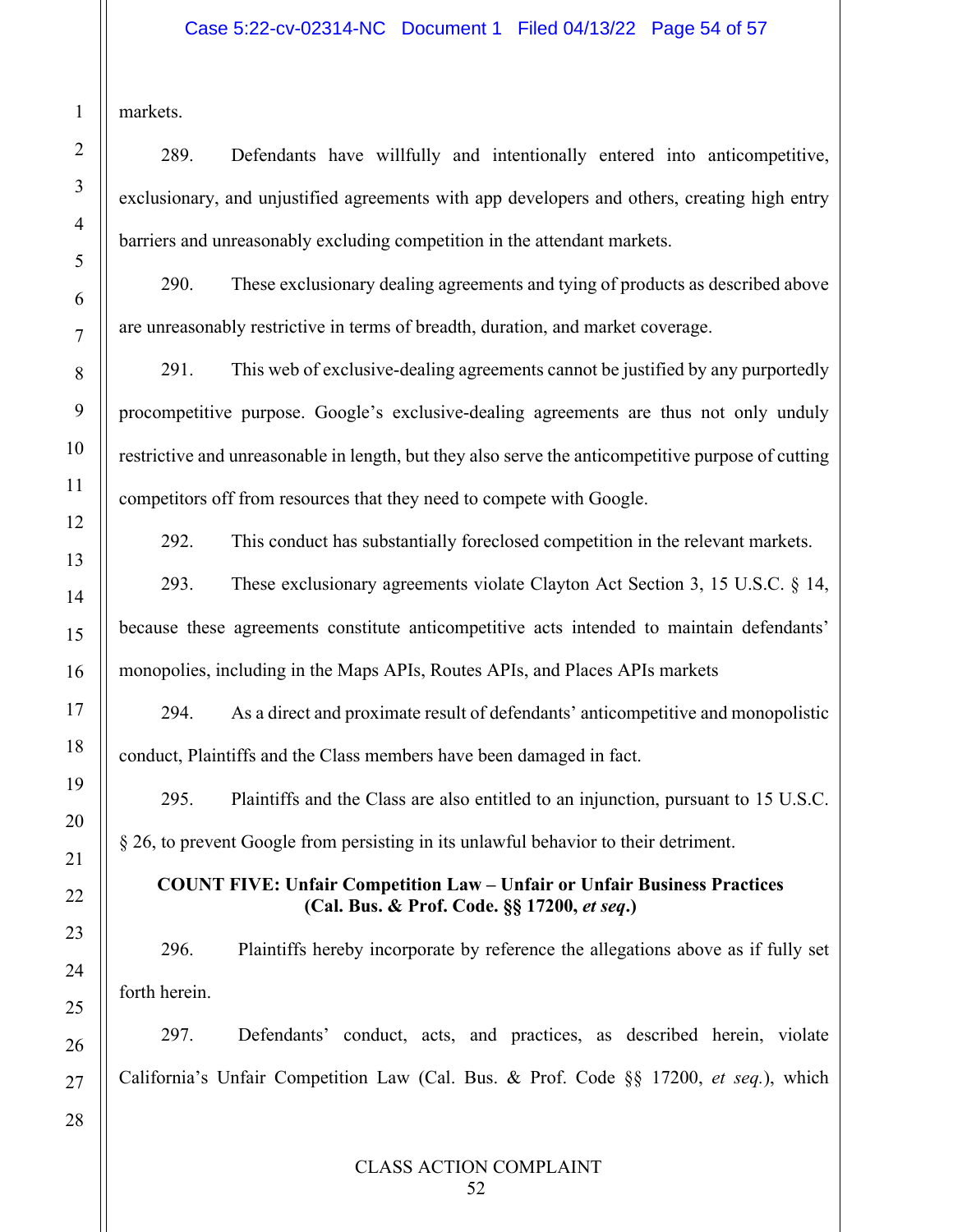prohibits any unlawful, unfair, or fraudulent business act or practice.

298. Plaintiffs may bring this action under California's Unfair Competition Law because Defendants have offices and continuing operations in California, including Mountain View, California. Further, Defendant Google's California office is responsible for, in part, making or implementing decisions relating to digital-mapping products.

299. Defendants have engaged in unlawful tying or bundling, including technological tying, of Google products and services, including through its search, GCP, and digital-mapping products and services.

300. Plaintiffs. have standing to bring this Unfair Competition Law claim as it has suffered injury in fact and lost money or property as a result of Defendants' unlawful and unfair competition. Specifically, the conduct, acts, and practices of Defendants' force app developers to use Defendants' digital-mapping products and services if they use Google's other products and services.

301. Defendants' conduct, acts, and practices, as described herein, violate the Sherman Act, and thus constitute a violation of California's Unfair Competition Law, under the "unlawful" prong of UCL. Cal. Bus. & Prof. Code § 17200.

302. As a direct result of Defendants' anticompetitive conduct, acts, and practices, which unlawfully disadvantage Plaintiff, the asserted harm will continue unabated.

303. Plaintiffs and the Class are also entitled to treble damages based on monetary injuries caused to them by Google's unlawful conduct.

#### **XIII. PRAYER FOR RELIEF**

<span id="page-54-0"></span>WHEREFORE, on behalf of itself and the Class members, Plaintiffs respectfully asks the Court for a judgment at trial for the following:

a. Certification of this case as a class action on behalf of the Class pursuant to Fed.

28

1

2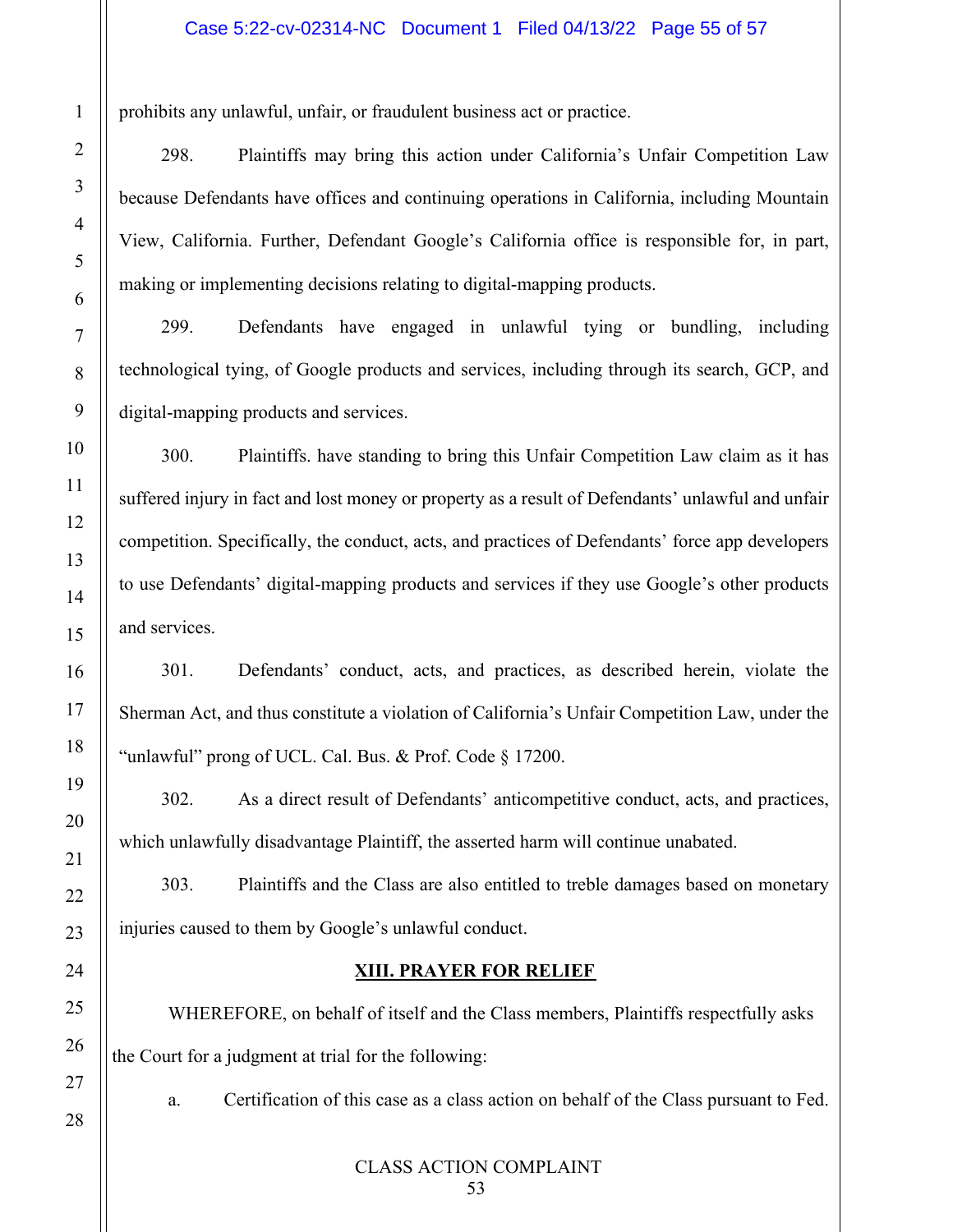R. Civ. P. 23(a), 23(b)(2), and 23(b)(3), an order that notice of this class action be given to Class members, as provided by Fed. R. Civ. P.  $23(c)(2)$ , and appointment of Plaintiffs as class representative and its attorneys as class counsel;

b. An order declaring that Defendants' actions violate the law;

c. Awards to Plaintiffs and the proposed Class members treble to the amount of damages actually sustained by reason of Defendants' antitrust violations alleged herein plus the reasonable costs of this action, including, without limitation, attorneys' fees;

d. Orders of such equitable relief as are necessary to correct the anticompetitive market effects caused by Defendants' unlawful conduct; and

e. Awards of such other relief that the Court deems reasonable and appropriate.

# **JURY DEMAND**

Plaintiffs demand a trial by jury on all issues so triable.